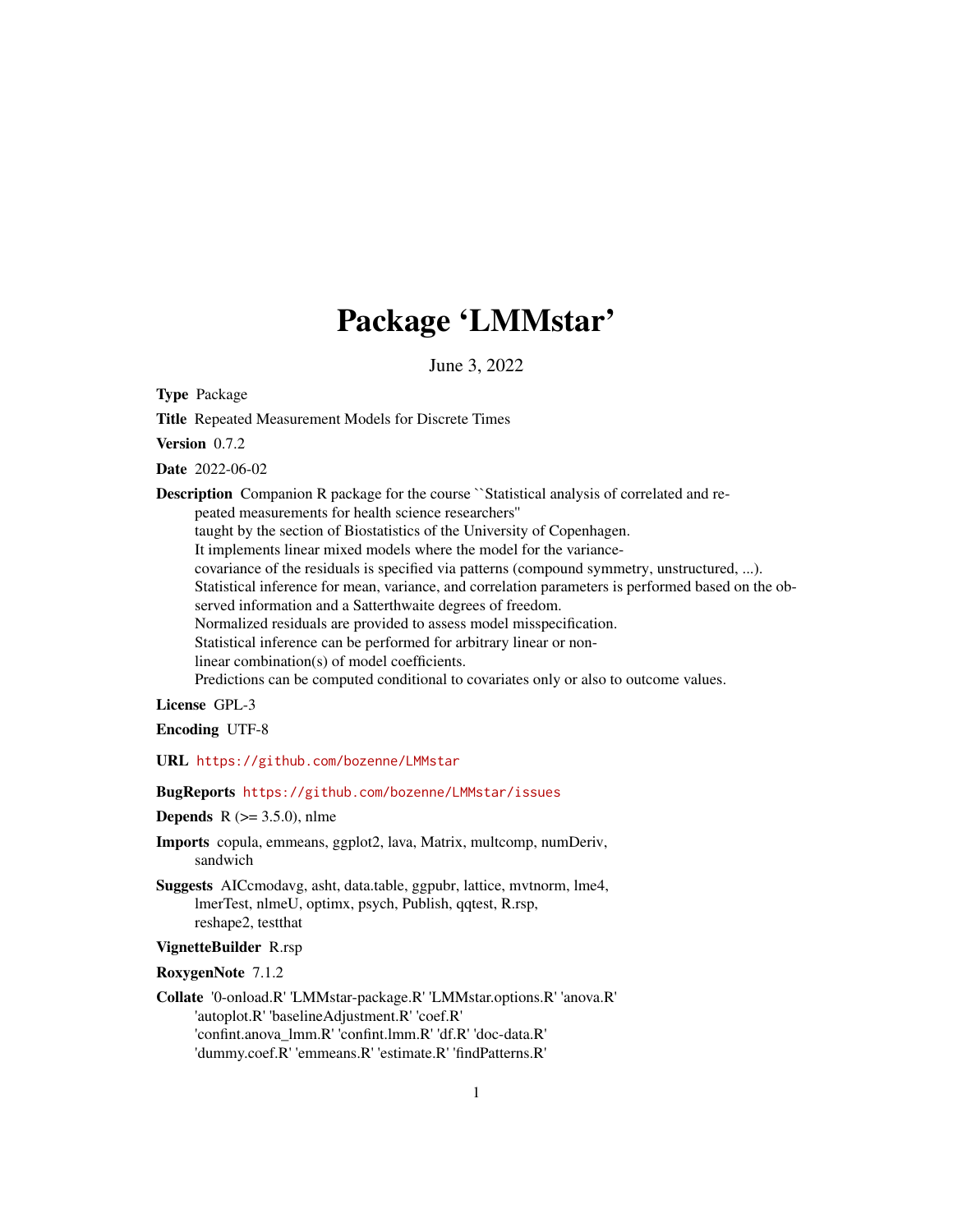'fitted.R' 'formula.R' 'iid.R' 'information.R' 'levels.R' 'lmm.R' 'logLik.R' 'mlmm.R' 'model.frame.R' 'model.matrix.R' 'model.tables.R' 'moments.R' 'multcomp.R' 'nobs.R' 'partialCor.R' 'plot.R' 'precompute.R' 'predict.R' 'print.anova\_lmm.R' 'print.lmm.R' 'ranef.R' 'rbind.anova\_lmm.R' 'reparametrize.R' 'residuals.R' 'sampleRem.R' 'score.R' 'sigma.R' 'structure-calc\_Omega.R' 'structure-calc\_d2Omega.R' 'structure-calc\_dOmega.R' 'structure-initialization.R' 'structure-skeleton.R' 'structure.R' 'summarize.R' 'summary.anova\_lmm.R' 'summary.lmm.R' 'terms.R' 'transformSummaryTable.R' 'unorderedPairs.R' 'utils.R' 'vcov.R'

# NeedsCompilation no

Author Brice Ozenne [aut, cre] (<<https://orcid.org/0000-0001-9694-2956>>), Julie Forman [aut] (<<https://orcid.org/0000-0001-7368-0869>>)

Maintainer Brice Ozenne <brice.mh.ozenne@gmail.com>

Repository CRAN

Date/Publication 2022-06-03 07:10:02 UTC

# R topics documented:

|                                                                                                                | $\mathbf{3}$ |
|----------------------------------------------------------------------------------------------------------------|--------------|
|                                                                                                                | 5            |
|                                                                                                                | 6            |
|                                                                                                                | 6            |
|                                                                                                                | 9            |
| $baselineAdjustment \dots \dots \dots \dots \dots \dots \dots \dots \dots \dots \dots \dots \dots \dots \dots$ | 10           |
|                                                                                                                | 11           |
| 12                                                                                                             |              |
|                                                                                                                | 13           |
| $\overline{13}$                                                                                                |              |
| $\overline{14}$                                                                                                |              |
| 15                                                                                                             |              |
| 15                                                                                                             |              |
| -16                                                                                                            |              |
| 18                                                                                                             |              |
|                                                                                                                | 20           |
| 21                                                                                                             |              |
|                                                                                                                |              |
|                                                                                                                |              |
|                                                                                                                |              |
|                                                                                                                | 26           |
|                                                                                                                | 27           |
|                                                                                                                | 29           |
|                                                                                                                | 30           |
| 30                                                                                                             |              |
| -31                                                                                                            |              |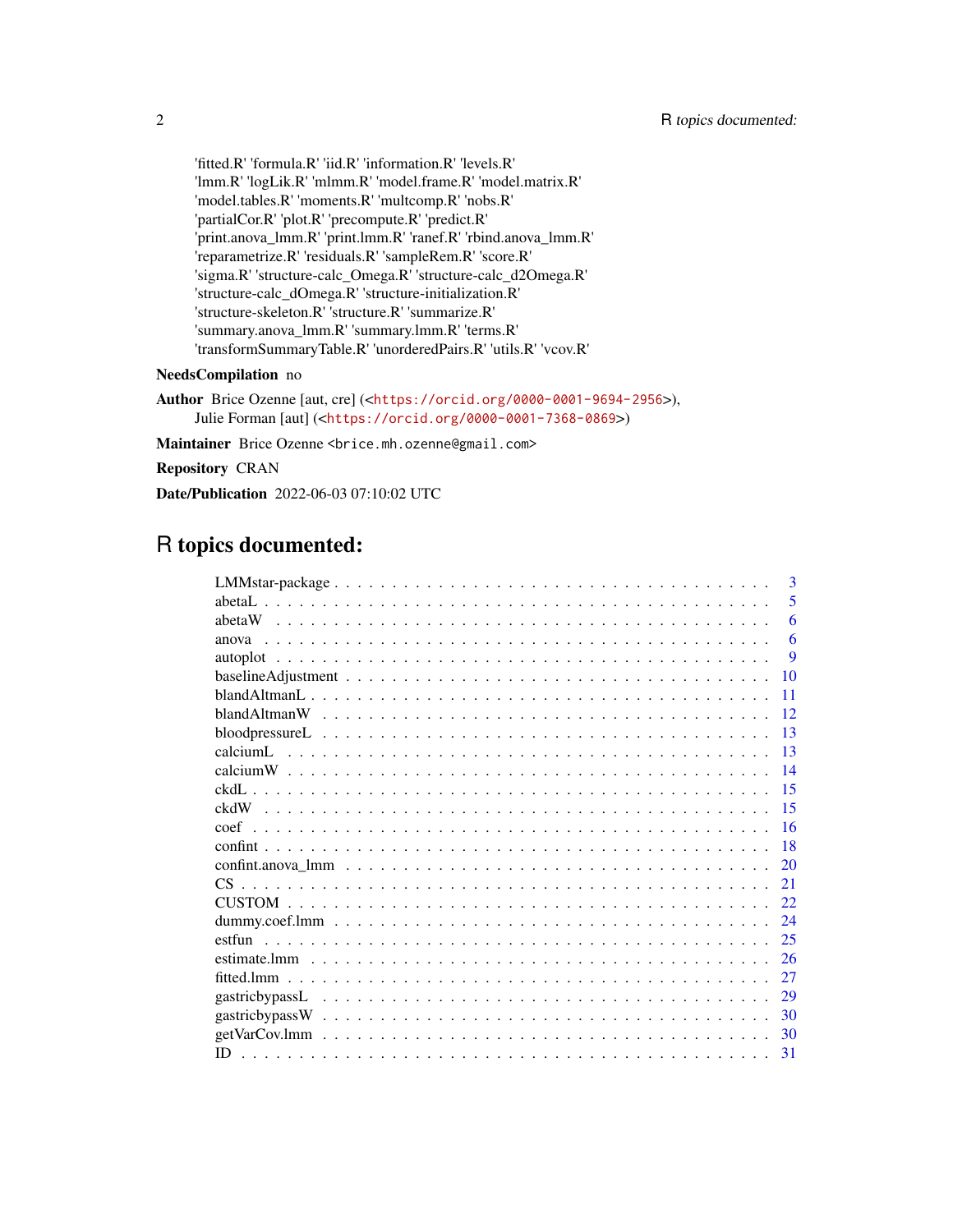<span id="page-2-0"></span>

| iid.lmm                                                                                       | 32 |
|-----------------------------------------------------------------------------------------------|----|
| <b>IND</b><br>.                                                                               | 33 |
|                                                                                               | 34 |
| $\mathbf{r}$<br>$\overline{a}$<br>$\mathbf{r}$                                                | 35 |
| $\overline{\phantom{a}}$<br>$\overline{a}$<br>$\overline{a}$                                  | 36 |
| $\ddot{\phantom{a}}$                                                                          | 39 |
|                                                                                               | 41 |
|                                                                                               | 41 |
|                                                                                               | 42 |
|                                                                                               | 44 |
|                                                                                               | 44 |
|                                                                                               | 45 |
|                                                                                               | 46 |
| plot                                                                                          | 47 |
|                                                                                               | 48 |
| potassiumSingleL                                                                              | 49 |
|                                                                                               | 50 |
|                                                                                               | 50 |
|                                                                                               | 52 |
|                                                                                               | 53 |
|                                                                                               | 56 |
|                                                                                               | 58 |
|                                                                                               | 58 |
|                                                                                               | 59 |
|                                                                                               | 61 |
|                                                                                               | 62 |
|                                                                                               | 64 |
|                                                                                               | 65 |
|                                                                                               | 65 |
|                                                                                               | 66 |
|                                                                                               | 66 |
|                                                                                               | 67 |
| vasscores $L \ldots \ldots \ldots \ldots \ldots \ldots \ldots \ldots$<br>$\ddot{\phantom{0}}$ | 68 |
| vasscores W $\ldots \ldots \ldots \ldots \ldots \ldots \ldots \ldots \ldots \ldots$           | 68 |
|                                                                                               | 69 |
| $\mathbb{R}^2$<br>$\mathbf{r}$                                                                | 70 |
| $\mathbb{R}^n$<br>$\overline{a}$<br>$\overline{a}$<br>$\mathbf{r}$                            | 71 |
|                                                                                               |    |
|                                                                                               | 72 |

# **Index**

LMMstar-package

LMMstar package: repeated measurement models for discrete times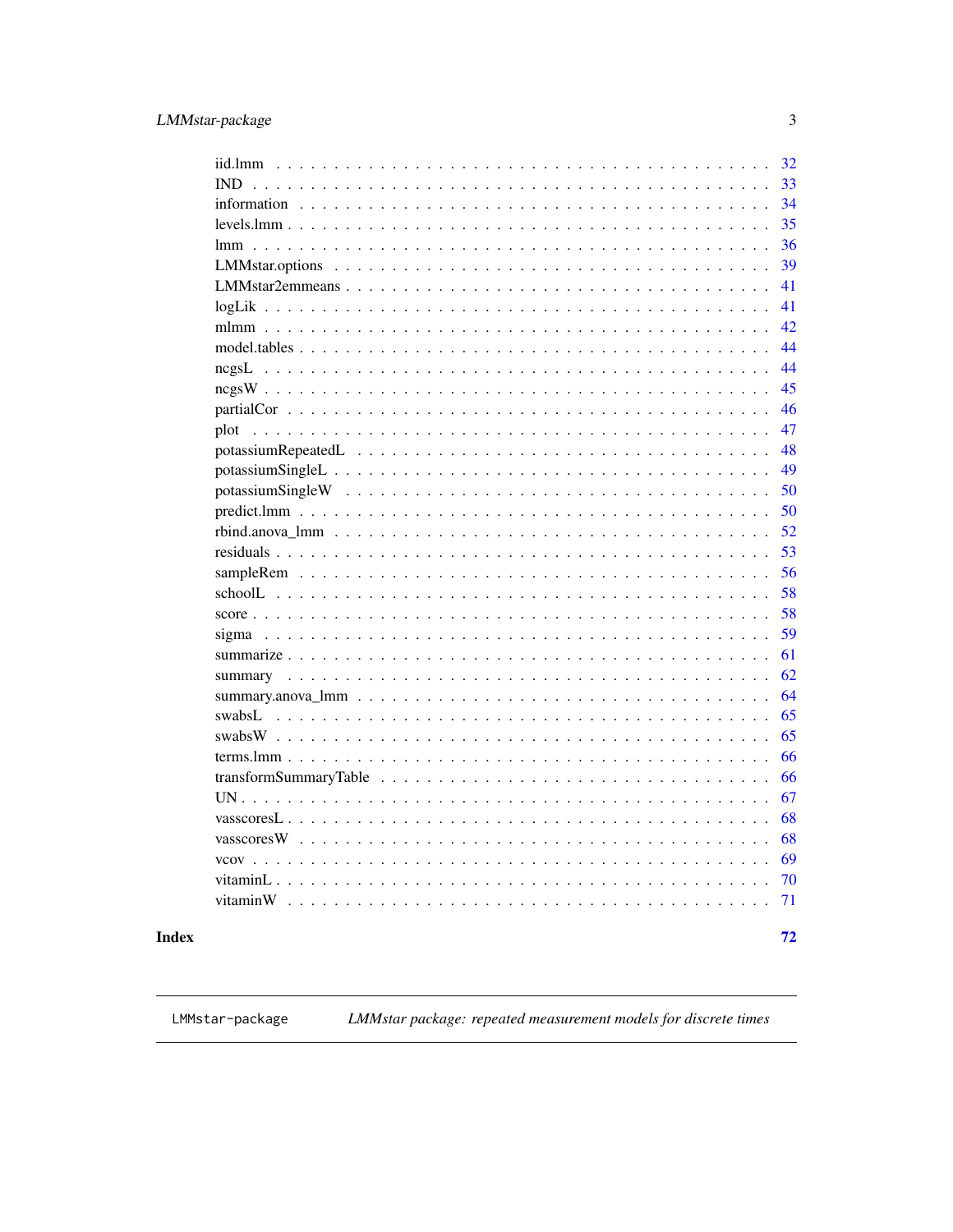Companion R package for the course "Statistical analysis of correlated and repeated measurements for health science researchers" taught by the section of Biostatistics of the University of Copenhagen. It implements linear mixed models where the model for the variance-covariance of the residuals is specified via patterns (compound symmetry, unstructured, ...). Statistical inference for mean, variance, and correlation parameters is performed based on the observed information and a Satterthwaite degrees of freedom. Normalized residuals are provided to assess model misspecification. Statistical inference can be performed for arbitrary linear or non-linear combination(s) of model coefficients. Predictions can be computed conditional to covariates only or also to outcome values.

Notations: the linear mixed model estimated by  $lmm$  is denoted:

$$
\mathbf{Y}_i = \mathbf{X}_i\beta + \boldsymbol{\varepsilon}_i
$$

where

- Y: vector of outcome.
- X: design matrix (extractor: model.matrix.lmm).
- $\varepsilon$ : vector of residuals with 0-mean and variance  $\Omega$  (extractor: residuals. lmm).
- $\beta$ : estimated mean coefficients relative to X (extractor: coef. lmm).
- $\Omega$ : the modeled variance-covariance of the residuals with diagonal elements  $\omega$  (extractor: [getVarCov.lmm](#page-29-1)).
- *i* indexes the cluster (level where replicates are assumed independent).
- j indexes the repetitions, e.g. the variance of  $\varepsilon_{ij}$  is  $\omega_{ij}$ .

Covariance patterns:  $\Omega$  can be parametrized as:

- "ID": identity (no correlation, constant variance).
- "IND": independent (no correlation, time-specific variance).
- "CS": compound symmetry (constant correlation and variance). Can also be used to specify a nested random effect structure or a block specific correlation and variance.
- "UN": unstructured (time-specific correlation, time-specific variable).

It possible to stratify the last two structure with respect to a categorical variable.

Optimizer: the default optimizer is nlme::gls which is restricted to certain covariance patterns. To use the other covariance patterns switch to the optimizer "FS". This may fail for complex covariance patterns in small samples since  $\Omega$  is not constrained to be positive definite.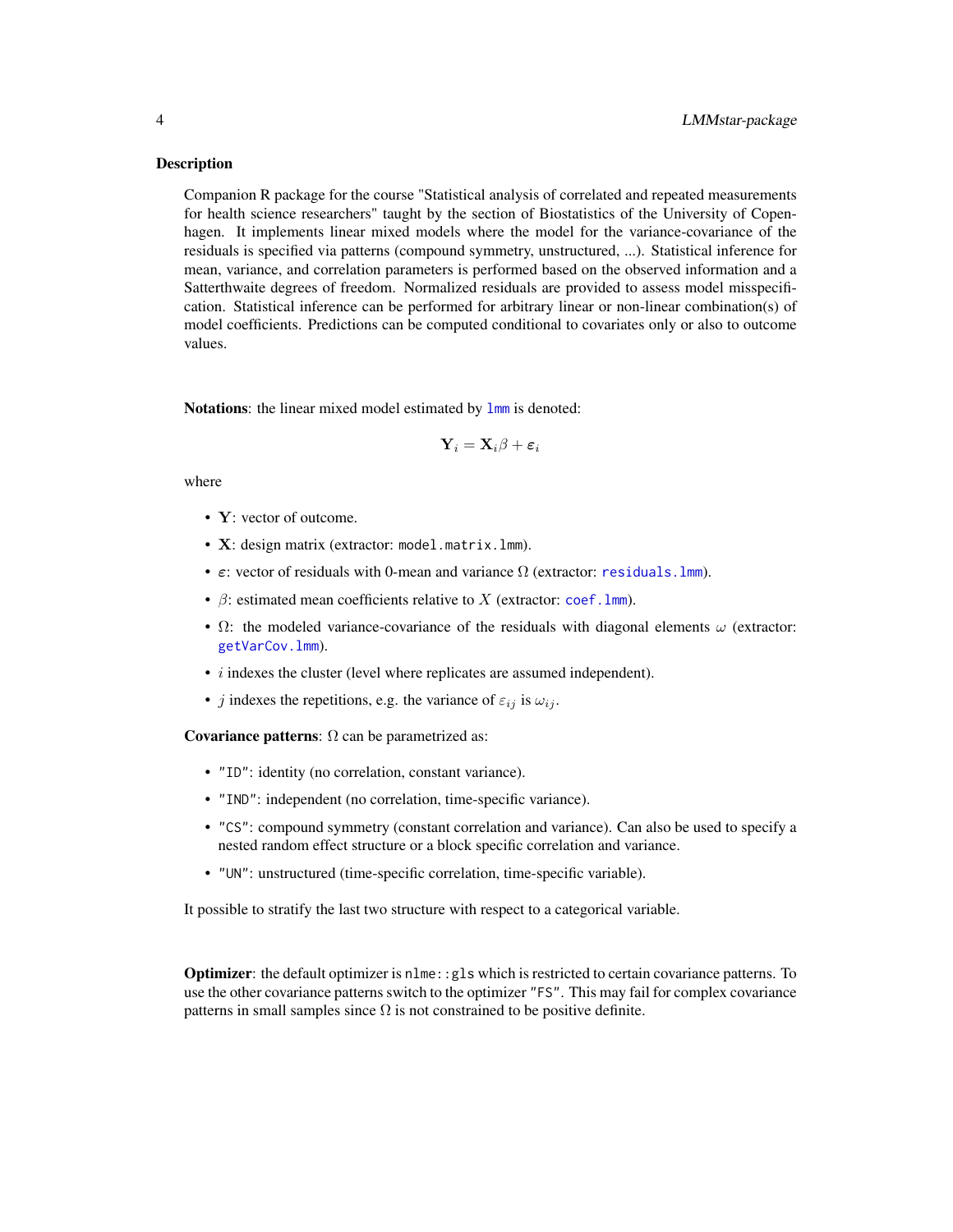<span id="page-4-0"></span>abetaL 5

### Description

Extract data from a longitudinal case control study including 87 patients newly diagnosed with bipolar disorder and 44 age and sex matched healthy controls. Contains demographic data and lifestyle factors at baseline, as well as measures of psychosocial functioning at baseline and 1 year follow-up. This dataset is in the long format (i.e. one line per measurement).

- id Study participant.
- sex M/F.
- age in years.
- group Bipolar disorder (BD) or healthy control (HC).
- episode Whether the patient experience an affective episode during follow-up.
- visit index of time at which pss, fast, and qol measurements where performed.
- year time at which pss, fast, and qol measurements where performed.
- pss Perceived stress score.
- fast Functioning assessment short test.
- qol WHO quality of life score.
- educationyears Years of education including basic school.
- alcohol Daily alcohol consumption.
- missingreason Reason of drop out or missed visit.

### Usage

data(abetaL)

# References

Pech, Josefine, et al. The impact of a new affective episode on psychosocial functioning, quality of life and perceived stress in newly diagnosed patients with bipolar disorder: A prospective one-year case-control study.Journal of Affective Disorders 277 (2020): 486-494.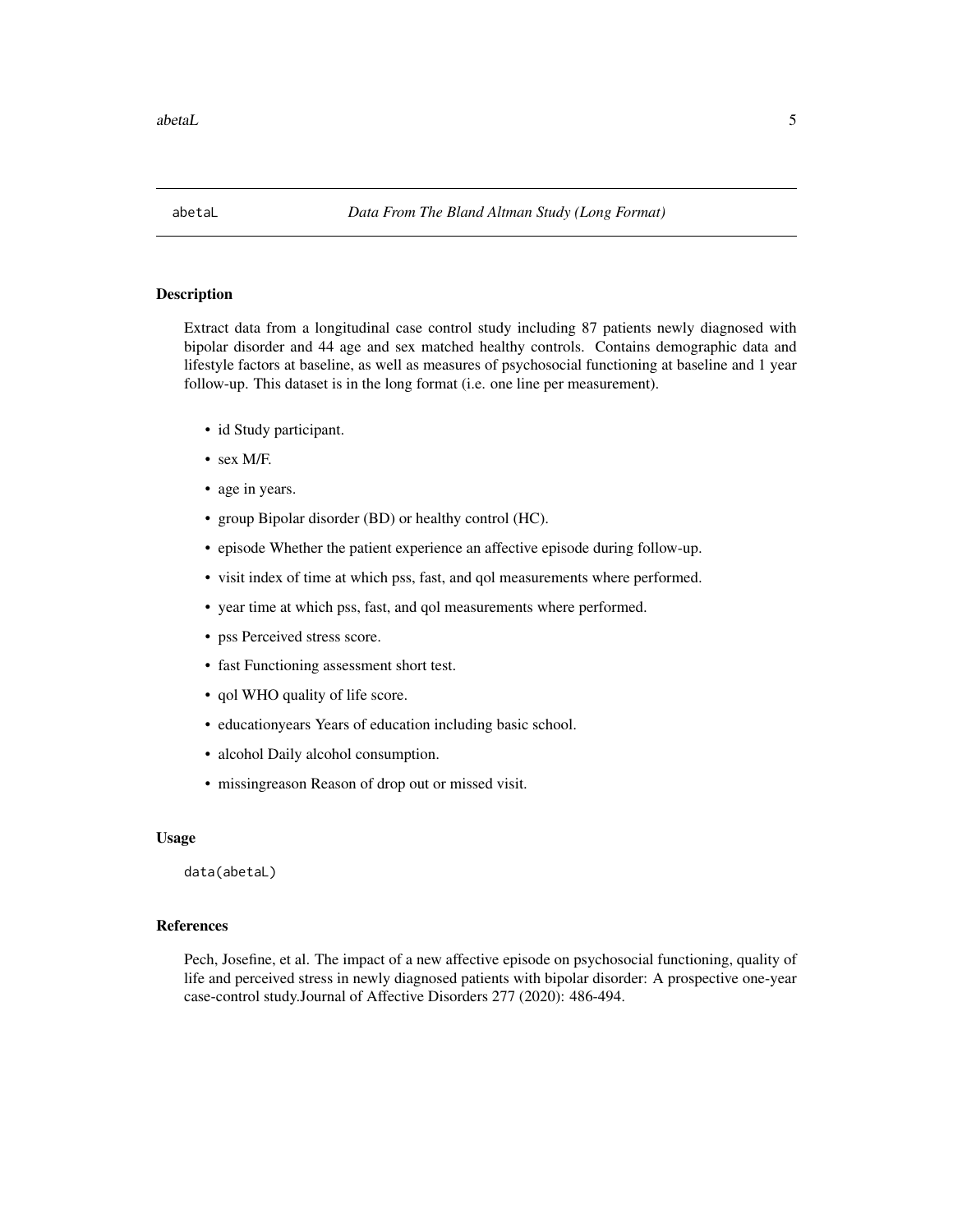<span id="page-5-0"></span>

Extract data from a longitudinal case control study including 87 patients newly diagnosed with bipolar disorder and 44 age and sex matched healthy controls. Contains demographic data and lifestyle factors at baseline, as well as measures of psychosocial functioning at baseline and 1 year follow-up. This dataset is in the wide format (i.e. one line per participant).

- id Study participant
- sex M/F
- age in years
- group Bipolar disorder (BD) or healthy control (HC)
- episode Whether the patient experience an affective episode during follow-up.
- fast0,fast1 Functioning assessment short test at baseline and follow-up
- qol0,qol1 WHO quality of life score at baseline and follow-up
- pss0,pss1 Perceived stress score at baseline and follow-up
- educationyears Years of education including basic school.
- alcohol Daily alcohol consumption.
- missingreason Reason of drop out or missed visit

#### Usage

data(abetaW)

# References

Pech, Josefine, et al. "The impact of a new affective episode on psychosocial functioning, quality of life and perceived stress in newly diagnosed patients with bipolar disorder: A prospective one-year case-control study."Journal of Affective Disorders 277 (2020): 486-494.

anova *Multivariate Wald Tests For Linear Mixed Model*

#### Description

Simultaneous tests of linear combinations of the model paramaters using Wald tests.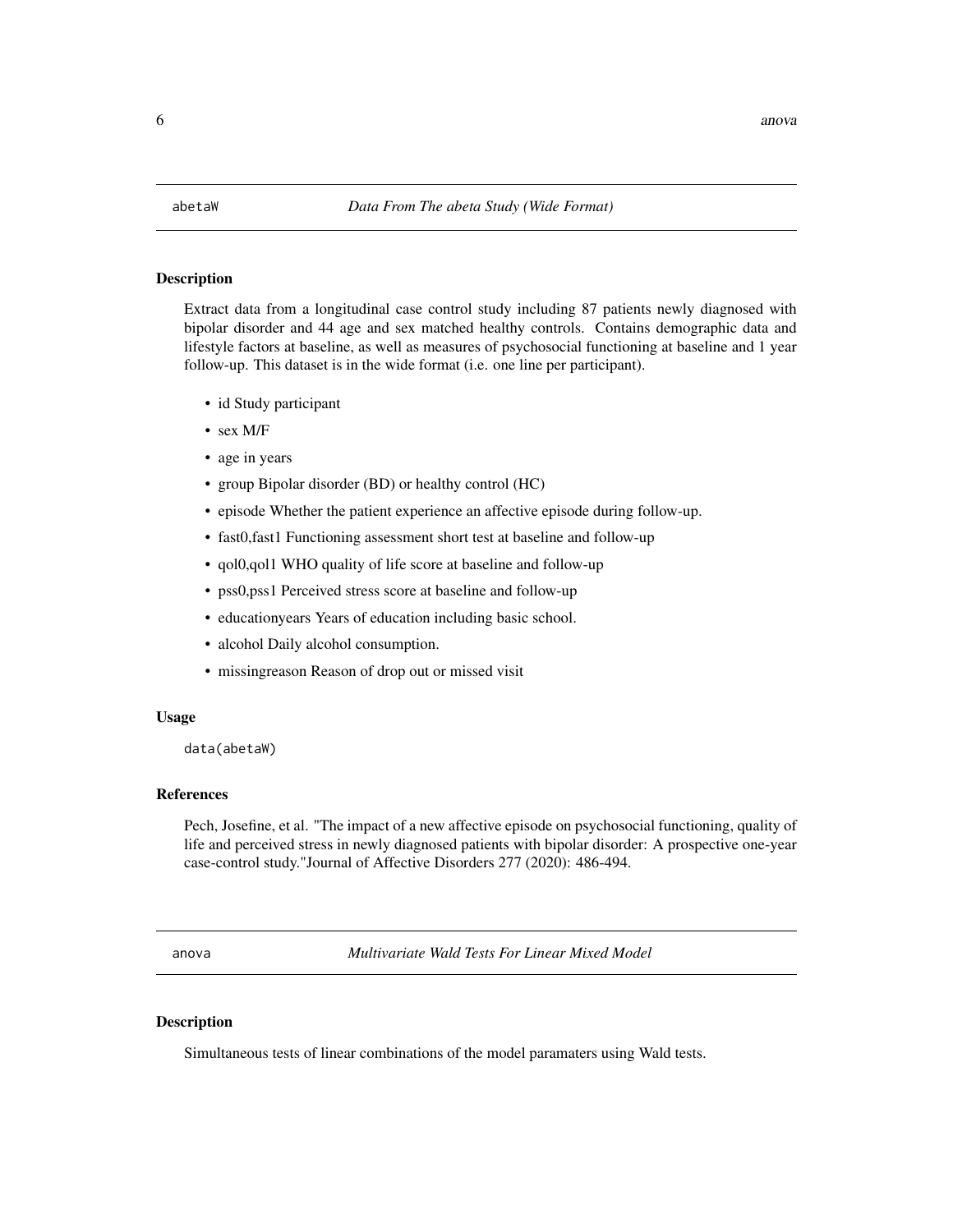anova anova anova anova anova anova anova anova anova anova anova anova anova anova anova anova anova anova an

# Usage

```
## S3 method for class 'lmm'
anova(
  object,
 effects = NULL,
  robust = FALSE,
  rhs = NULL,
  df = !is.null(object$df),
  ci = TRUE,transform.sigma = NULL,
  transform.k = NULL,
  transform.rho = NULL,
  transform.names = TRUE,
  ...
```
)

# Arguments

| object   | a 1mm object. Only relevant for the anova function.                                                                                                                                                                                                                                                                                                                                                                            |
|----------|--------------------------------------------------------------------------------------------------------------------------------------------------------------------------------------------------------------------------------------------------------------------------------------------------------------------------------------------------------------------------------------------------------------------------------|
| effects  | [character] Should the Wald test be computed for all variables ("all"), or only<br>variables relative to the mean ("mean" or "fixed"), or only variables relative to<br>the variance structure ("variance"), or only variables relative to the correlation<br>structure ("correlation"). Can also be use to specify linear combinations of<br>coefficients, similarly to the linfct argument of the multcomp: : glht function. |
| robust   | [logical] Should robust standard errors (aka sandwich estimator) be output in-<br>stead of the model-based standard errors.                                                                                                                                                                                                                                                                                                    |
| rhs      | [numeric vector] the right hand side of the hypothesis. Only used when the<br>argument effects is a matrix.                                                                                                                                                                                                                                                                                                                    |
| df       | [logical] Should a F-distribution be used to model the distribution of the Wald<br>statistic. Otherwise a chi-squared distribution is used.                                                                                                                                                                                                                                                                                    |
| сi       | [logical] Should a confidence interval be output for each hypothesis?                                                                                                                                                                                                                                                                                                                                                          |
|          | transform.sigma, transform.k, transform.rho, transform.names<br>are passed to the vcov method. See details section in coef. 1mm.                                                                                                                                                                                                                                                                                               |
| $\cdots$ | Not used. For compatibility with the generic method.                                                                                                                                                                                                                                                                                                                                                                           |

# Details

By default confidence intervals and p-values are adjusted based on the distribution of the maximumstatistic. This is refered to as a single-step Dunnett multiple testing procedures in table II of Dmitrienko et al. (2013) and is performed using the multcomp package with the option test = adjusted("single-step").

# Value

A list of matrices containing the following columns:

• null: null hypothesis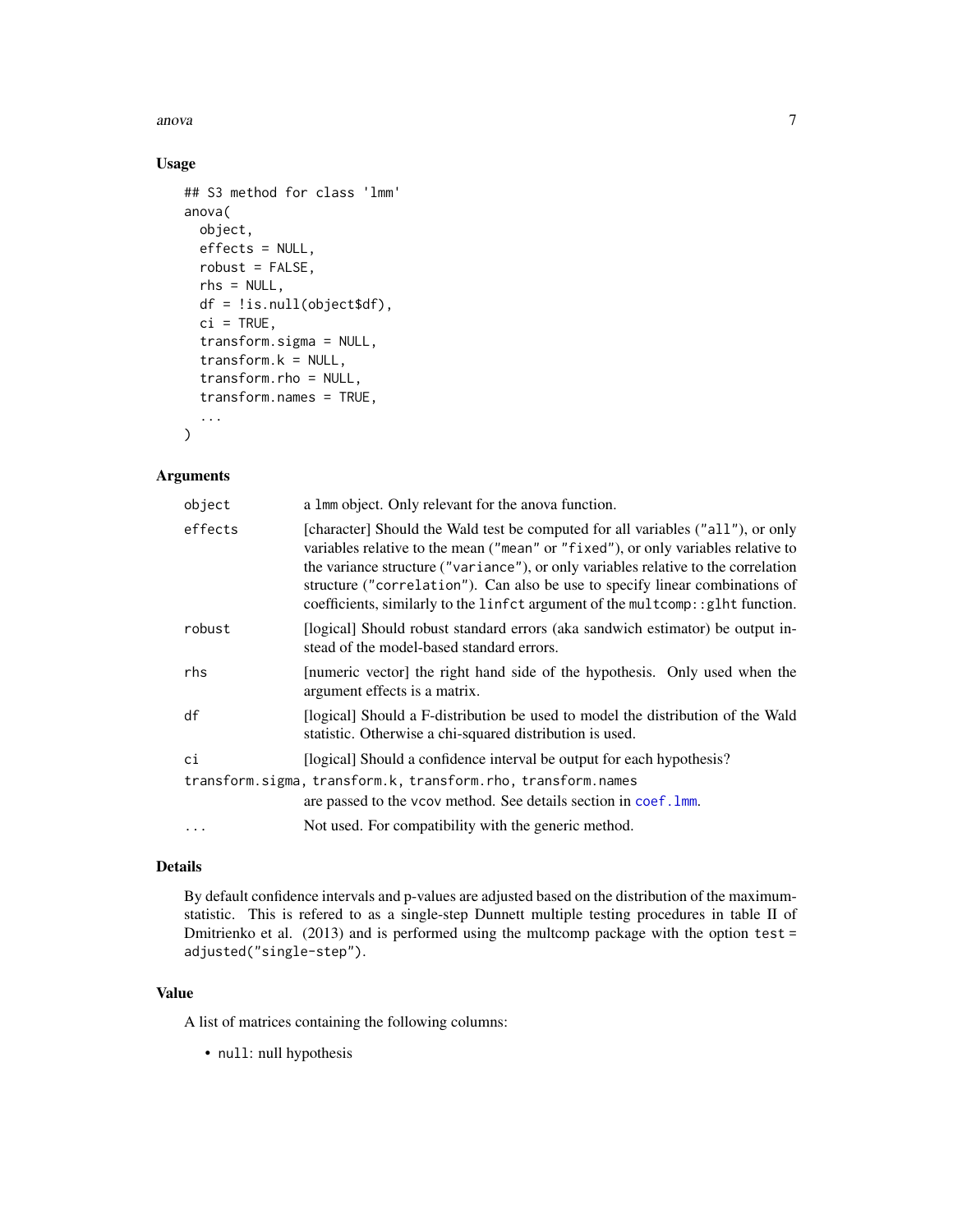- statistic: value of the test statistic
- df.num: degrees of freedom for the numerator (i.e. number of hypotheses)
- df.denom: degrees of freedom for the denominator (i.e. Satterthwaite approximation)
- p.value: p-value.

as well as an attribute contrast containing the contrast matrix encoding the linear combinations of coefficients (in columns) for each hypothesis (in rows).

### References

Dmitrienko, A. and D'Agostino, R., Sr (2013), Traditional multiplicity adjustment methods in clinical trials. Statist. Med., 32: 5172-5218. https://doi.org/10.1002/sim.5990.

### See Also

[summary.anova\\_lmm](#page-63-1) for a summary of the results.

```
## simulate data in the long format
set.seed(10)
dL <- sampleRem(100, n.times = 3, format = "long")
## fit Linear Mixed Model
eUN.1mm <- lmm(Y \sim X1 + X2 + X5, repetition = \sim visit|id, structure = "UN", data = dL)
## chi-2 test
summary(anova(eUN.lmm, df = FALSE))
## F-test
anova(eUN.lmm)
summary(anova(eUN.lmm, effects = "all"))
anova(eUN.lmm, effects = c("X1=0","X2+X5=10"))
## another example
if(require(multcomp)){
amod \leq 1mm(breaks \sim tension, data = warpbreaks)
e.glht <- glht(amod, linfct = mcp(tension = "Tukey"))
summary(e.glht, test = Chisqtest()) ## 0.000742e.amod \leq anova(amod, effect = mcp(tension = "Tukey"))
summary(e.amod)
}
```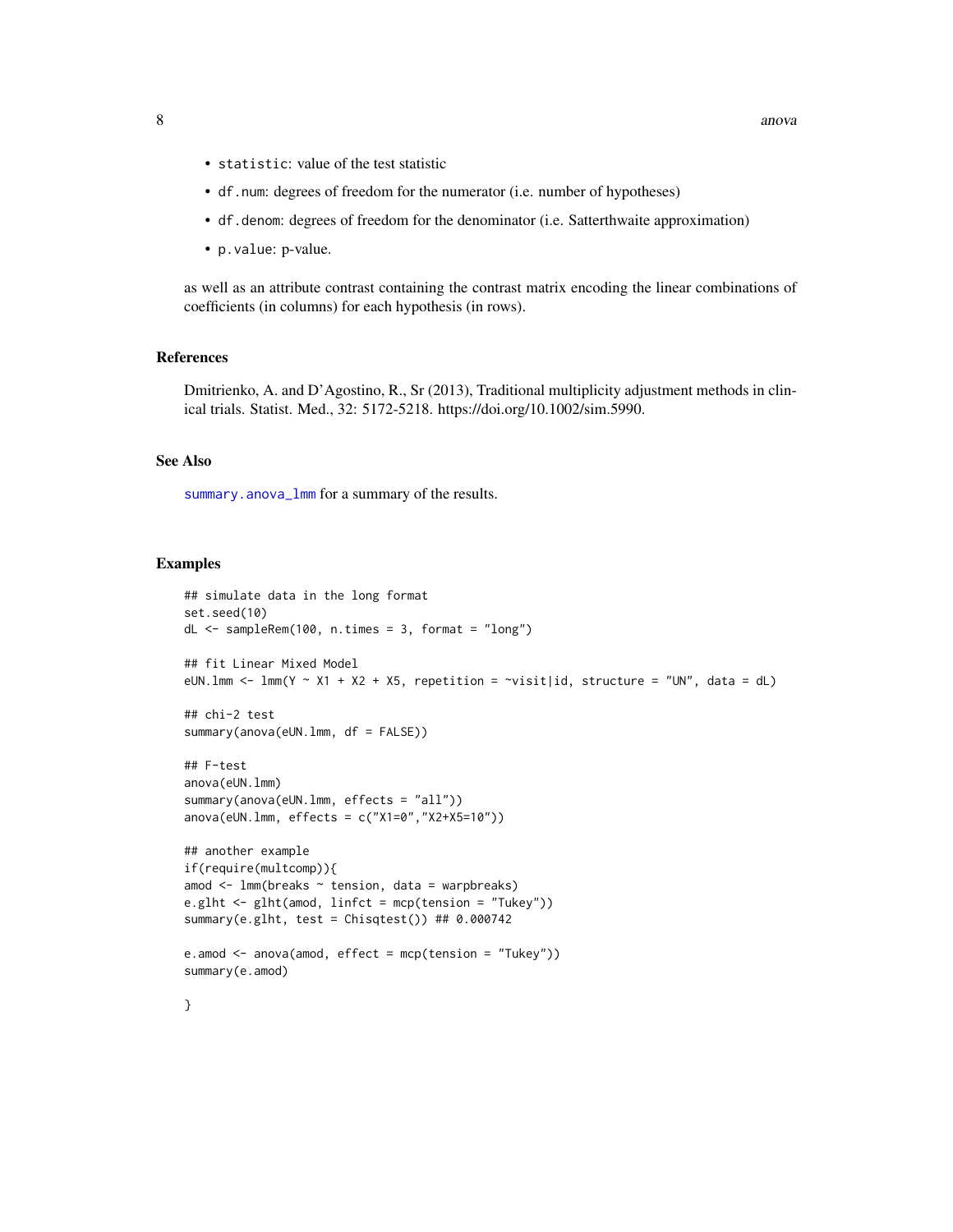<span id="page-8-0"></span>

Graphical Display For Linear Mixed Models

# Usage

```
## S3 method for class 'lmm'
autoplot(
 object,
 obs.alpha = 0,obs.size = c(2, 0.5),
 at = NULL,time.var = NULL,
 color = TRUE,
 ci = TRUE,ci.alpha = NA,
 plot = TRUE,
 mean.size = c(3, 1),
 size.text = 16,
 position.errorbar = "identity",
  ...
)
```

| object            | a 1mm object.                                                                                         |
|-------------------|-------------------------------------------------------------------------------------------------------|
| obs.alpha         | [numeric, 0-1] When not NA, transparency parameter used to display the origi-<br>nal data by cluster. |
| obs.size          | [numeric vector of length 2] size of the point and line for the original data.                        |
| at                | [data.frame] values for the covariates at which to evaluate the fitted values.                        |
| time.var          | [character] x-axis variable for the plot.                                                             |
| color             | [character] name of the variable in the dataset used to color the curve.                              |
| сi                | [logical] should confidence intervals be displayed?                                                   |
| ci.alpha          | [numeric, 0-1] When not NA, transparency parameter used to display the confi-<br>dence intervals.     |
| plot              | [logical] should the plot be displayed?                                                               |
| mean.size         | [numeric vector of length 2] size of the point and line for the mean trajectory.                      |
| size.text         | [numeric, $>0$ ] size of the font used to displayed text when using ggplot2.                          |
| position.errorbar |                                                                                                       |
|                   | [character] relative position of the errorbars.                                                       |
| $\cdots$          | arguments passed to the predict method.                                                               |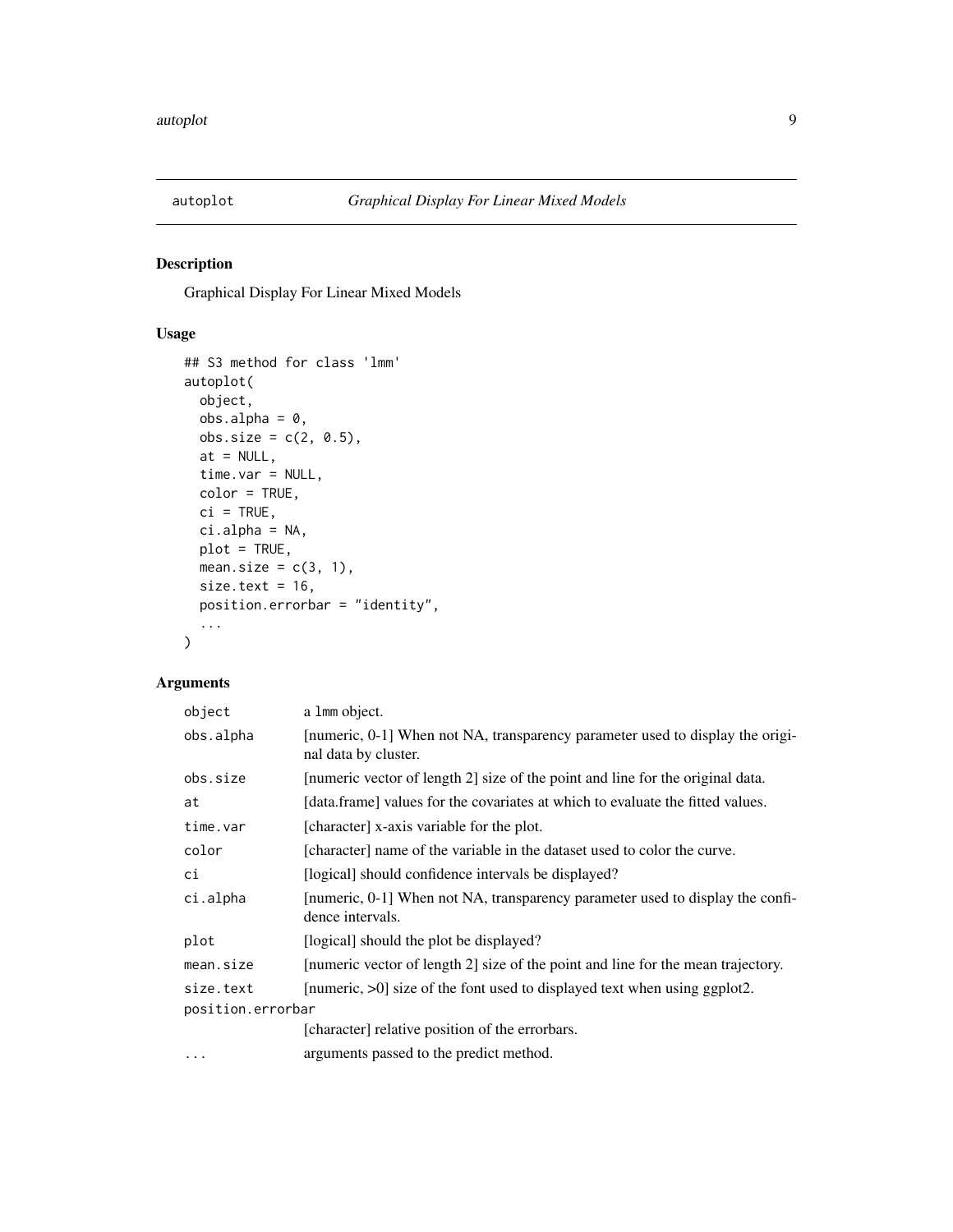# <span id="page-9-0"></span>Value

A list with two elements

- data: data used to create the graphical display.
- plot: ggplot object.

baselineAdjustment *Perform Baseline Adjustment*

# Description

Create a new variable based on a time variable and a group variable where groups are constrained to be equal at specific timepoints.

# Usage

```
baselineAdjustment(
 object,
  variable,
  repetition,
  constrain,
 new.level = NULL,
  collapse.time = NULL
)
```
### Arguments

| object        | [data.frame] dataset                                                                                                     |
|---------------|--------------------------------------------------------------------------------------------------------------------------|
| variable      | [character] Column in the dataset to be constrained at specific timepoints.                                              |
| repetition    | [formula] Time and cluster structure, typically $\sim$ time   id. See examples below.                                    |
| constrain     | [vector] Levels of the time variable at which the variable is constained.                                                |
| new.level     | [character or numeric] Level used at the constraint. If NULL, then the first level<br>of the variable argument is used.  |
| collapse.time | [character] When not NULL character used to combine the time and argument<br>variable into a new (interaction) variable. |

# Value

A vector of length the number of rows of the dataset.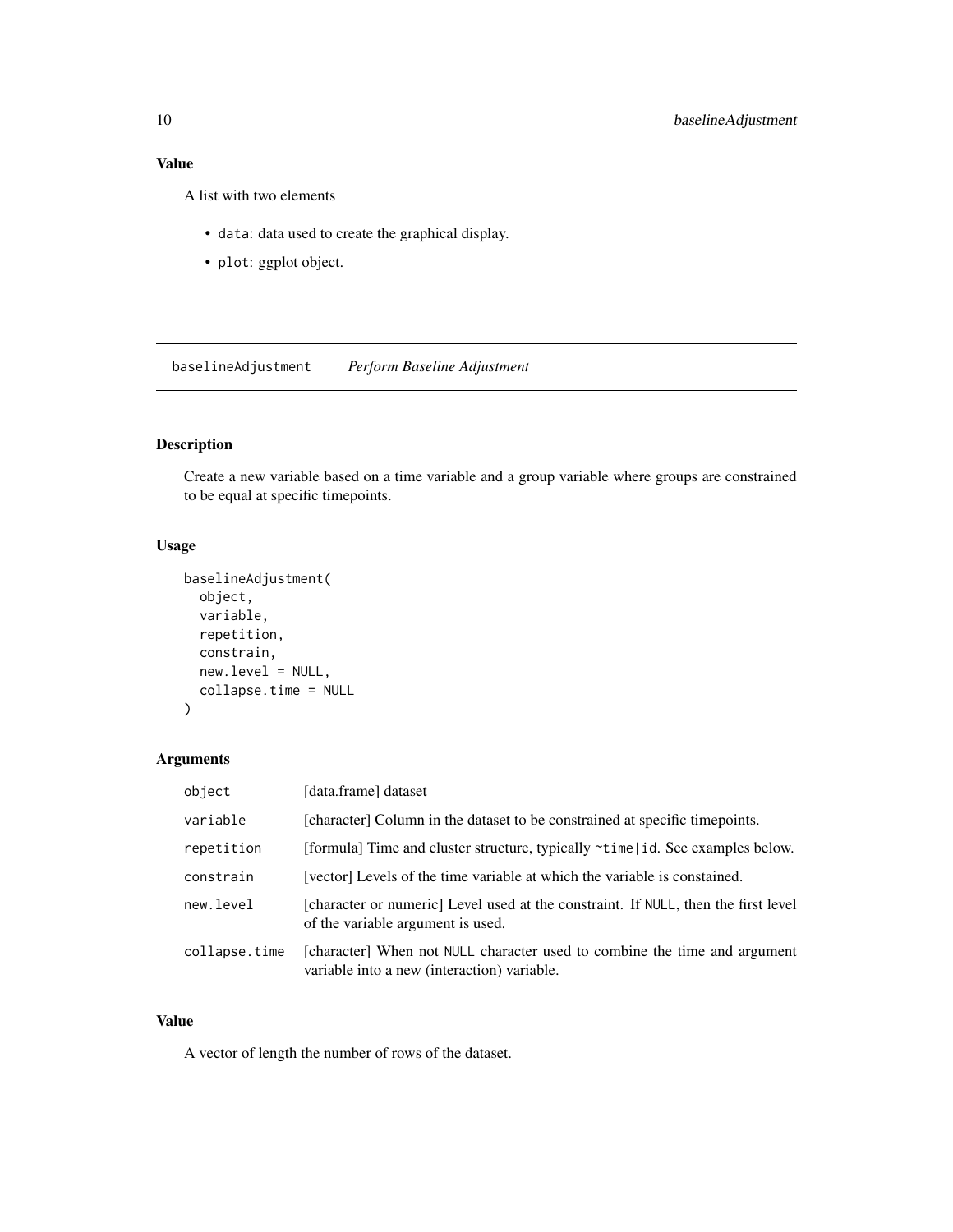## <span id="page-10-0"></span>blandAltmanL 11

### Examples

```
data(ncgsL, package = "LMMstar")
## baseline adjustment 1
ncgsL$treat <- baselineAdjustment(ncgsL, variable = "group",
                 repetition= \sim visit|id, constrain = 1)
table(treat = ncgsL$treat, visit = ncgsL$visit, group = ncgsL$group)
ncgsL$treattime <- baselineAdjustment(ncgsL, variable = "group",
                   repetition= \sim visit|id, constrain = 1, collapse.time = ".")
table(treattime = ncgsL$treattime, visit = ncgsL$visit, group = ncgsL$group)
e1.lmm <- suppressWarnings(lmm(cholest~visit*treat,
             data=ncgsL, repetition= ~ visit|id,
             structure = "CS"))
e1bis.lmm <- suppressWarnings(lmm(cholest~treattime,
             data=ncgsL, repetition= ~ visit|id,
             structure = "CS"))
## baseline adjustment 2
ncgsL$treat2 <- baselineAdjustment(ncgsL, variable = "group",
                 new.level = "baseline",
                 repetition= \sim visit|id, constrain = 1)
table(treat = ncgsL$treat2, visit = ncgsL$visit, group = ncgsL$group)
ncgsL$treattime2 <- baselineAdjustment(ncgsL, variable = "group",
                   new.level = "baseline",
                   repetition= \sim visit|id, constrain = 1, collapse.time = ".")
table(treattime = ncgsL$treattime2, visit = ncgsL$visit, group = ncgsL$group)
e2.lmm <- suppressWarnings(lmm(cholest~visit*treat2,
             data=ncgsL, repetition= ~ visit|id,
             structure = "CS"))
e2bis.lmm <- suppressWarnings(lmm(cholest~treattime2,
             data=ncgsL, repetition= ~ visit|id,
             structure = "CS"))
```
blandAltmanL *Data From The Bland Altman Study (Long Format)*

### Description

Data From The Bland Altman Study where two methods to measure the peak expiratory flow rate (PEFR) where compared. This dataset is in the long format (i.e. one line per measurement).

• id Patient identifier.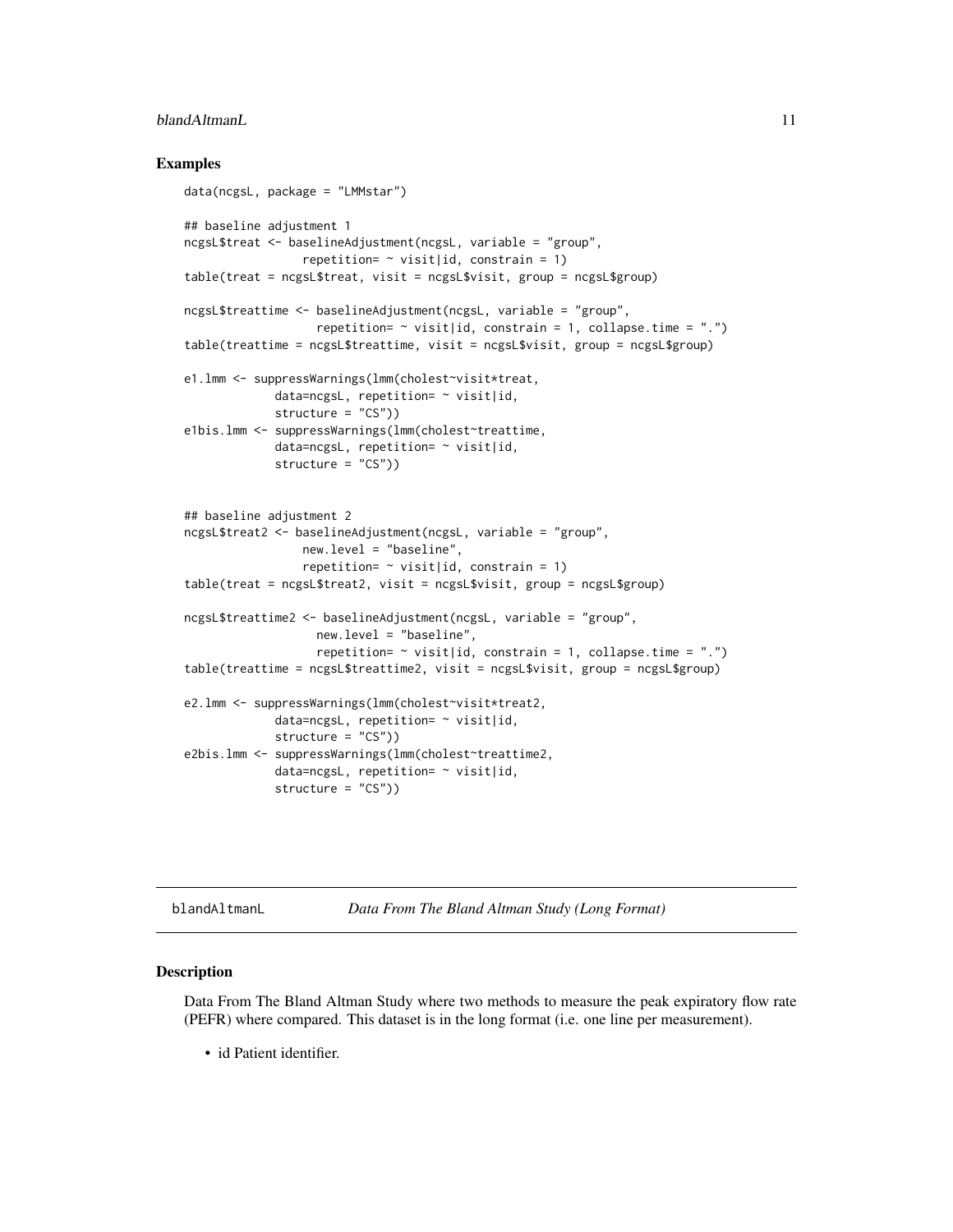- <span id="page-11-0"></span>• replicate Index of the measurement (first or second).
- method Device used to make the measurement (Wright peak flow meter or mini Wright peak flow meter).
- pefr Measurement (peak expiratory flow rate).

### Usage

data(blandAltmanL)

### References

Bland & Altman, Statistical methods for assessing agreement between two methods of clinical measurement, Lancet, 1986; i: 307-310.

blandAltmanW *Data From The Bland Altman Study (Wide Format)*

### Description

Data From The Bland Altman Study where two methods to measure the peak expiratory flow rate (PEFR) where compared. This dataset is in the wide format (i.e. one line per patient).

- id Patient identifier.
- wright1 First measurement made with a Wright peak flow meter.
- wright2 Second measurement made with a Wright peak flow meter.
- mini1 First measurement made with a mini Wright peak flow meter.
- mini2 Second measurement made with a mini Wright peak flow meter.

#### Usage

data(blandAltmanW)

### References

Bland & Altman, Statistical methods for assessing agreement between two methods of clinical measurement, Lancet, 1986; i: 307-310.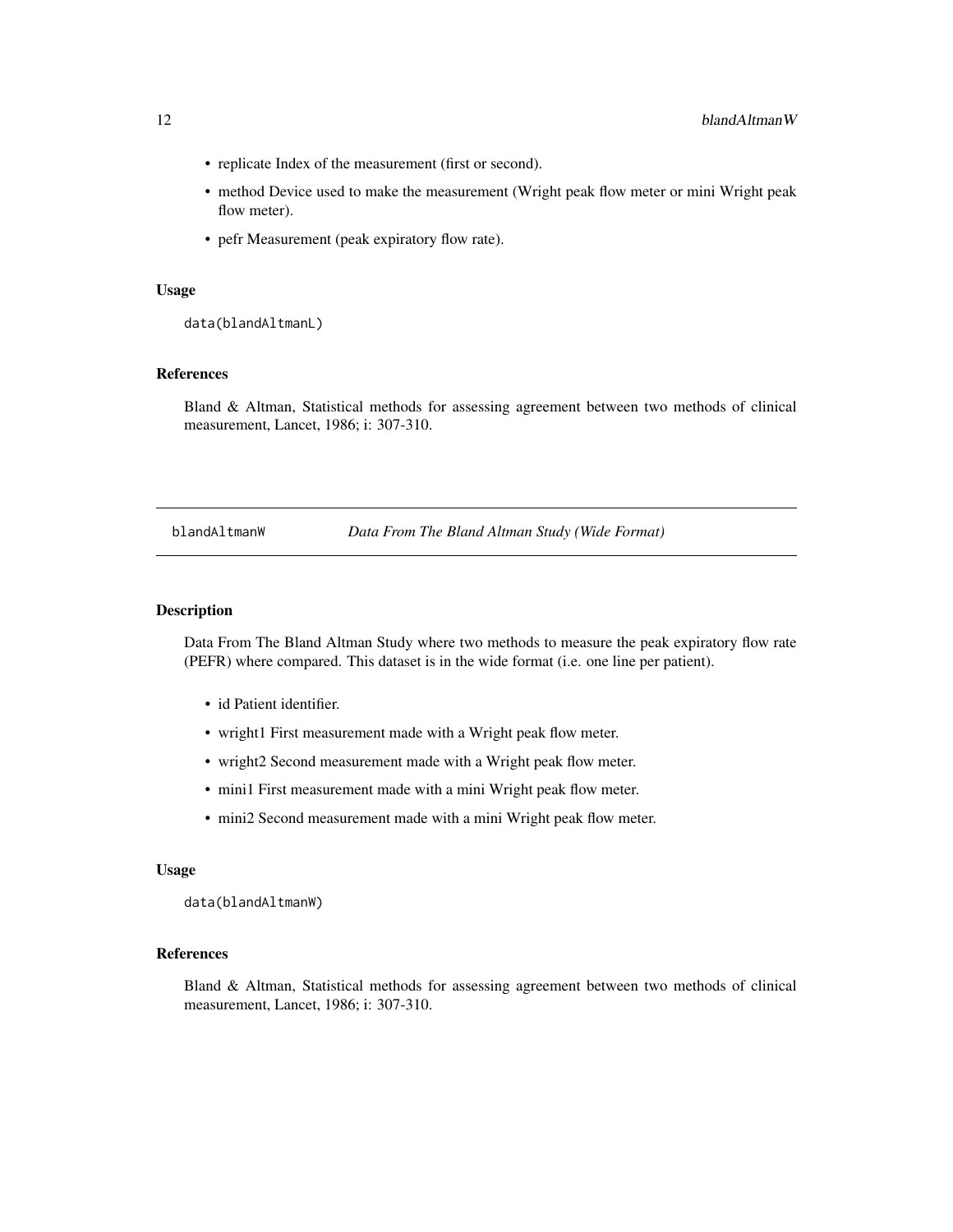<span id="page-12-0"></span>

Data from a cross-over trial comparing the impact of three formulations of a drug on the blood pressure. The study was conducted on 12 male volunteers randomly divided into tree groups and receiving each of the three formulations with a wash-out period of one week.

- id Patient identifier
- sequence sequence of treatment
- treatment Formulation of the treatment: A (50 mg tablet) B (100 mg tablet) C (sustainedrelease formulation capsule)
- period time period (in weeks)
- duration duration of the drug (in hours)

### Usage

data(bloodpressureL)

#### References

TO ADD

calciumL *Data From The Calcium Supplements Study (Long Format)*

### Description

Data from a randomized study including 112 girls at age 11 investigate the effect of a calcium supplement  $(n=55)$  vs. placebo  $(n=57)$  on bone mineral density over a 2 year follow-up. The clinical question is: does a calcium supplement help to increase bone gain in adolescent women? This dataset is in the long format (i.e. one line per measurement).

- girl Patient identifier
- grp Treatment group: calcium supplement (coded C) or placebo (coded P)
- visit Visit index
- bmd Bone mineral density (mg/cm3)
- time.obs Visit time (in years)
- time.num Scheduled visit time (numeric variable, in years)
- time.fac Scheduled visit time (factor variable)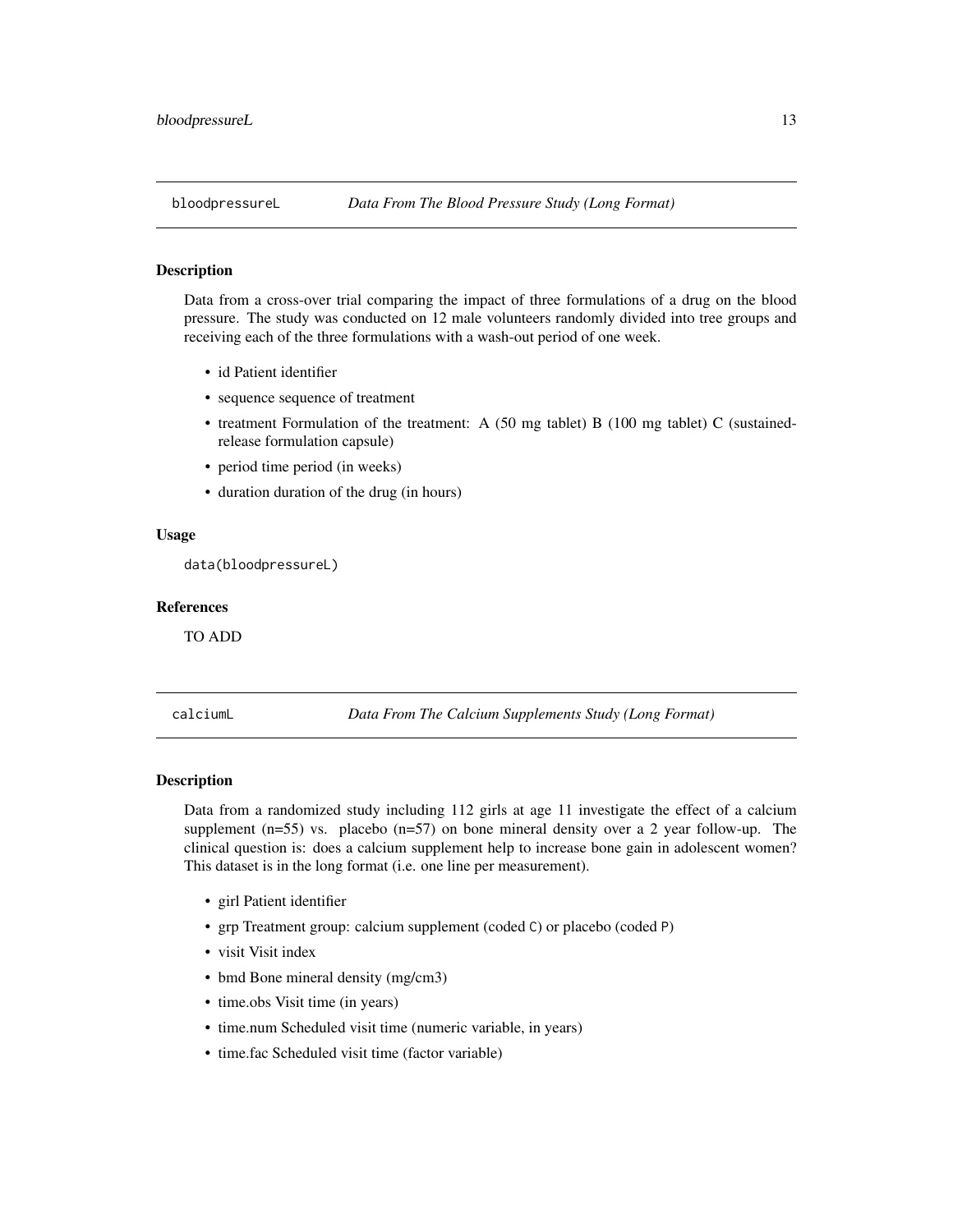#### Usage

data(calciumL)

# References

TO ADD

calciumW *Data From The Calcium Supplements Study (Wide Format)*

### Description

Data from a randomized study including 112 girls at age 11 investigate the effect of a calcium supplement  $(n=55)$  vs. placebo  $(n=57)$  on bone mineral density over a 2 year follow-up. The clinical question is: does a calcium supplement help to increase bone gain in adolescent women? This dataset is in the wide format (i.e. one line per patient).

- girl Patient identifier
- grp Treatment group: calcium supplement (coded C) or placebo (coded P)
- obstime1 Time after the start of the study at which the first visit took place (in years).
- obstime2 Time after the start of the study at which the second visit took place (in years).
- obstime3 Time after the start of the study at which the third visit took place (in years).
- obstime4 Time after the start of the study at which the fourth visit took place (in years).
- obstime5 Time after the start of the study at which the fifth visit took place (in years).
- bmd1 Bone mineral density measured at the first visit (in mg/cm3).
- bmd2 Bone mineral density measured at the second visit (in mg/cm3).
- bmd3 Bone mineral density measured at the third visit (in mg/cm3).
- bmd4 Bone mineral density measured at the fourth visit (in mg/cm3).
- bmd5 Bone mineral density measured at the fifth visit (in mg/cm3).

#### Usage

data(calciumW)

#### References

Vonesh and Chinchilli 1997. Linear and Nonlinear models for the analysis of repeated measurement (Table 5.4.1 on page 228). New York: Marcel Dekker.

<span id="page-13-0"></span>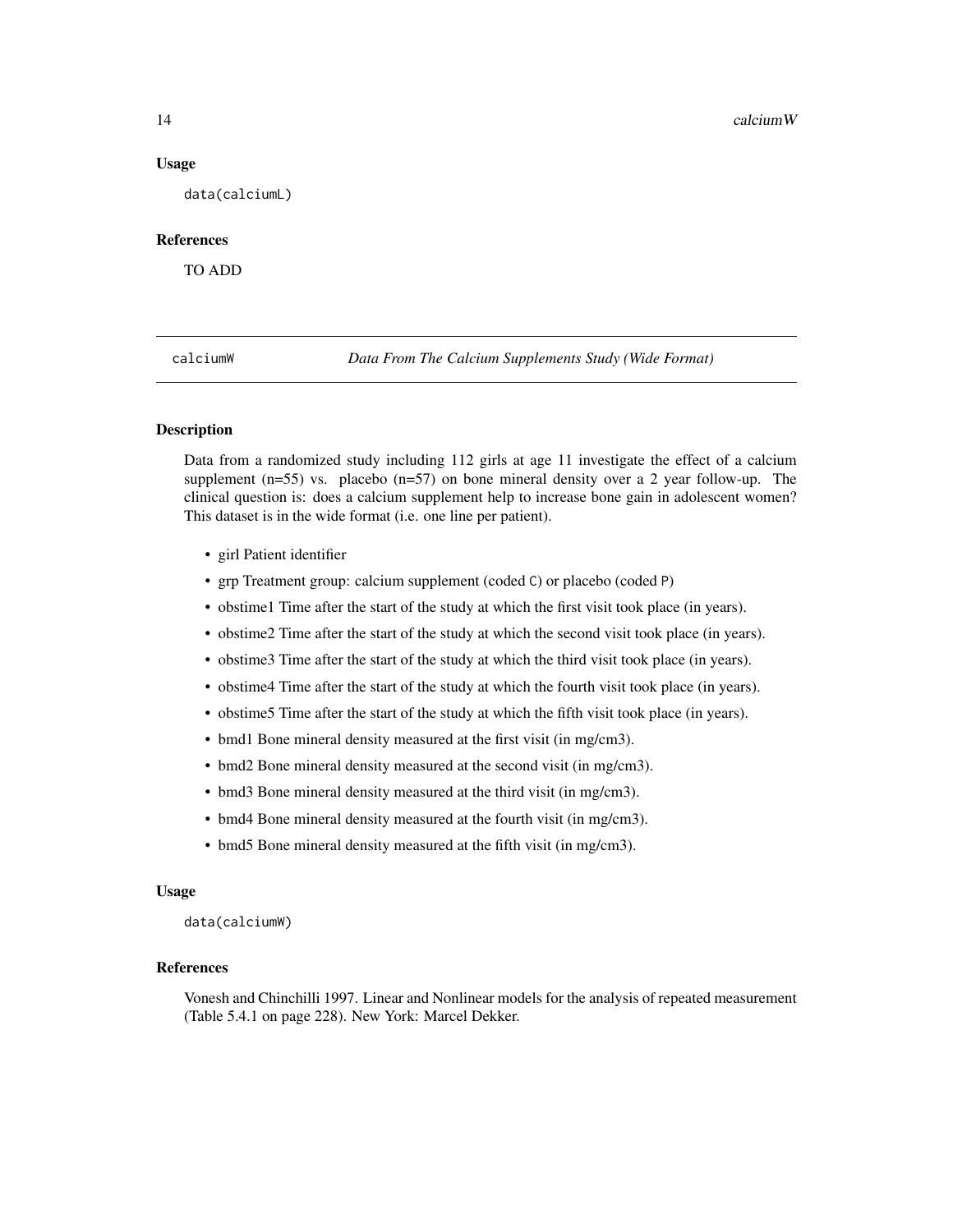# <span id="page-14-0"></span>ckdL *CKD long*

# Description

# TODO

- id Patient identifier
- allocation
- sex
- age
- visit
- time
- pwv
- aix
- dropout

# Usage

data(ckdL)

# References

TO ADD

ckdW *CKD wide*

# Description

TODO

- id Patient identifier
- allocation
- sex
- age
- pwv0
- pwv12
- pwv24
- aix0
- aix12
- $aix24$
- dropout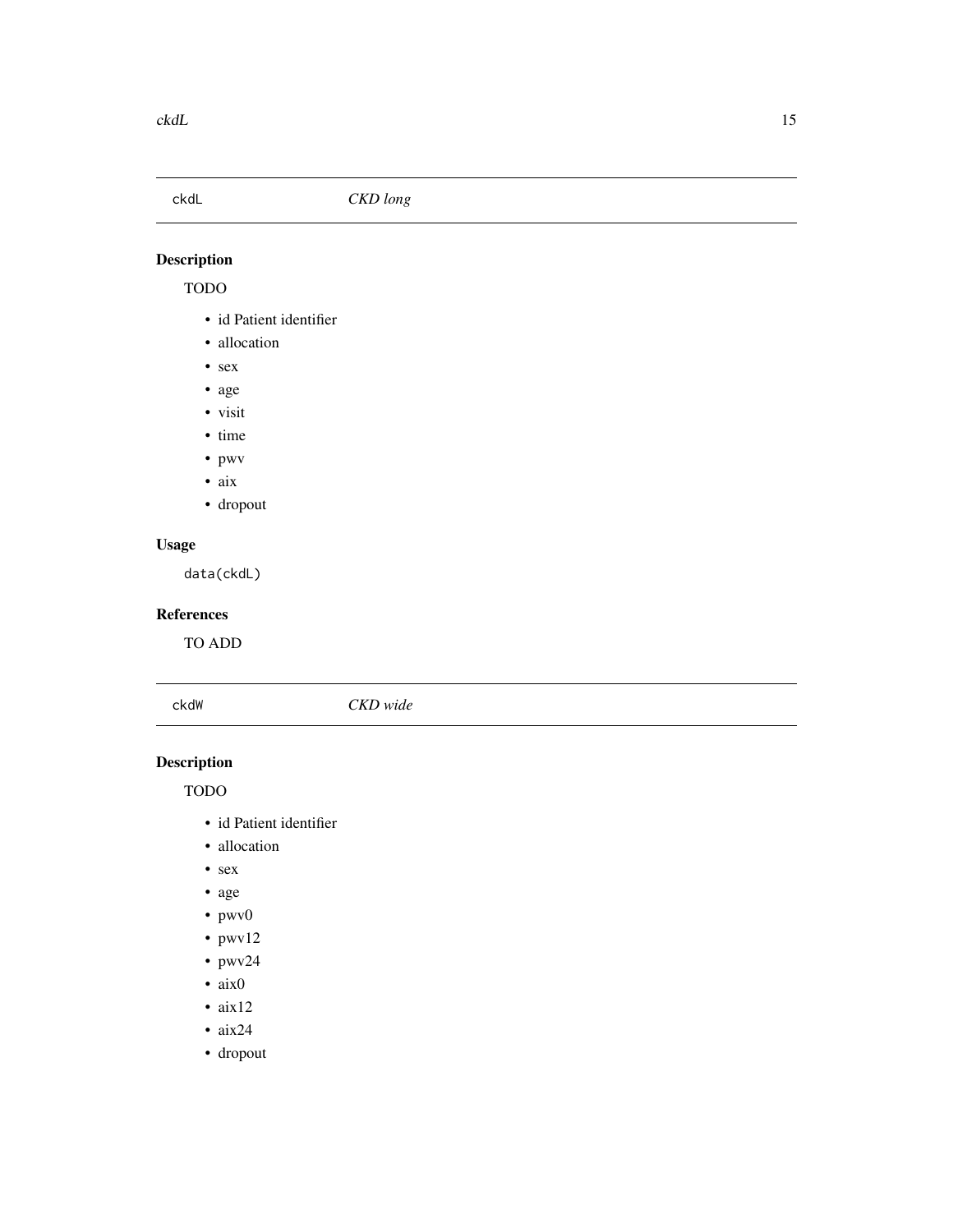# <span id="page-15-0"></span>Usage

data(ckdW)

# References

TO ADD

<span id="page-15-2"></span>coef *Extract Coefficients From a Linear Mixed Model*

# <span id="page-15-1"></span>Description

Extract coefficients from a linear mixed model.

# Usage

```
## S3 method for class 'lmm'
coef(
  object,
  effects = NULL,
  p = NULL,transform.sigma = "none",
  transform.k = "none",
  transform.rho = "none",
  transform.names = TRUE,
  ...
\mathcal{L}
```

| object          | a 1mm object.                                                                                                                                                                                                                                                                    |  |
|-----------------|----------------------------------------------------------------------------------------------------------------------------------------------------------------------------------------------------------------------------------------------------------------------------------|--|
| effects         | [character] Should all coefficients be output ("all"), or only coefficients relative<br>to the mean ("mean" or "fixed"), or only coefficients relative to the variance<br>structure ("variance"), or only coefficients relative to the correlation structure<br>("correlation"). |  |
| p               | [numeric vector] value of the model coefficients to be used. Only relevant if<br>differs from the fitted values.                                                                                                                                                                 |  |
| transform.sigma |                                                                                                                                                                                                                                                                                  |  |
|                 | [character] Transformation used on the variance coefficient for the reference<br>level. One of "none", "log", "square", "logsquare" - see details.                                                                                                                               |  |
| transform.k     | [character] Transformation used on the variance coefficients relative to the other<br>levels. One of "none", "log", "square", "logsquare", "sd", "logsd", "var",<br>"logvar" - see details.                                                                                      |  |
| transform.rho   | [character] Transformation used on the correlation coefficients. One of "none",<br>"atanh", "cov" - see details.                                                                                                                                                                 |  |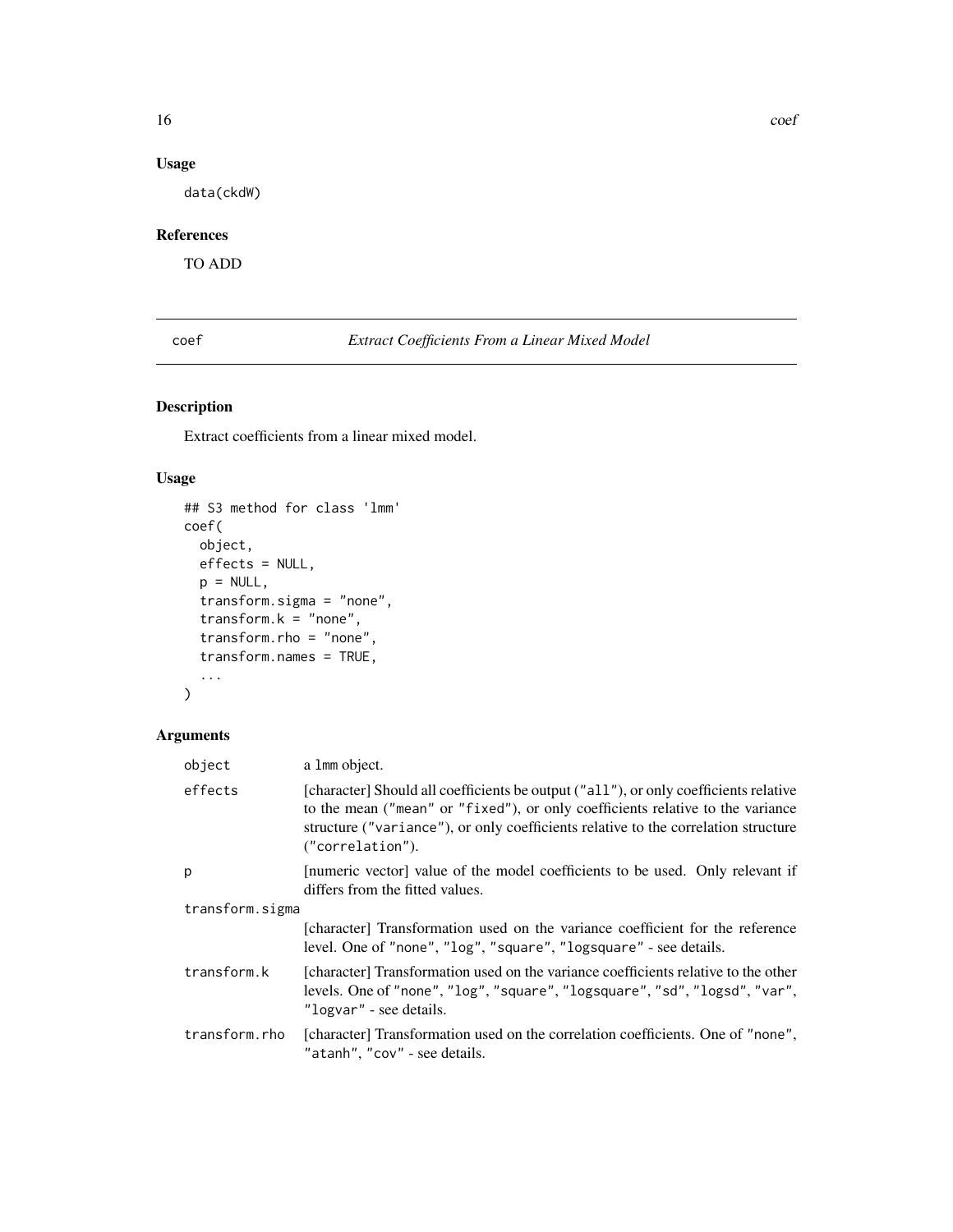| transform.names |                                                                                                                 |
|-----------------|-----------------------------------------------------------------------------------------------------------------|
|                 | [logical] Should the name of the coefficients be updated to reflect the transfor-<br>mation that has been used? |
| $\cdots$        | Not used. For compatibility with the generic method.                                                            |

### Details

# transform.sigma:

- "none" ouput residual standard error.
- "log" ouput log-transformed residual standard error.
- "square" ouput residual variance.
- "logsquare" ouput log-transformed residual variance.

# transform.k:

- "none" ouput ratio between the residual standard error of the current level and the reference level.
- "log" ouput log-transformed ratio between the residual standard errors.
- "square" ouput ratio between the residual variances.
- "logsquare" ouput log-transformed ratio between the residual variances.
- "sd" ouput residual standard error of the current level.
- "logsd" ouput residual log-transformed standard error of the current level.
- "var" ouput residual variance of the current level.
- "logvar" ouput residual log-transformed variance of the current level.

### transform.rho:

- "none" ouput correlation coefficient.
- "atanh" ouput correlation coefficient after tangent hyperbolic transformation.
- "cov" ouput covariance coefficient.

When using a (pure) compound symmetry covariance structure (structure = "CS"), estimated random effects can be extracted by setting argument effects to "ranef".

# Value

A vector with the value of the model coefficients.

 $\text{coeff}$  17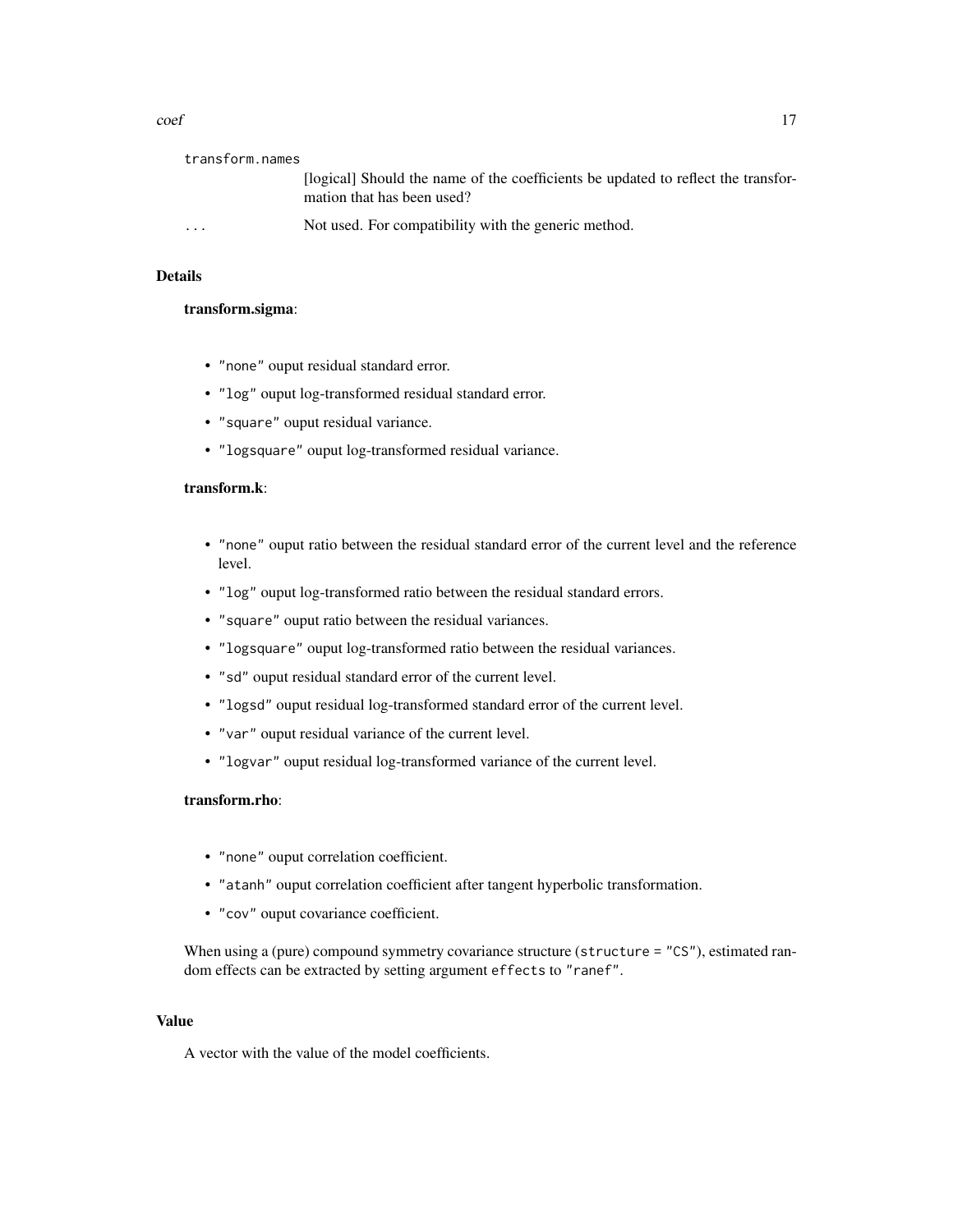# Examples

```
## simulate data in the long format
set.seed(10)
dL <- sampleRem(100, n.times = 3, format = "long")
## fit linear mixed model
eUN.1mm <- lm(N \sim X1 + X2 + X5, repetition = \sim visit|id, structure = "UN", data = dL, df = FALSE)
## output coefficients
coef(eUN.lmm)
coef(eUN.lmm, effects = "mean")
coef(eUN.lmm, transform.sigma = "none", transform.k = "none", transform.rho = "none")
```
confint *Statistical Inference for Linear Mixed Model*

### Description

Compute confidence intervals (CIs) and p-values for the coefficients of a linear mixed model.

### Usage

```
## S3 method for class 'lmm'
confint(
  object,
 parm = NULL,
 level = 0.95,
  effects = NULL,
  robust = FALSE,null = NULL,columns = NULL,
  df = NULL,type.information = NULL,
  transform.sigma = NULL,
  transform.k = NULL,
  transform.rho = NULL,
  transform.names = TRUE,
 backtransform = NULL,
  ...
```

```
)
```

| object | a 1 mm object.                                                   |
|--------|------------------------------------------------------------------|
| parm   | Not used. For compatibility with the generic method.             |
| level  | [numeric, 0-1] the confidence level of the confidence intervals. |

<span id="page-17-0"></span>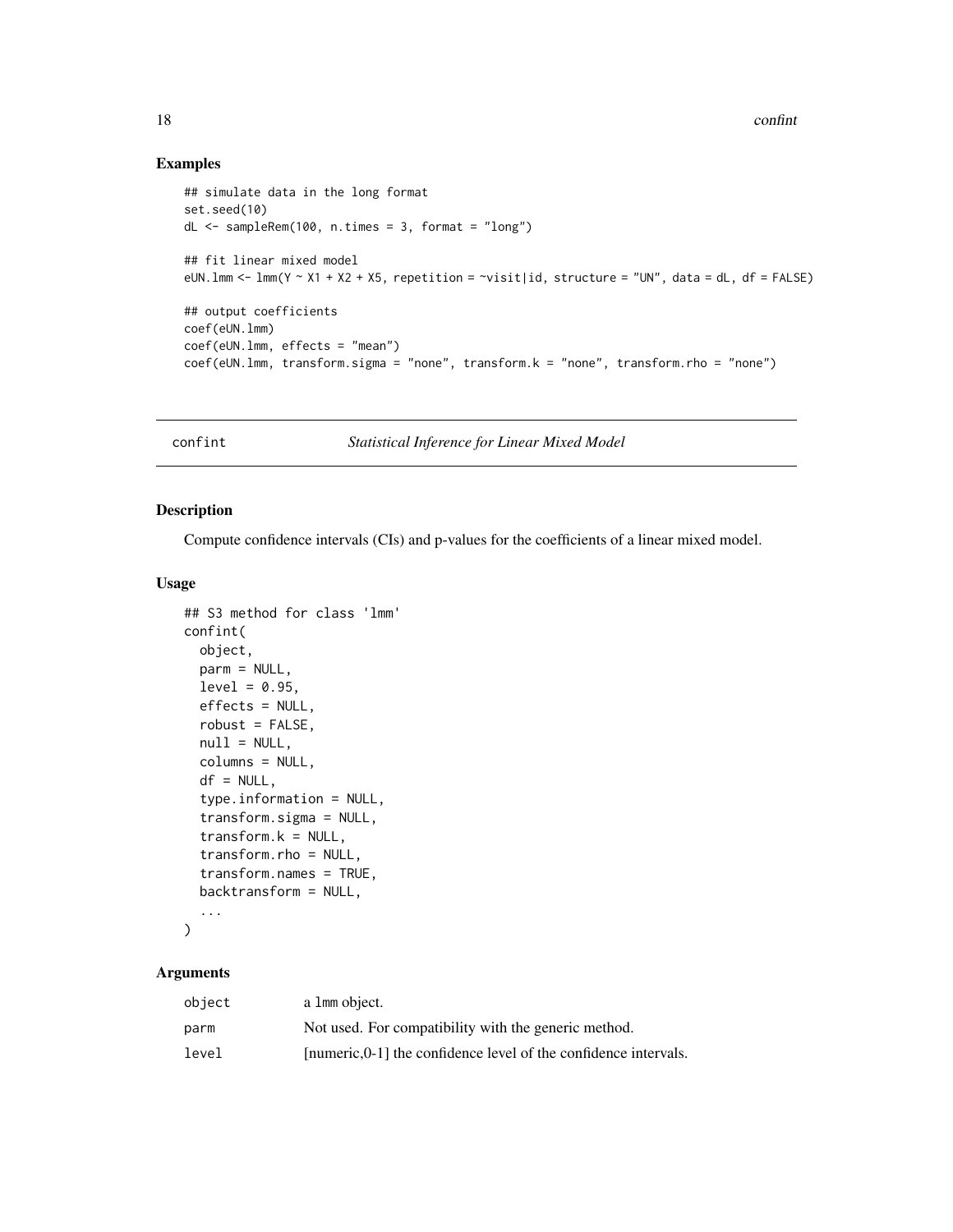#### confint that the confine of the confine of the confine of the confine of the confine of the confine of the confine of the confine of the confine of the confine of the confine of the confine of the confine of the confine of

| effects       | [character] Should the CIs/p-values for all coefficients be output ("all"), or<br>only for mean coefficients ("mean" or "fixed"), or only for variance coefficients<br>("variance"), or only for correlation coefficients ("correlation"). |
|---------------|--------------------------------------------------------------------------------------------------------------------------------------------------------------------------------------------------------------------------------------------|
| robust        | [logical] Should robust standard errors (aka sandwich estimator) be output in-<br>stead of the model-based standard errors. Not feasible for variance or correlation<br>coefficients estimated by REML.                                    |
| null          | [numeric vector] the value of the null hypothesis relative to each coefficient.                                                                                                                                                            |
| columns       | [character vector] Columns to be output. Can be any of "estimate", "se",<br>"statistic", "df", "null", "lower", "upper", "p.value", "partial.R".                                                                                           |
| df            | [logical] Should a Student's t-distribution be used to model the distribution of<br>the coefficient. Otherwise a normal distribution is used.                                                                                              |
|               | type.information, transform.sigma, transform.k, transform.rho, transform.names<br>are passed to the vcov method. See details section in coef. 1mm.                                                                                         |
| backtransform | [logical] should the variance/covariance/correlation coefficient be backtransformed?                                                                                                                                                       |
| $\cdots$      | Not used. For compatibility with the generic method.                                                                                                                                                                                       |

### Value

A data.frame containing for each coefficient (in rows):

- column estimate: the estimate.
- column se: the standard error.
- column statistic: the test statistic.
- column df: the degree of freedom.
- column lower: the lower bound of the confidence interval.
- column upper: the upper bound of the confidence interval.
- column null: the null hypothesis.
- column p.value: the p-value relative to the null hypothesis.

### See Also

the function anova to perform inference about linear combinations of coefficients and adjust for multiple comparisons.

```
## simulate data in the long format
set.seed(10)
dL <- sampleRem(100, n.times = 3, format = "long")
## fit Linear Mixed Model
eUN.1mm <- lmm(Y \sim X1 + X2 + X5, repetition = \sim visit|id, structure = "UN", data = dL)
## based on a Student's t-distribution with transformation
confint(eUN.lmm)
## based on a Student's t-distribution without transformation
```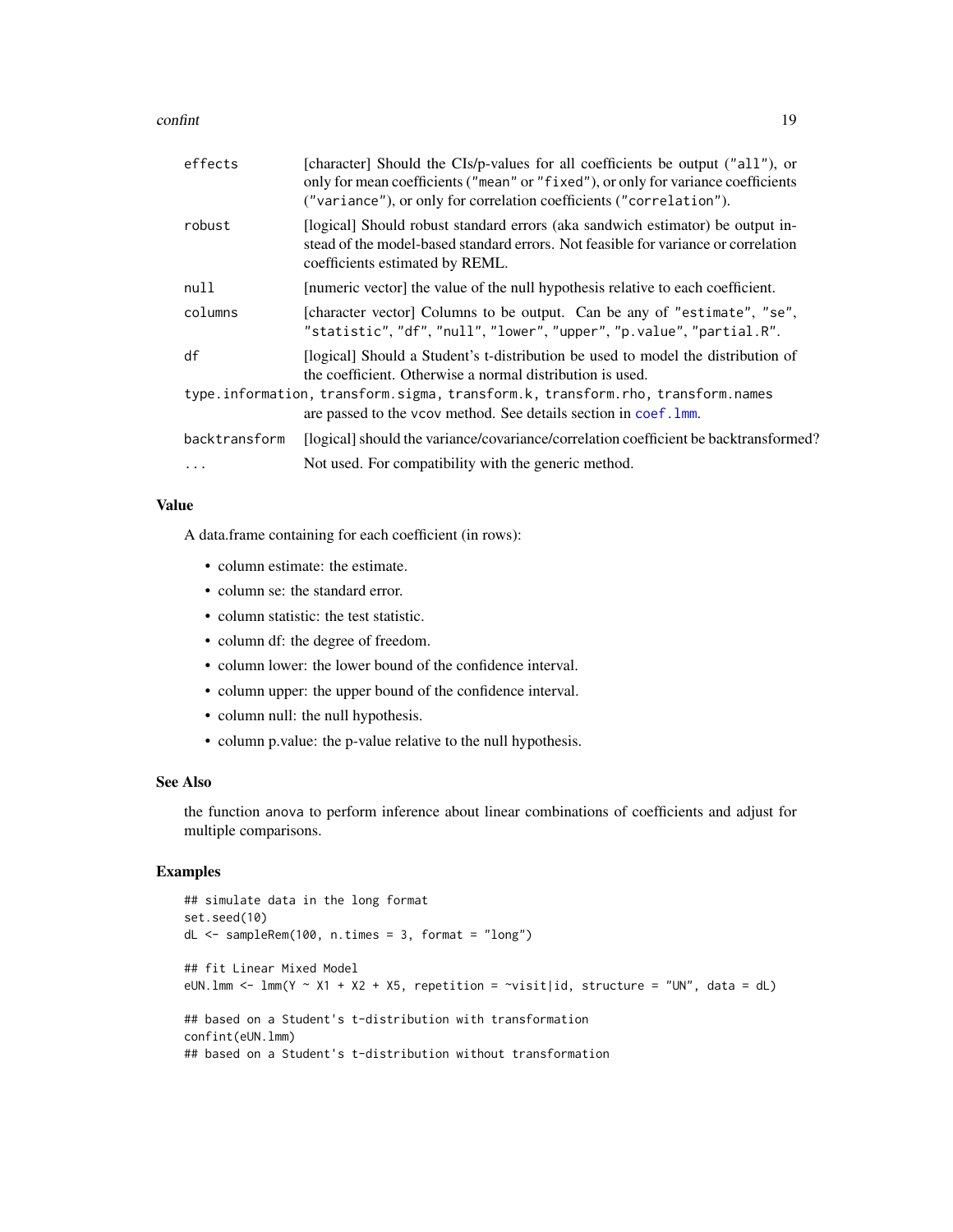```
confint(eUN.lmm, transform.sigma = "none", transform.k = "none", transform.rho = "none")
## based on a Normal distribution with transformation
confint(eUN.lmm, df = FALSE)
```
confint.anova\_lmm *Confidence Intervals for Multivariate Wald Tests*

#### Description

Compute confidence intervals for linear hypothesis tests, possibly with adjustment for multiple comparisons.

### Usage

```
## S3 method for class 'anova_lmm'
confint(object, parm, level = 0.95, method = NULL, simplify = TRUE, ...)
```
### Arguments

| object   | a anova_1mm object                                                                                                      |
|----------|-------------------------------------------------------------------------------------------------------------------------|
| parm     | Not used. For compatibility with the generic method.                                                                    |
| level    | [numeric, 0-1] nominal coverage of the confidence intervals.                                                            |
| method   | [character] type of adjustment for multiple comparisons: one of "none", "bonferroni",<br>"single-step", "single-step2". |
| simplify | [logical] Return a data.frame instead of a list containing a data.frame when pos-<br>sible.                             |
| $\cdots$ | Not used. For compatibility with the generic method.                                                                    |

#### Details

Method "single-step" adjust for multiple comparisons using quantiles of the multivariate Student's t-distribution, assuming equal degrees of freedom in the marginal. This is performed by the multcomp package.

When degrees of freedom differs between individual hypotheses, method "single-step2" is recommended. It simulates data using copula whose marginal distributions are Student's t-distribution (with possibly different degrees of freedom) and elliptical copula with parameters the estimated correlation between the test statistics. This is performed by the copula package.

<span id="page-19-0"></span>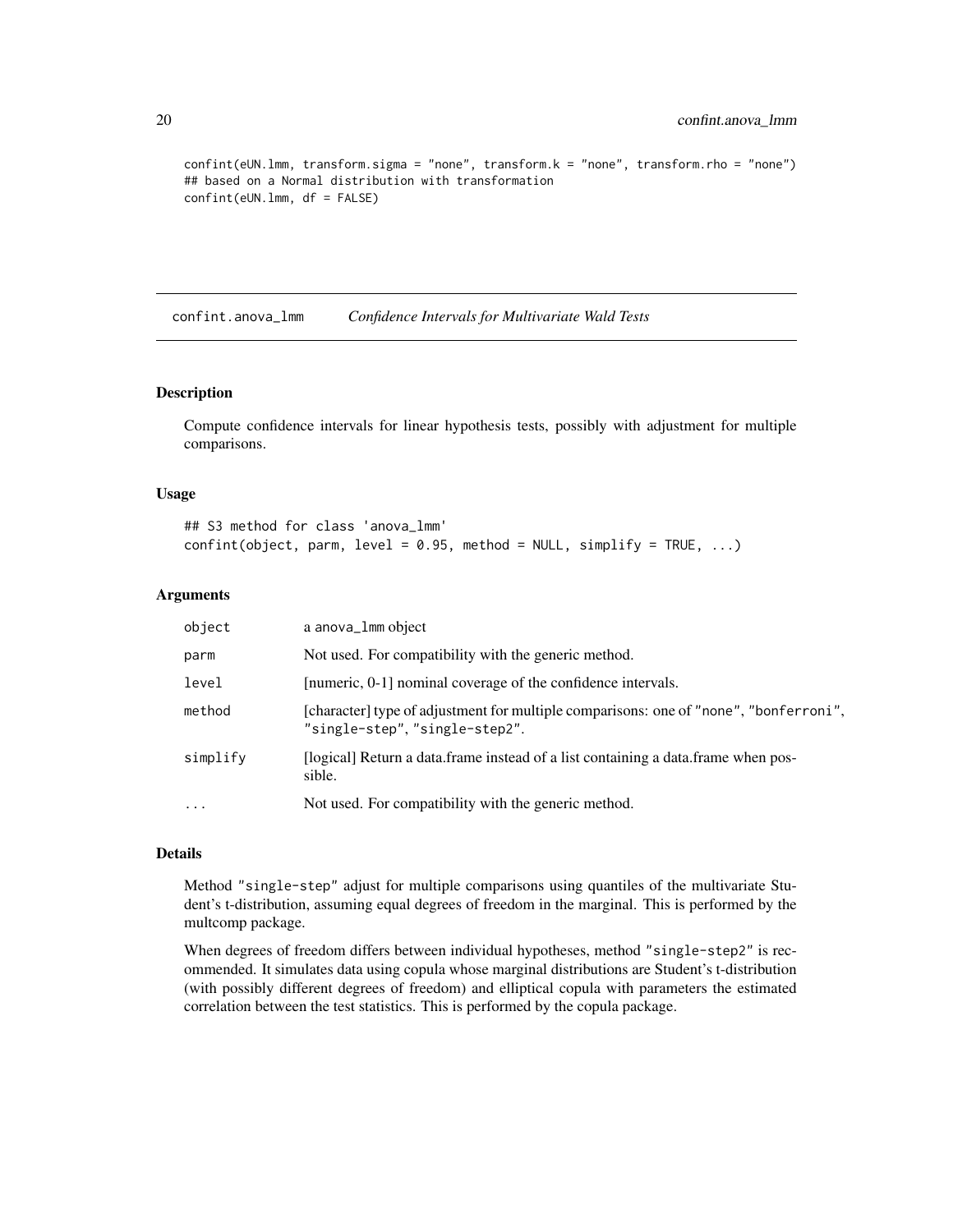Variance-covariance structure where the residuals have constant variance and correlation. Can be stratified on a categorical variable.

### Usage

```
CS(formula, var.cluster, var.time, heterogeneous = TRUE, add.time)
```
# Arguments

| formula       | formula indicating on which variable to stratify the residual variance and corre-<br>lation (left hand side) and variables influencing the residual variance (right hand<br>side). |
|---------------|------------------------------------------------------------------------------------------------------------------------------------------------------------------------------------|
| var.cluster   | [character] cluster variable.                                                                                                                                                      |
| var.time      | [character] time variable.                                                                                                                                                         |
| heterogeneous | [logical] when covariates are used for the correlation structure, should correla-<br>tion parameters should be specific to each level of the covariate?                            |
| add.time      | not used.                                                                                                                                                                          |

# Details

A typical formula would be ~1, indicating a variance constant over time and the same correlation between all pairs of times.

#### Value

An object of class CS that can be passed to the argument structure of the lmm function.

```
CS(\sim 1, \text{ var. cluster} = "id", \text{ var.time} = "time")CS(gender~1, var.cluster = "id", var.time = "time")
CS(list(\text{time},\text{-}1), \text{ var}.\text{cluster} = \text{"id", var.time} = \text{"time"}CS(list(gender~time,gender~1), var.cluster = "id", var.time = "time")
```
<span id="page-20-0"></span>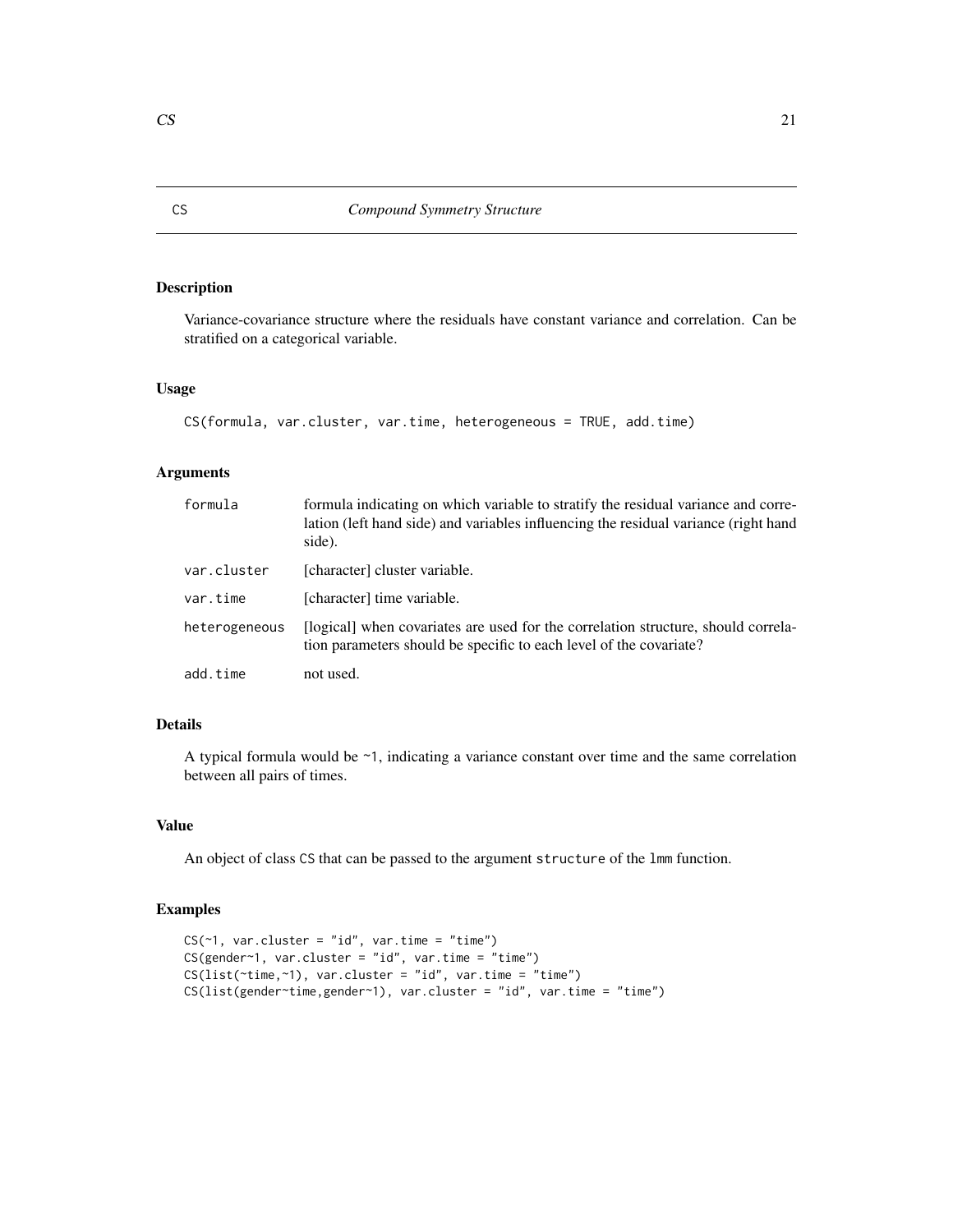<span id="page-21-0"></span>

Variance-covariance structure specified by the user.

# Usage

```
CUSTOM(
  formula,
 var.cluster,
 var.time,
 FCT.sigma,
 dFCT.sigma = NULL,
 d2FCT.sigma = NULL,
  init.sigma,
 FCT.rho,
  dFCT.rho = NULL,
 d2FCT.rho = NULL,
  init.rho,
  add.time
)
```

| formula     | formula indicating variables influencing the residual variance and correlation<br>(right hand side).                                |
|-------------|-------------------------------------------------------------------------------------------------------------------------------------|
| var.cluster | [character] cluster variable.                                                                                                       |
| var.time    | [character] time variable.                                                                                                          |
| FCT.sigma   | [function] take as argument the model parameters, time, and design matrix. Out-<br>put the vector of residuals standard deviations. |
| dFCT.sigma  | [list of vectors] list whose elements are the first derivative of argument FCT. sigma.                                              |
| d2FCT.sigma | [list of vectors] list whose elements are the second derivative of argument FCT. sigma<br>(no cross-terms).                         |
| init.sigma  | [numeric vector] initial value for the variance parameters.                                                                         |
| FCT.rho     | [function] take as argument the model parameters, time, and design matrix. Out-<br>put the matrix of residuals correlation.         |
| dFCT.rho    | [list of matrices] list whose elements are the first derivative of argument FCT. rho.                                               |
| d2FCT.rho   | [list of matrices] list whose elements are the second derivative of argument<br>FCT. rho (no cross-terms).                          |
| init.rho    | [numeric vector] initial value for the correlation parameters.                                                                      |
| add.time    | not used.                                                                                                                           |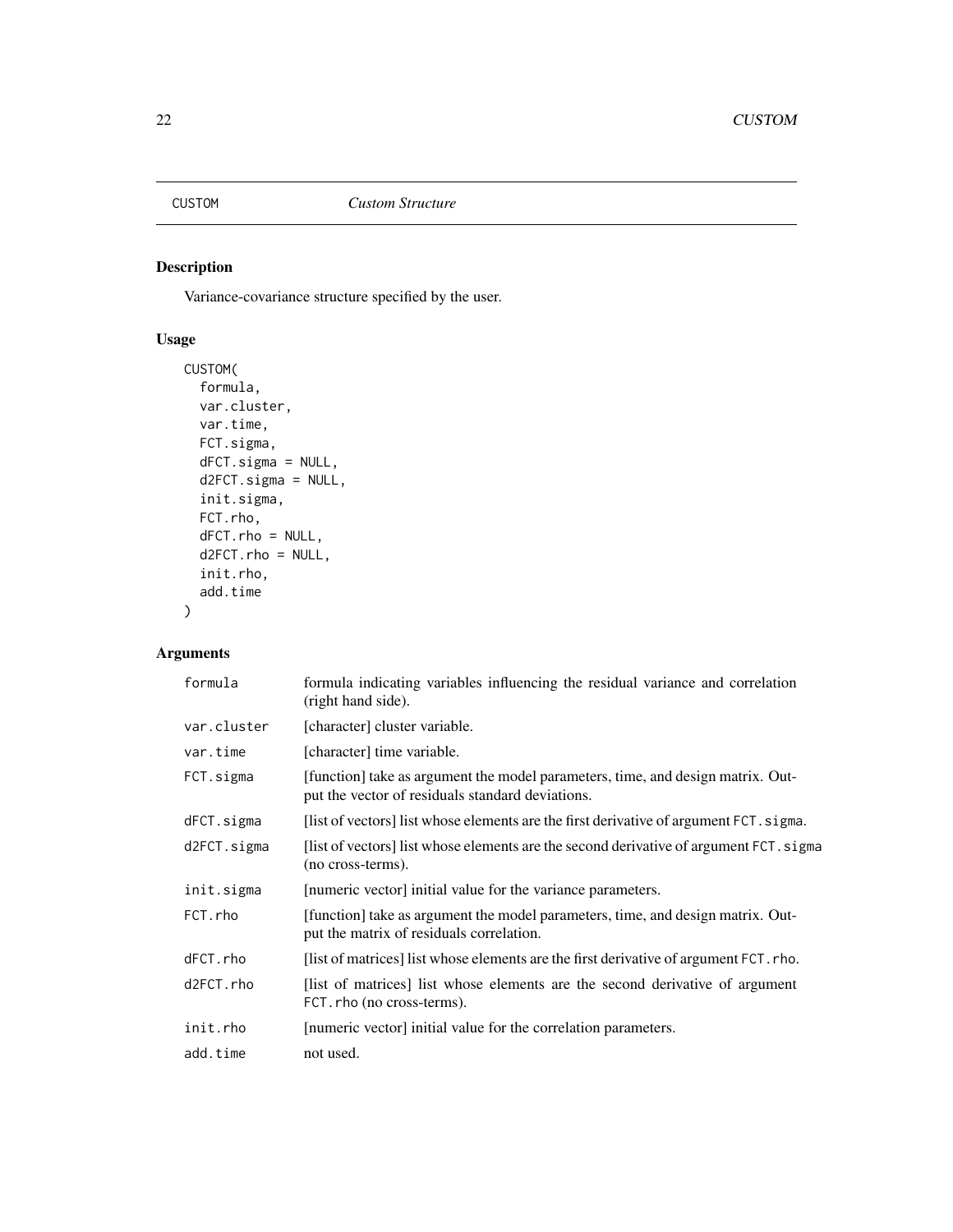### CUSTOM 23

### Value

An object of class CUSTOM that can be passed to the argument structure of the lmm function.

```
## Compound symmetry structure
CUSTOM(~1,
      FCT.sigma = function(p, time, X){rep(p,length(time))},
      init.sizema = c("sigma"—1),dFCT.sigma = function(p,time,X){list(sigma = rep(1,length(time)))},
      d2FCT.sizema = function(p, time, X) \{list(sign = rep(0, length(time)))\},FCT.rho = function(p, time,X){
           matrix(p,length(time),length(time))+diag(1-p,length(time),length(time))
      },
      init.rho = c("rho"-0.5),
      dFCT.rho = function(p,time,X){
       list(rho = matrix(1,length(time),length(time))-diag(1,length(time),length(time)))
      },
      d2FCT.rho = function(p,time,X){list(rho = matrix(0,length(time),length(time)))}
)
## 2 block structure
rho.2block <- function(p,time,X){
  n.time <- length(time)
  rho \leq matrix(0, nrow = n.time, ncol = n.time)
  rho[1,2] <- rho[2,1] <- rho[4,5] <- rho[5,4] <- p['rho1"]rho[1,3] <- rho[3,1] <- rho[4,6] <- rho[6,4] <- p['rho2'']rho[2,3] <- rho[3,2] <- rho[5,6] <- rho[6,5] <- p['rho3"]rho[4:6,1:3] <- rho[1:3,4:6] <- p['rho4"]return(rho)
}
drho.2block <- function(p,time,X){
  n.time <- length(time)
  drho \le list(rho1 = matrix(0, nrow = n.time, ncol = n.time),
                rho2 = matrix(0, nrow = n.time, ncol = n.time),rho3 = matrix(0, nrow = n.time, ncol = n.time),rho4 = matrix(0, nrow = n.time, ncol = n.time)drho$rho1[1,2] <- drho$rho1[2,1] <- drho$rho1[4,5] <- drho$rho1[5,4] <- 1
   drho$rho2[1,3] <- drho$rho2[3,1] <- drho$rho2[4,6] <- drho$rho2[6,4] <- 1
   drho$rho3[2,3] <- drho$rho3[3,2] <- drho$rho3[5,6] <- drho$rho3[6,5] <- 1
   drho$rho4[4:6,1:3] <- drho$rho4[1:3,4:6] <- 1
  return(drho)
}
d2rho.2block <- function(p,time,X){
  n.time <- length(time)
   d2rho \le list(rho1 = matrix(0, nrow = n.time, ncol = n.time),
                 rho2 = matrix(0, nrow = n.time, ncol = n.time),
                 rho3 = matrix(0, nrow = n.time, ncol = n.time),rho4 = matrix(0, nrow = n.time, ncol = n.time)return(d2rho)
}
```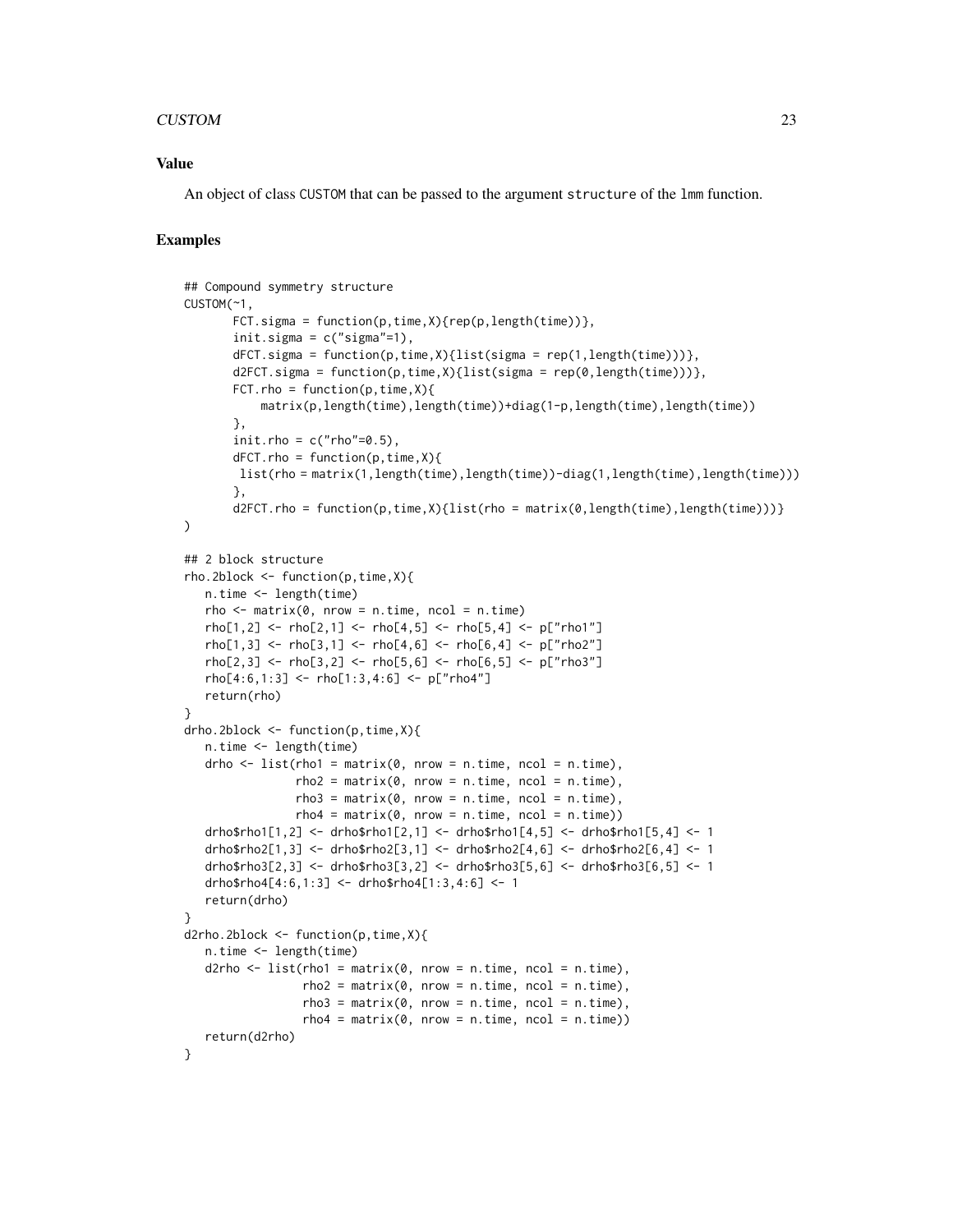```
CUSTOM(~variable,
       FCT.sigma = function(p, time, X){rep(p, length(time))},
       dFCT.sigma = function(p,time,X){list(sigma=rep(1,length(time)))},
       d2FCT.sigma = function(p,time,X){list(sigma=rep(0,length(time)))},
       init.sigma = c("sigma"=1),
       FCT.rho = rho.2block,
       dFCT.rho = drho.2block,
       d2FCT.rho = d2rho.2block,
       init.rho = c("rho1"=0.25,"rho2"=0.25,"rho3"=0.25,"rho4"=0.25))
```
dummy.coef.lmm *Marginal Mean Values For Linear Mixed Model*

#### Description

Compute the marginal mean (via the emmeans package) for each combination of categorical covariates. When there is no numeric covariate, this outputs all the mean values fitted by the model.

### Usage

## S3 method for class 'lmm' dummy.coef(object, drop = TRUE, ...)

### Arguments

| object  | a 1 mm object.                                                                                      |
|---------|-----------------------------------------------------------------------------------------------------|
| drop    | [logical] should combinations of covariates that do no exist in the original dataset<br>be removed? |
| $\cdot$ | arguments passed to emmeans.                                                                        |

### Value

A data.frame containing the level for which the means have been computed (if more than one), the estimated mean (estimate), standard error (se), degree of freedom (df), and 95

<span id="page-23-0"></span>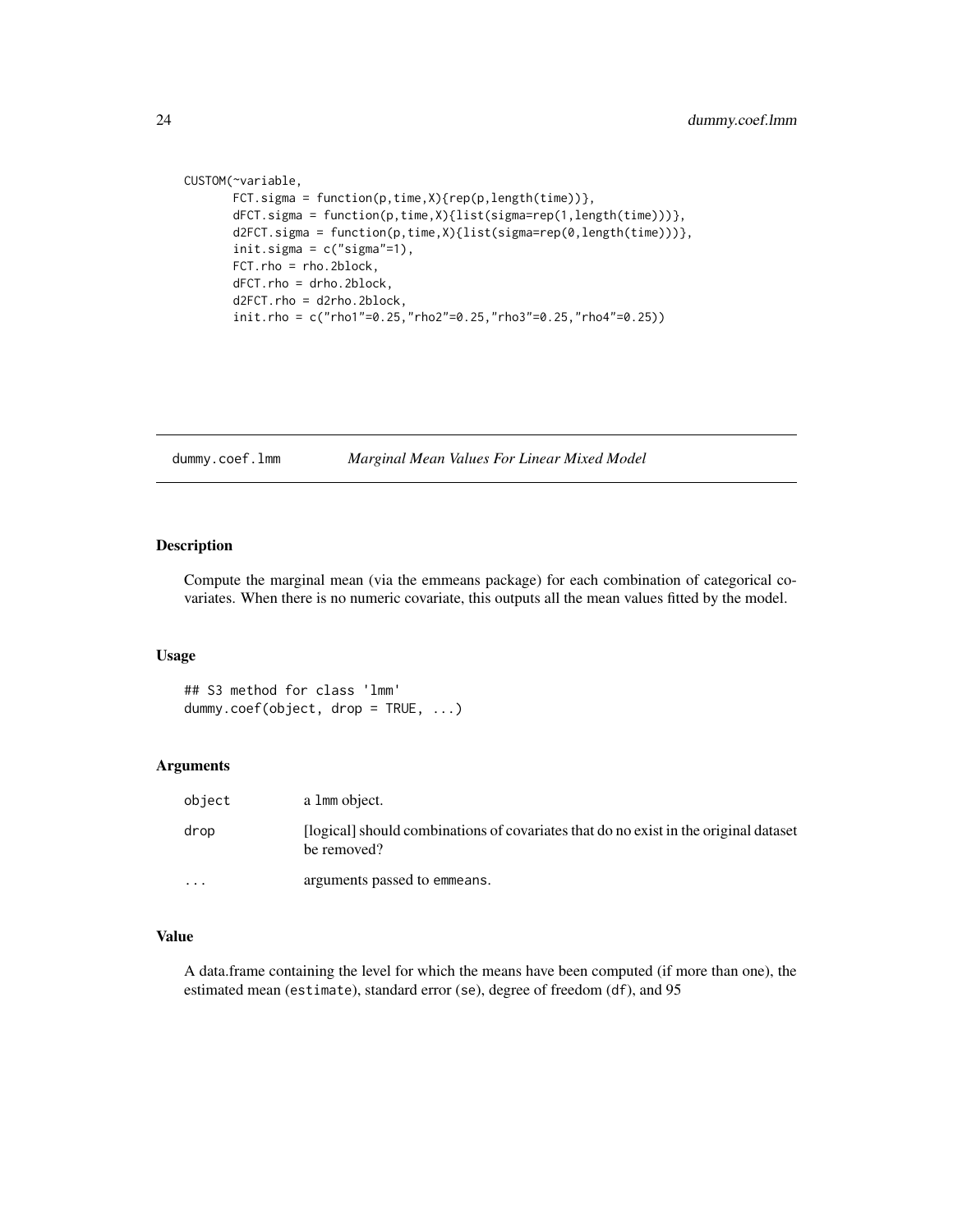<span id="page-24-0"></span>

Extract the Score Function for Multcomp. For internal use.

# Usage

## S3 method for class 'lmm'  $estfun(x, \ldots)$ 

# Arguments

|          | a 1 mm object.                                       |
|----------|------------------------------------------------------|
| $\cdots$ | Not used. For compatibility with the generic method. |

# Value

A matrix containing the score function for each model parameter (columns) relative to each cluster (rows).

```
## simulate data in the long format
set.seed(10)
dL <- sampleRem(100, n.times = 3, format = "long")
## fit Linear Mixed Model
eUN. lmm < -1mm(Y \sim X1 + X2 + X5, repetition = \sim visit|id, structure = "UN", data = dL, df = FALSE)
## test multiple linear hypotheses
if(require(multcomp)){
LMMstar.options(effects = c("mean"))
e.glht <- multcomp::glht(eUN.lmm)
e.glht$linfct
}
```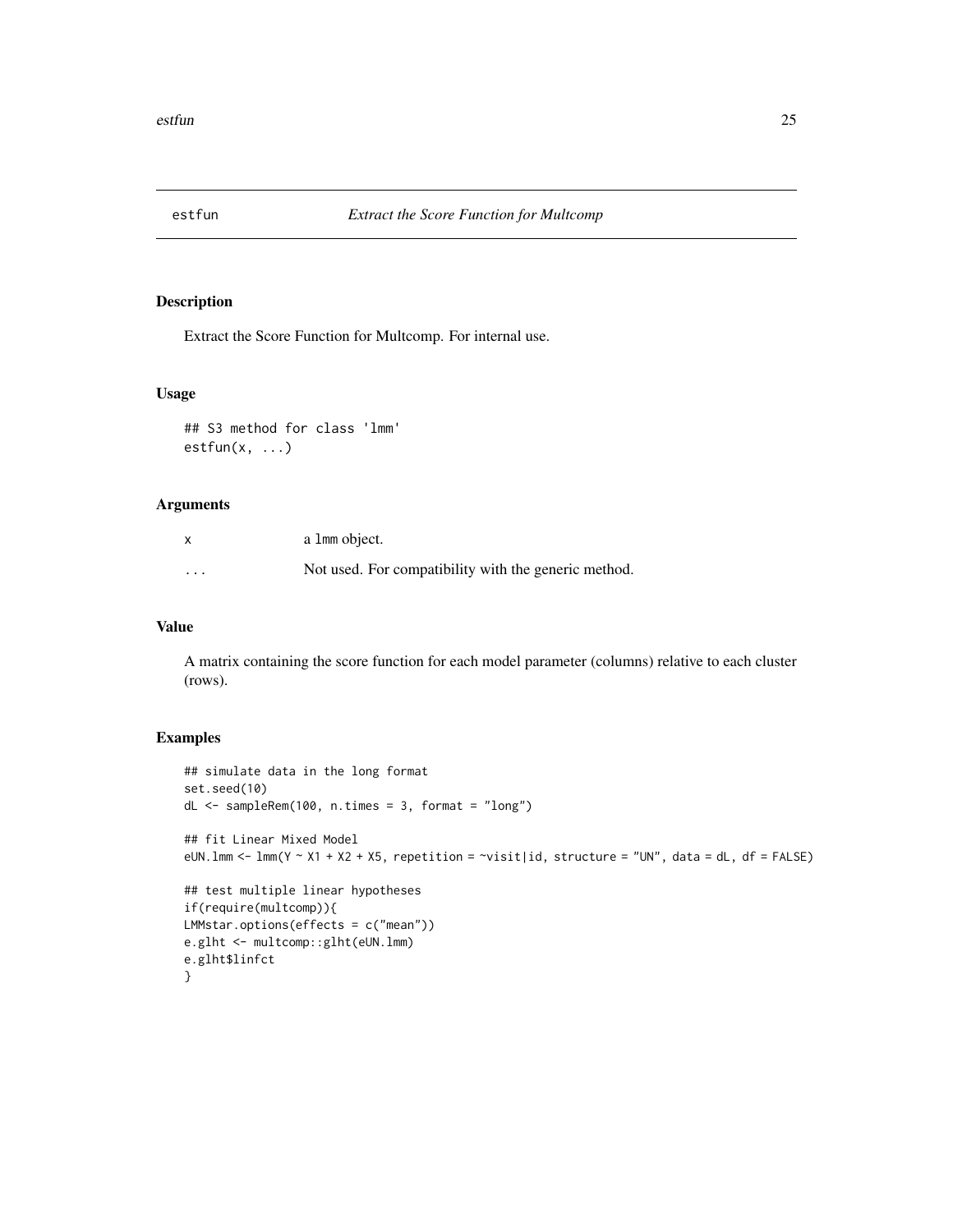<span id="page-25-0"></span>

Perform a first order delta method

# Usage

```
## S3 method for class 'lmm'
estimate(
 x,
  f,
 df = TRUE,robust = FALSE,type.information = NULL,
  level = 0.95,transform.sigma = "none",
  transform.k = "none",transform.rho = "none",
  ...
\mathcal{L}
```

| $\mathsf{x}$     | a 1mm object.                                                                                                                                                                               |  |
|------------------|---------------------------------------------------------------------------------------------------------------------------------------------------------------------------------------------|--|
| f                | [function] function of the model coefficient computing the parameter(s) of in-<br>terest. Can accept extra-arguments.                                                                       |  |
| df               | [logical] Should degree of freedom, computed using Satterthwaite approxima-<br>tion, for the parameter of interest be output.                                                               |  |
| robust           | [logical] Should robust standard errors (aka sandwich estimator) be output in-<br>stead of the model-based standard errors.                                                                 |  |
| type.information |                                                                                                                                                                                             |  |
|                  | [character] Should the expected information be used (i.e. minus the expected<br>second derivative) or the observed inforamtion (i.e. minus the second deriva-<br>tive).                     |  |
| level            | [numeric,0-1] the confidence level of the confidence intervals.                                                                                                                             |  |
| transform.sigma  |                                                                                                                                                                                             |  |
|                  | [character] Transformation used on the variance coefficient for the reference<br>level. One of "none", "log", "square", "logsquare" - see details.                                          |  |
| transform.k      | [character] Transformation used on the variance coefficients relative to the other<br>levels. One of "none", "log", "square", "logsquare", "sd", "logsd", "var",<br>"logvar" - see details. |  |
| transform.rho    | [character] Transformation used on the correlation coefficients. One of "none",<br>"atanh", "cov" - see details.                                                                            |  |
| $\cdot$          | extra arguments passed to f.                                                                                                                                                                |  |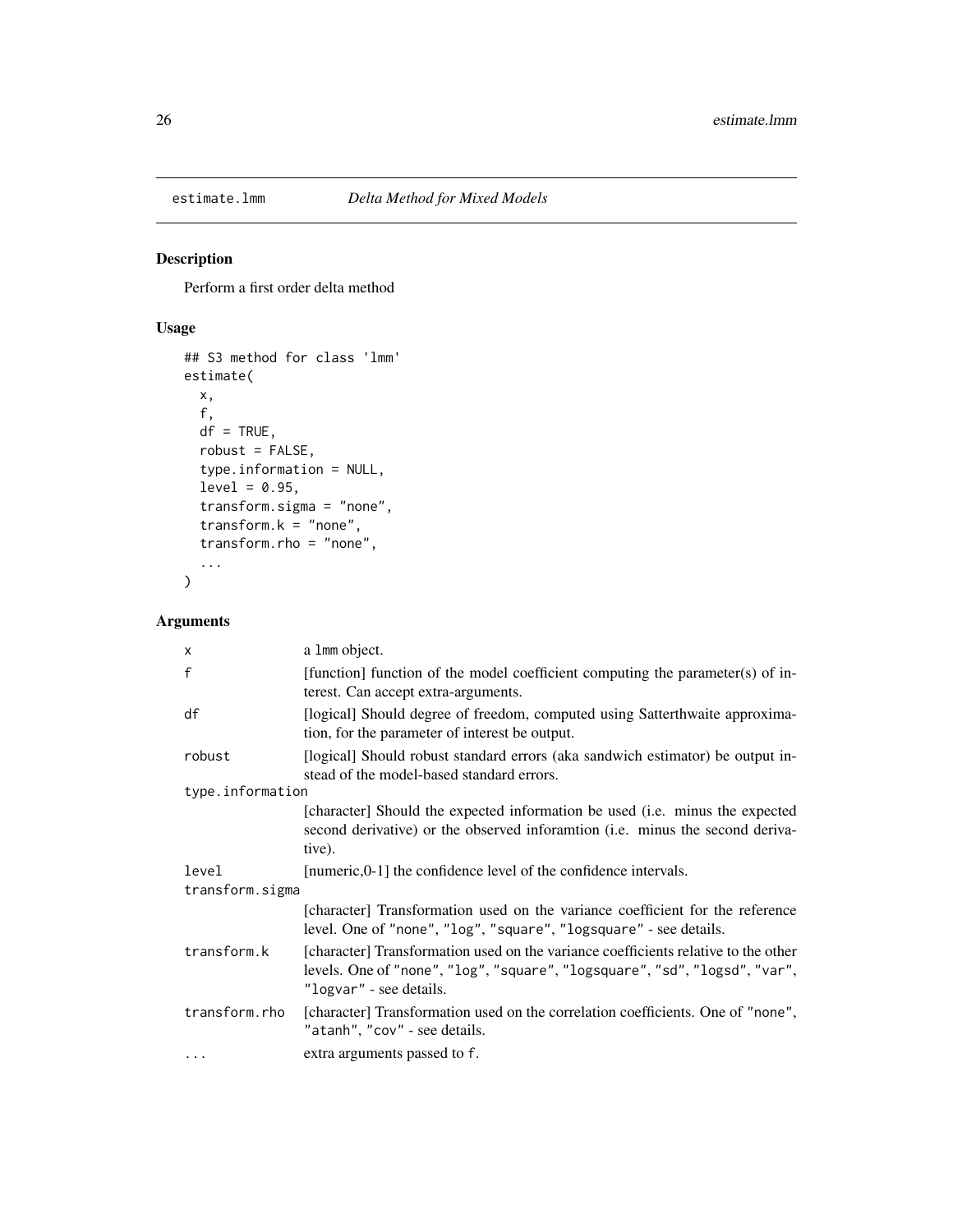### <span id="page-26-0"></span>fitted.lmm 27

### Examples

```
if(require(lava)){
#### Random effect ####
set.seed(10)
dL \leq - sampleRem(1e2, n.times = 3, format = "long")
e.lmm1 <- lmm(Y ~ X1+X2+X3, repetition = ~visit|id, structure = "CS", data = dL)
coef(e.lmm1, effects = "ranef")
e.ranef \leq estimate(e.lmm1, f = function(p){coef(e.lmm1, p = p, effects = "ranef")})
e.ranef
if(require(ggplot2)){
df.gg <- cbind(index = 1:NROW(e.ranef), e.ranef)
gg.ranef <- ggplot(df.gg, aes(x = index, y=estimate, ymin=lower, ymax = upper))
gg.ranef + geom_point() + geom_errorbar() + ylab("estimated random effect") + xlab("id")
}
#### ANCOVA via mixed model ####
set.seed(10)
d <- sampleRem(1e2, n.time = 2)
e.ANCOVA1 <- lm(Y2~Y1+X1, data = d)
if(require(reshape2)){
   dL2 <- melt(d, id.vars = c("id","Y1","X1"), measure.vars = c("Y1","Y2"))
   e.lmm \leq 1mm(value \sim variable + variable:X1, data = dL2, repetition = \simvariable|id)
   e.delta <- estimate(e.lmm, function(p){
       c(Y1 = p["rho(Y1, Y2)"] * p["k.Y2"],
         X1 = p['variableY2:X1"]-p['k.Y2"] *p['rho(Y1,Y2)] *p['variableY1:X1"])})
   ## same estimate and similar standard errors.
   e.delta
   summary(e.ANCOVA1)$coef
   ## Degrees of freedom are a bit off though
}
}
```

```
fitted.lmm Predicted Mean Value For Linear Mixed Model
```
### Description

Predicted Mean Value For Linear Mixed Model

### Usage

```
## S3 method for class 'lmm'
fitted(
 object,
```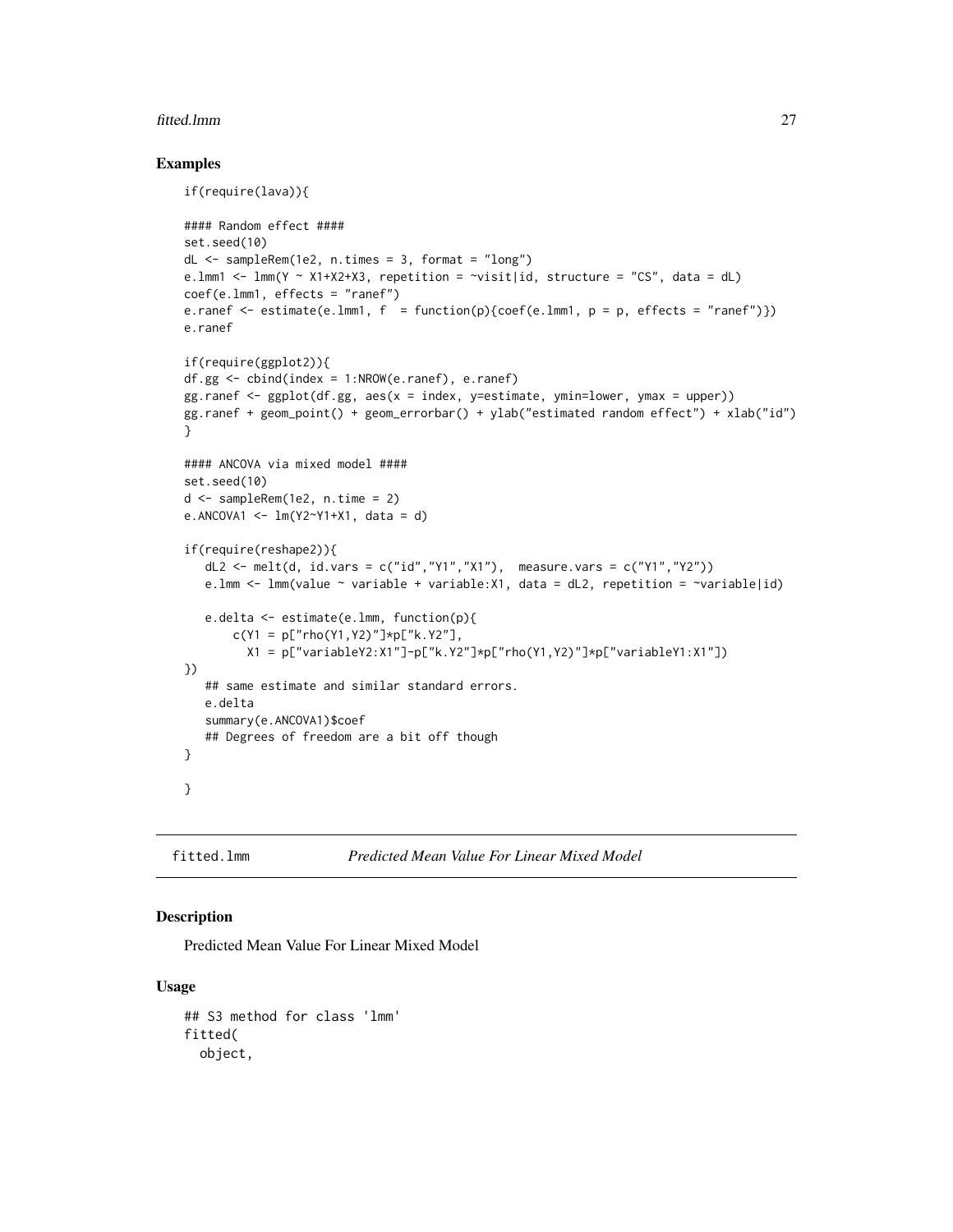```
newdata = NULL,
format = "long",keep.nexta = FALSE,impute = FALSE,
se.impute = FALSE,
...
```
### Arguments

)

| object       | a 1mm object.                                                                                                                                                                                                                                                                                                                                                                                                                                                      |
|--------------|--------------------------------------------------------------------------------------------------------------------------------------------------------------------------------------------------------------------------------------------------------------------------------------------------------------------------------------------------------------------------------------------------------------------------------------------------------------------|
| newdata      | [data.frame] the covariate values for each cluster.                                                                                                                                                                                                                                                                                                                                                                                                                |
| format       | [character] Should the predicted mean be output relative as a vector ("long"),<br>or as a matrix with in row the clusters and in columns the outcomes ("wide").                                                                                                                                                                                                                                                                                                    |
| keep.newdata | [logical] Should the argument newdata be output along side the predicted val-<br>ues? The output will then be a data. frame.                                                                                                                                                                                                                                                                                                                                       |
| impute       | [logical] Should the missing data in the outcome be imputed based on covariates<br>and other outcome values from the same cluster.                                                                                                                                                                                                                                                                                                                                 |
| se.impute    | [character] If FALSE the most likely value is imputed. Otherwise the imputed<br>value is sampled from a normal distribution. The value of the argument deter-<br>mine which standard deviation is used: all uncertainty about the predicted value<br>("total"), only uncertainty related to the estimation of the model parameters<br>("estimate"), or only uncertainty related to the residual variance of the out-<br>come ("residual"). Passed to predict. lmm. |
| $\ddots$     | Not used. For compatibility with the generic method.                                                                                                                                                                                                                                                                                                                                                                                                               |

### Value

When format="wide", a data.frame with as many rows as clusters. When format="long" or keep.newdata==TRUE, a data.frame with as many rows as observations. Otherwise:

- if impute=FALSE a vector of length the number of row of newdata containing the fitted values (i.e. based on the covariates only).
- if impute=TRUE a vector of length the number of missing values in the outcome of newdata containing the cluster-specific conditional means (i.e. based on the covariates and outcome measurements from the same cluster).

When keep.newdata==TRUE, a dataframe with an additional column containing the fitted values (i.e. based on the covariates only). If impute=TRUE, the missing value in the outcome column are replaced by the cluster-specific conditional means (i.e. based on the covariates and outcome measurements from the same cluster).

```
#### simulate data in the long format ####
set.seed(10)
dL \leq - sampleRem(100, n.times = 3, format = "long")
```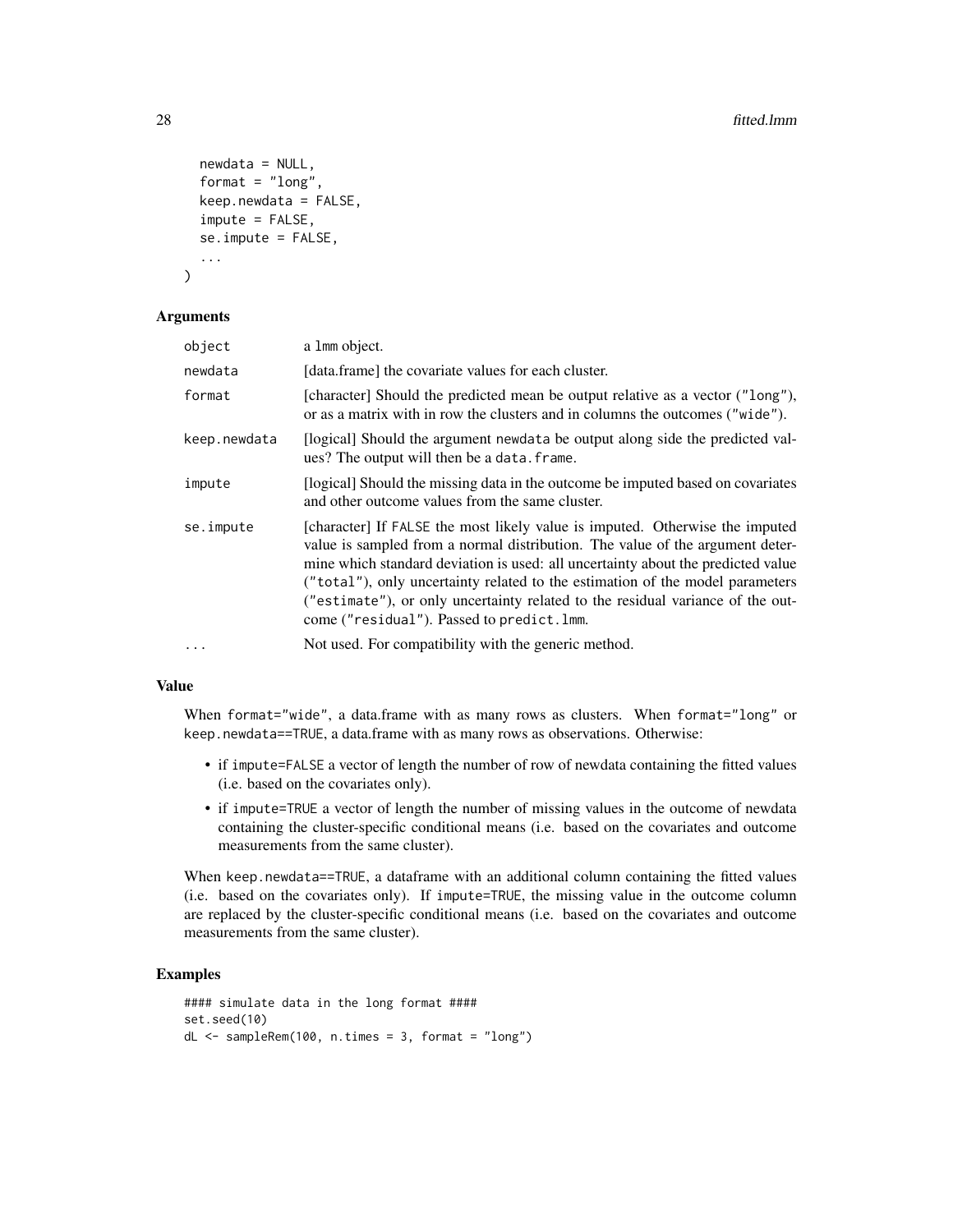# <span id="page-28-0"></span>gastricbypassL 29

```
#### fit Linear Mixed Model ####
eCS.lmm <- lmm(Y \sim X1 + X2 + X5, repetition = \simvisit|id,
               structure = "CS", data = dL, df = FALSE)
## prediction
fitted(eCS.lmm)
fitted(eCS.lmm, newdata = data.frame(X1 = 1, X2 = 2, X5 = 3))
fitted(eCS.lmm, newdata = data.frame(X1 = 1, X2 = 2, X5 = 3), keep.newdata = TRUE)
#### fit Linear Mixed Model with missing data ####
dL2 < - dLdL2[3,"Y"] <- NA
eCS2.1mm <- lmm(Y \sim X1 + X2 + X5, repetition = \simvisit|id,
                structure = "CS", data = dL2, df = FALSE)
## most likely value to impute
fitted(eCS2.lmm, impute = TRUE)
head(fitted(eCS2.lmm, impute = TRUE, keep.newdata = TRUE))
## multiple imputation
dL2.imp1 \leq data.frame(imp = "1",
    fitted(eCS2.lmm, impute = TRUE, se.impute = "total", keep.newdata = TRUE))
dL2.imp2 \leq data.frame(imp = "2",
   fitted(eCS2.lmm, impute = TRUE, se.impute = "total", keep.newdata = TRUE))
head(dL2.imp1)
head(dL2.imp2)
```
gastricbypassL *Data From The Gastric Bypass Study (Long Format)*

### Description

Data from the gastric bypass study where the bodyweight and serum glucagon (a gut hormone) were measured in 20 obese subjects prior and after gastric bypass surgery. This dataset is in the long format (i.e. one line per measurement).

- id Patient identifier
- visit The visit index.
- time The time at which the visit took place.
- weight Bodyweight (in kg) measured during the visit.
- glucagonAUC Glucagon measured during the visit.

### Usage

```
data(gastricbypassL)
```
### References

The effect of Roux-en-Y gastric bypass surgery on the gut mucosal gene expression profile and circulating gut hormones. https://easddistribute.m-anage.com/from.storage?image=4iBH9mRQm1kfeEHULC2Cxovdly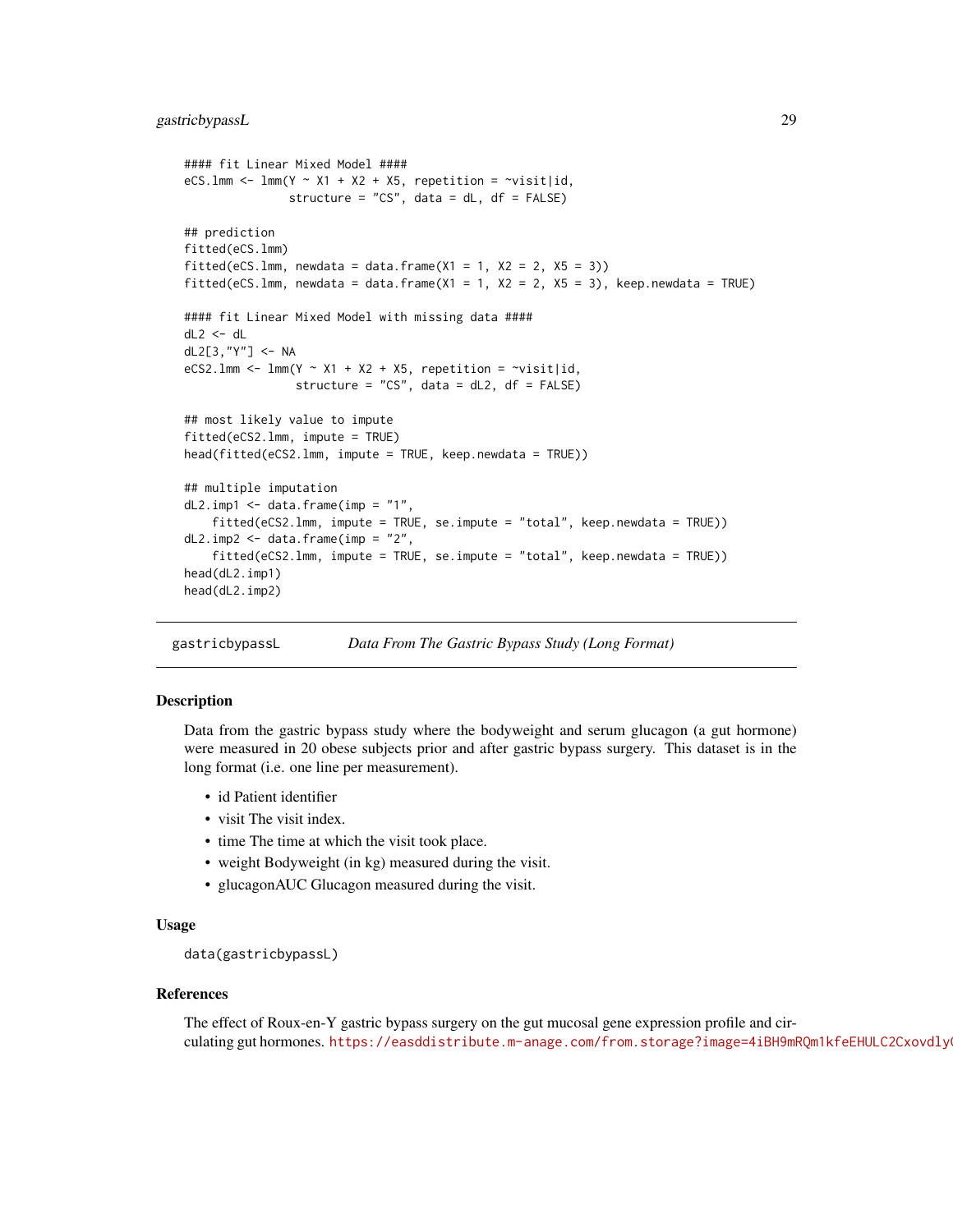<span id="page-29-0"></span>

Data from the gastric bypass study where the bodyweight and serum glucagon (a gut hormone) were measured in 20 obese subjects prior and after gastric bypass surgery. This dataset is in the wide format (i.e. one line per patient).

- id Patient identifier
- weight1 Bodyweight (in kg) 3 months before surgery.
- weight2 Bodyweight (in kg) 1 week before surgery.
- weight3 Bodyweight (in kg) 1 week after surgery.
- weight4 Bodyweight (in kg) 3 months after surgery.
- glucagonAUC1 Glucagon value 3 months before surgery.
- glucagonAUC2 Glucagon value 1 week before surgery.
- glucagonAUC3 Glucagon value 1 week after surgery.
- glucagonAUC4 Glucagon value 3 months after surgery.

#### Usage

data(gastricbypassW)

### References

The effect of Roux-en-Y gastric bypass surgery on the gut mucosal gene expression profile and circulating gut hormones. https://easddistribute.m-anage.com/from.storage?image=4iBH9mRQm1kfeEHULC2Cxovdly

<span id="page-29-1"></span>getVarCov.lmm *Depreciated Extractor of the Residual Variance-Covariance Matrix*

### Description

Depreciated extractor of the residual variance-covariance matrix.

#### Usage

## S3 method for class 'lmm' getVarCov(obj, ...)

| obi     | a 1mm object.    |
|---------|------------------|
| $\cdot$ | other arguments. |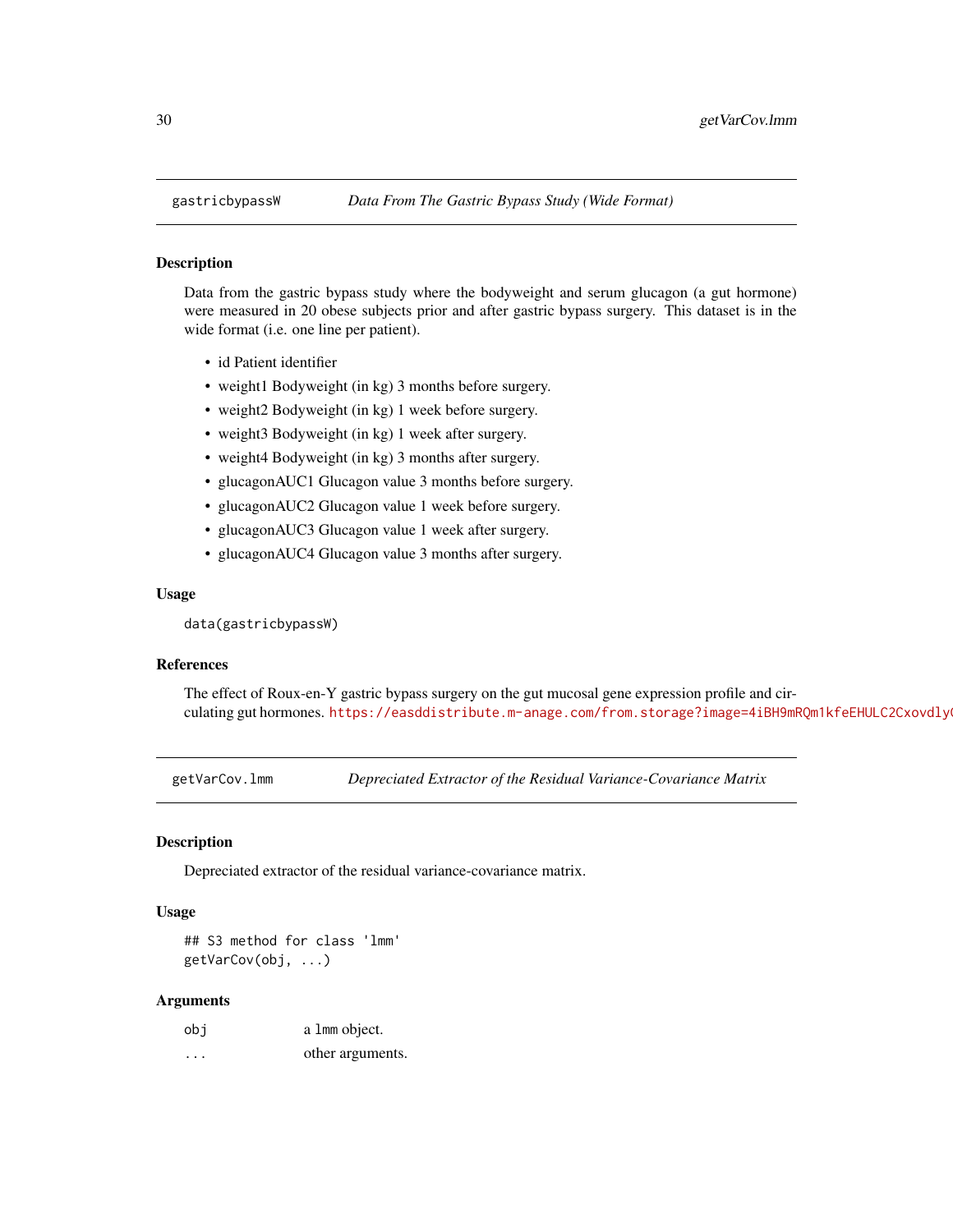### <span id="page-30-0"></span> $ID$  31

# Value

Nothing

# See Also

[sigma.lmm](#page-58-1)

ID *identity Structure*

# Description

Variance-covariance structure where the residuals are independent and identically distribution. Can be stratified on a categorical variable.

# Usage

ID(formula, var.cluster, var.time, add.time)

# Arguments

| formula     | formula indicating on which variable to stratify the residual variance (left hand<br>side). |
|-------------|---------------------------------------------------------------------------------------------|
| var.cluster | [character] cluster variable.                                                               |
| var.time    | [character] time variable.                                                                  |
| add.time    | not used.                                                                                   |

### Details

A typical formula would be ~1.

### Value

An object of class IND that can be passed to the argument structure of the lmm function.

```
ID(NULL, var.cluster = "id", var.time = "time")
ID(\sim 1, \text{var-cluster} = "id", \text{var.time} = "time")ID(~gender, var.cluster = "id", var.time = "time")
ID(gender~1, var.cluster = "id", var.time = "time")
```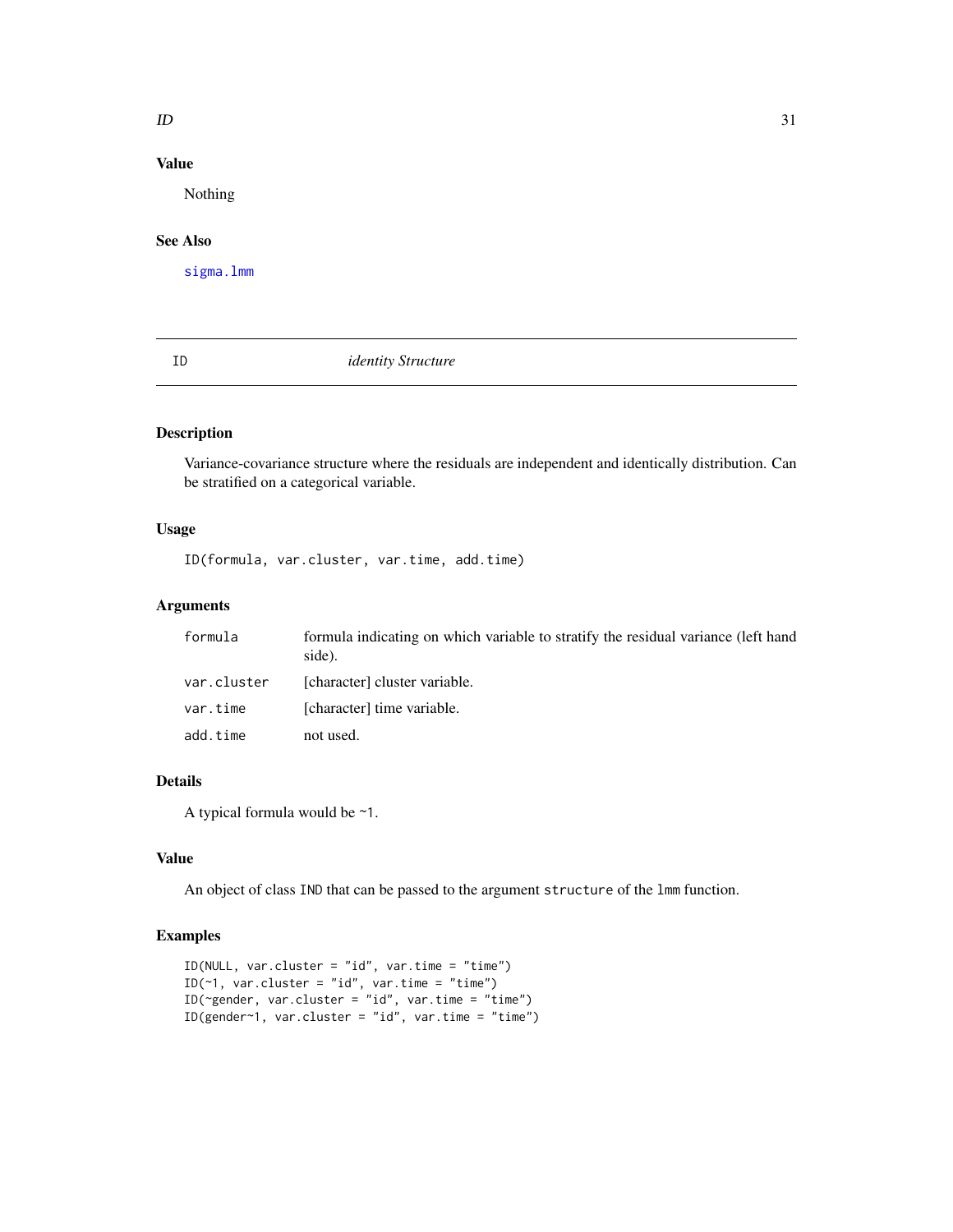<span id="page-31-0"></span>

Extract the influence function from a linear mixed model.

# Usage

```
## S3 method for class 'lmm'
iid(
 object,
 effects = "mean",
  robust = TRUE,type.information = NULL,
  transform.sigma = NULL,
  transform.k = NULL,
  transform.rho = NULL,
  transform.names = TRUE,
  ...
\mathcal{L}
```

| object           | a 1 mm object.                                                                                                                                                                                                                                                                                                                  |  |
|------------------|---------------------------------------------------------------------------------------------------------------------------------------------------------------------------------------------------------------------------------------------------------------------------------------------------------------------------------|--|
| effects          | [character] Should the variance-covariance matrix for all coefficients be output<br>("all"), or only for coefficients relative to the mean ("mean" or "fixed"), or<br>only for coefficients relative to the variance structure ("variance"), or only for<br>coefficients relative to the correlation structure ("correlation"). |  |
| robust           | [logical] If FALSE the influence function is rescaled to match the model-based<br>standard errors. The correlation however will not (necessarily) match the model-<br>based correlation.                                                                                                                                        |  |
| type.information |                                                                                                                                                                                                                                                                                                                                 |  |
|                  | [character] Should the expected information be used (i.e. minus the expected<br>second derivative) or the observed inforamtion (i.e. minus the second deriva-<br>tive).                                                                                                                                                         |  |
| transform.sigma  |                                                                                                                                                                                                                                                                                                                                 |  |
|                  | [character] Transformation used on the variance coefficient for the reference<br>level. One of "none", "log", "square", "logsquare" - see details.                                                                                                                                                                              |  |
| transform.k      | [character] Transformation used on the variance coefficients relative to the other<br>levels. One of "none", "log", "square", "logsquare", "sd", "logsd", "var",<br>"logvar" - see details.                                                                                                                                     |  |
| transform.rho    | [character] Transformation used on the correlation coefficients. One of "none",<br>"atanh", "cov" - see details.                                                                                                                                                                                                                |  |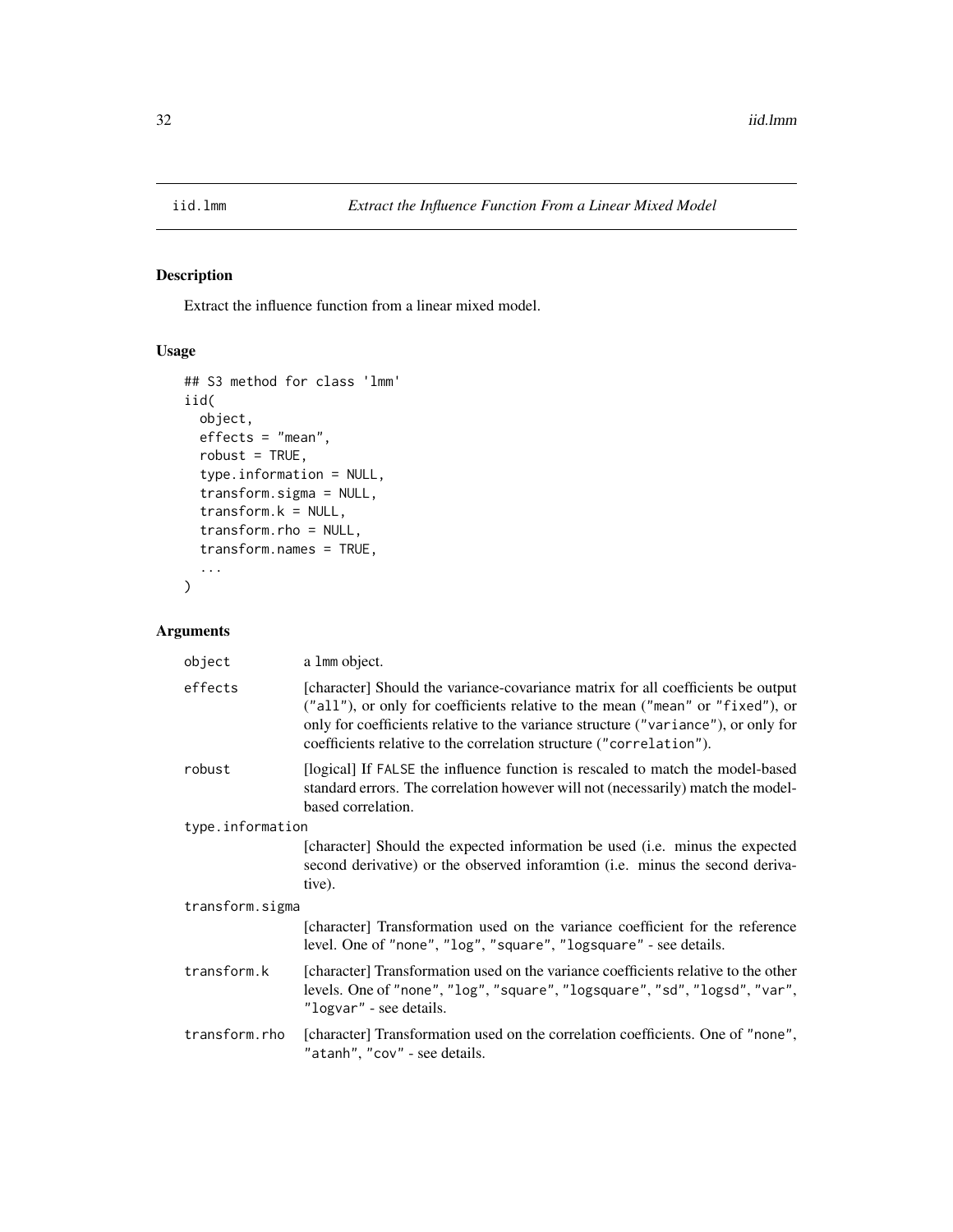<span id="page-32-0"></span>

| transform.names |                                                                                                                 |
|-----------------|-----------------------------------------------------------------------------------------------------------------|
|                 | [logical] Should the name of the coefficients be updated to reflect the transfor-<br>mation that has been used? |
| $\cdots$        | Not used. For compatibility with the generic method.                                                            |
|                 |                                                                                                                 |

# IND *Independence Structure*

#### Description

Variance-covariance structure where the residuals are independent. Can be stratified on a categorical variable.

### Usage

IND(formula, var.cluster, var.time, add.time)

# Arguments

| formula     | formula indicating variables influencing the residual variance, using either as a<br>multiplicative factor (right hand side) or stratification (left hand side) to model<br>their effect. |
|-------------|-------------------------------------------------------------------------------------------------------------------------------------------------------------------------------------------|
| var.cluster | [character] cluster variable.                                                                                                                                                             |
| var.time    | [character] time variable.                                                                                                                                                                |
| add.time    | Should the default formula ( <i>i.e.</i> when NULL) contain a time effect.                                                                                                                |

### Details

A typical formula would be either ~1 indicating constant variance or ~time indicating a time dependent variance.

### Value

An object of class IND that can be passed to the argument structure of the lmm function.

```
IND(NULL, var.cluster = "id", var.time = "time", add.time = TRUE)
IND(~1, var.cluster = "id", var.time = "time")
IND(gender~1, var.cluster = "id", var.time = "time")
IND(~time, var.cluster = "id", var.time = "time")
IND(gender~time, var.cluster = "id", var.time = "time")
IND(~time+gender, var.cluster = "id", var.time = "time")
```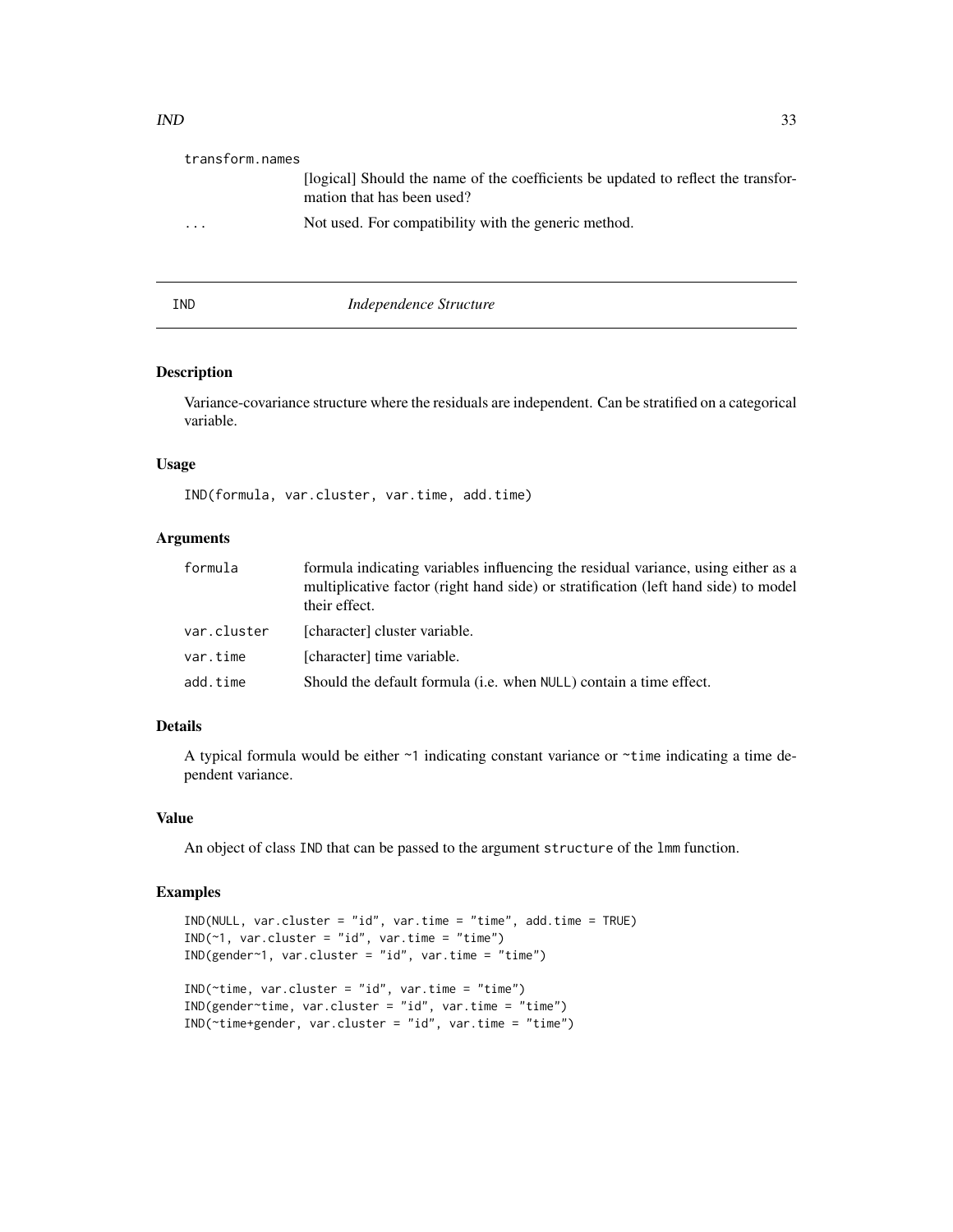<span id="page-33-0"></span>

Extract or compute the (expected) second derivative of the log-likelihood of a linear mixed model.

# Usage

```
## S3 method for class 'lmm'
information(
 x,
 effects = NULL,
 data = NULL,
 p = NULL,indiv = FALSE,
  type.information = NULL,
  transform.sigma = NULL,
  transform.k = NULL,
  transform.rho = NULL,
  transform.names = TRUE,
  ...
)
```

| X                | a 1mm object.                                                                                                                                                                                                                                                  |  |
|------------------|----------------------------------------------------------------------------------------------------------------------------------------------------------------------------------------------------------------------------------------------------------------|--|
| effects          | [character] Should the information relative to all coefficients be output ("all" or<br>"fixed"), or only coefficients relative to the mean ("mean"), or only coefficients<br>relative to the variance and correlation structure ("variance" or "correlation"). |  |
| data             | [data.frame] dataset relative to which the information should be computed. Only<br>relevant if differs from the dataset used to fit the model.                                                                                                                 |  |
| p                | [numeric vector] value of the model coefficients at which to evaluate the infor-<br>mation. Only relevant if differs from the fitted values.                                                                                                                   |  |
| indiv            | [logical] Should the contribution of each cluster to the information be output?<br>Otherwise output the sum of all clusters of the derivatives.                                                                                                                |  |
| type.information |                                                                                                                                                                                                                                                                |  |
|                  | [character] Should the expected information be computed (i.e. minus the ex-<br>pected second derivative) or the observed inforamtion (i.e. minus the second<br>derivative).                                                                                    |  |
| transform.sigma  |                                                                                                                                                                                                                                                                |  |
|                  | [character] Transformation used on the variance coefficient for the reference<br>level. One of "none", "log", "square", "logsquare" - see details.                                                                                                             |  |
| transform.k      | [character] Transformation used on the variance coefficients relative to the other<br>levels. One of "none", "log", "square", "logsquare", "sd", "logsd", "var",<br>"logvar" - see details.                                                                    |  |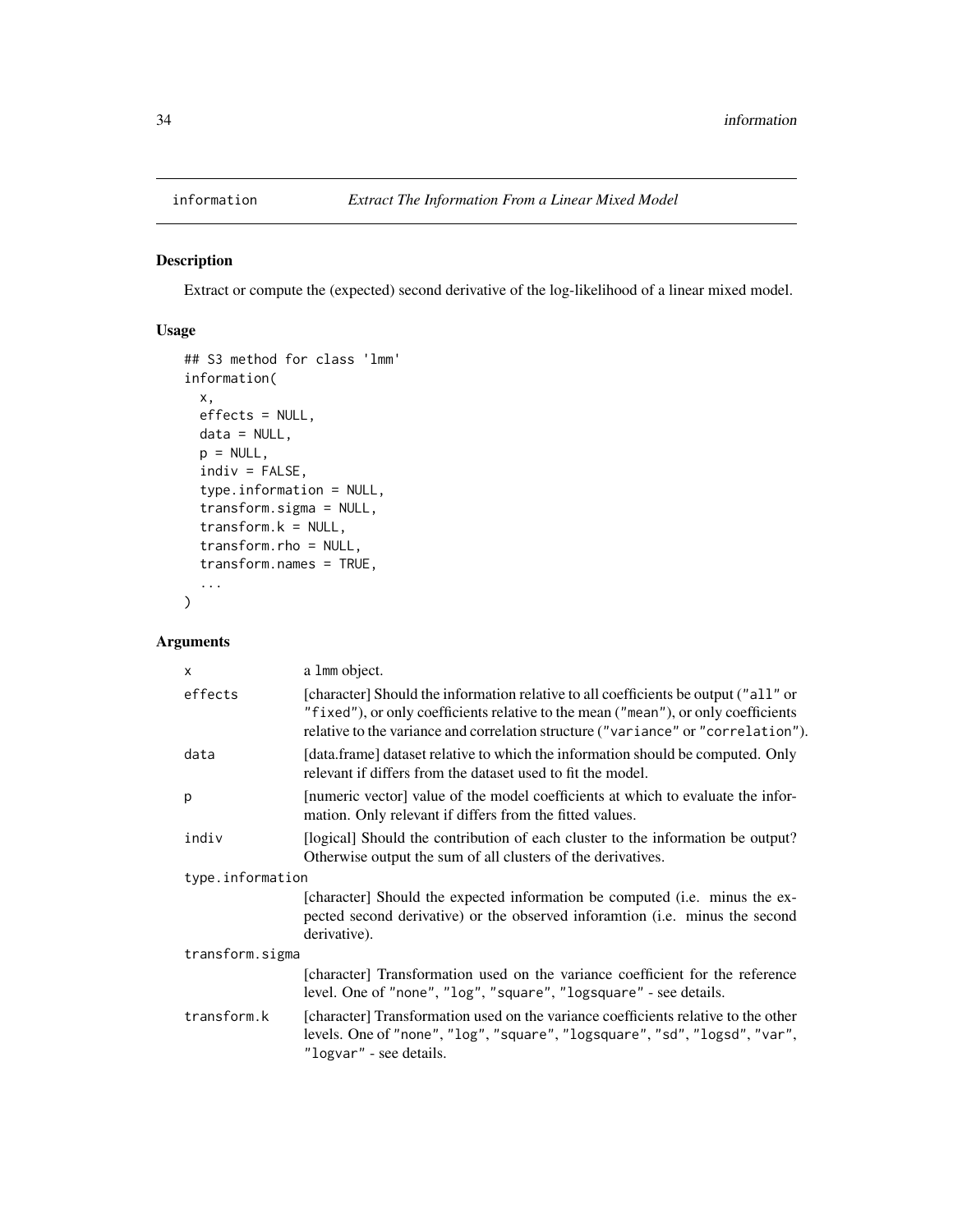#### <span id="page-34-0"></span>levels.lmm 35

| transform.rho   | [character] Transformation used on the correlation coefficients. One of "none",<br>"atanh", "cov" - see details. |
|-----------------|------------------------------------------------------------------------------------------------------------------|
| transform.names |                                                                                                                  |
|                 | [logical] Should the name of the coefficients be updated to reflect the transfor-<br>mation that has been used?  |
| $\cdots$        | Not used. For compatibility with the generic method.                                                             |

# Details

For details about the arguments **transform.sigma, transform.k, transform.rho**, see the documentation of the [coef](#page-15-2) function.

### Value

When argument indiv is FALSE, a matrix with the value of the infroamtion relative to each pair of coefficient (in rows and columns) and each cluster (in rows). When argument indiv is TRUE, a 3 dimensional array with the value of the information relative to each pair of coefficient (dimension 2 and 3) and each cluster (dimension 1).

levels.lmm *Contrasts and Reference Level*

# Description

Contrasts and reference level used when modeling the mean in a linear mixed modek.

### Usage

## S3 method for class 'lmm' levels(x)

#### Arguments

x an lmm object

### Value

a list with two elements

- all: contrast matrix for each categorical or factor variable
- reference: reference level: one value for each categorical variable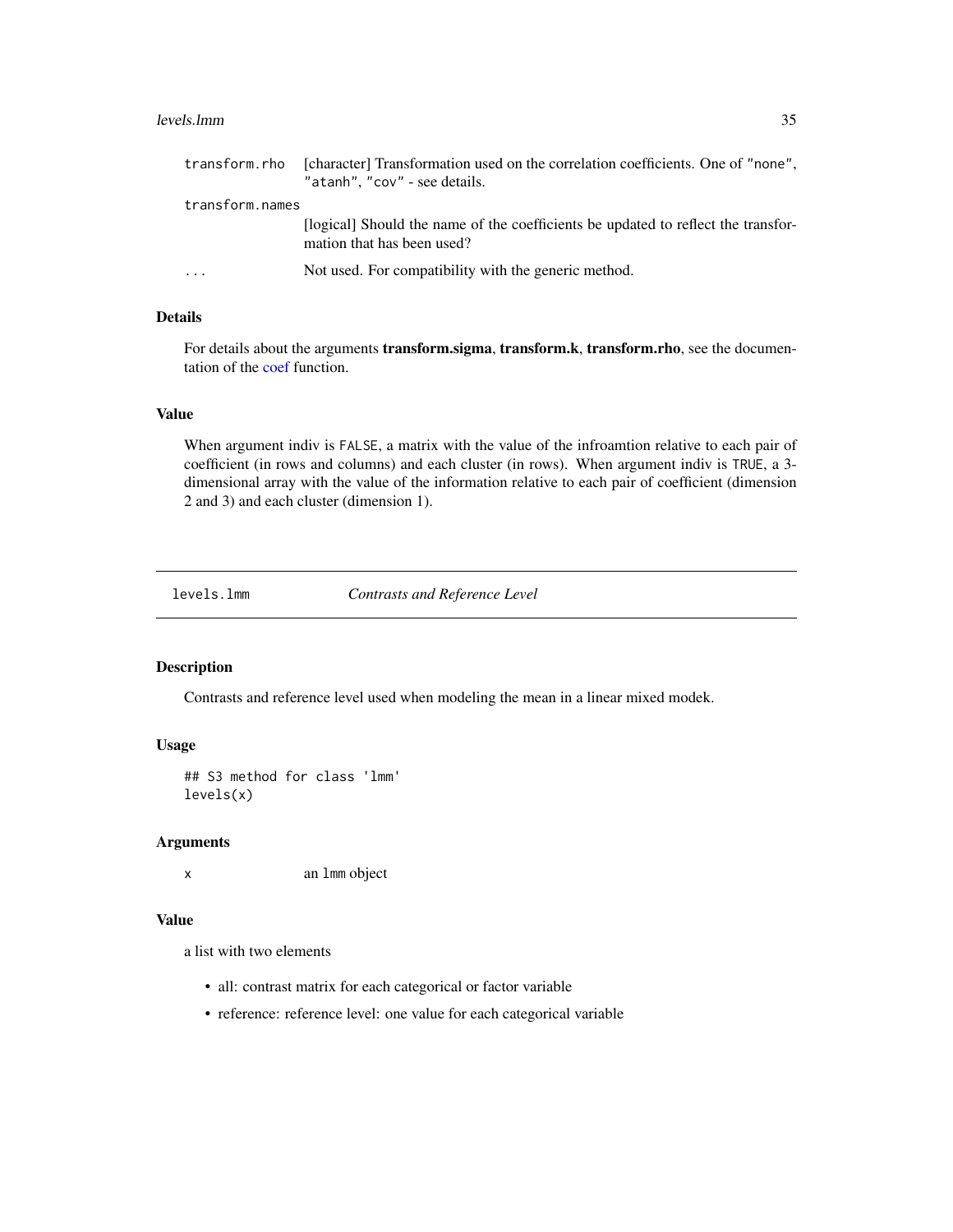<span id="page-35-1"></span><span id="page-35-0"></span>Fit a linear mixed model defined by a mean and a covariance structure. g

# Usage

```
lmm(
  formula,
  repetition,
  structure,
  data,
  weights = NULL,
  scale.Omega = NULL,
  method.fit = NULL,
  df = NULL,type.information = NULL,
  trace = NULL,
  control = NULL
)
```

| formula          | [formula] Specify the model for the mean. On the left hand side the outcome<br>and on the right hand side the covariates affecting the mean value. E.g. $Y \sim$<br>Gender + Gene. |  |
|------------------|------------------------------------------------------------------------------------------------------------------------------------------------------------------------------------|--|
| repetition       | [formula] Specify the structure of the data: the time/repetition variable and the<br>grouping variable, e.g. $\sim$ timelid.                                                       |  |
| structure        | [character] type of covariance structure, either "CS" (compound symmetry) or<br>"UN" (unstructured).                                                                               |  |
| data             | [data.frame] dataset (in the long format) containing the observations.                                                                                                             |  |
| weights          | [formula or character] variable in the dataset used to weight the log-likelihood<br>and its derivative. Should be constant within cluster.                                         |  |
| scale.Omega      | [formula or character] variable in the dataset used to rescale the residual variance-<br>covariance matrix. Should be constant within cluster.                                     |  |
| method.fit       | [character] Should Restricted Maximum Likelihoood ("REML") or Maximum<br>Likelihoood ("ML") be used to estimate the model parameters?                                              |  |
| df               | [logical] Should the degree of freedom be computed using a Satterthwaite ap-<br>proximation?                                                                                       |  |
| type.information |                                                                                                                                                                                    |  |
|                  | [character] Should the expected information be computed (i.e. minus the ex-<br>pected second derivative) or the observed inforamtion (i.e. minus the second<br>derivative).        |  |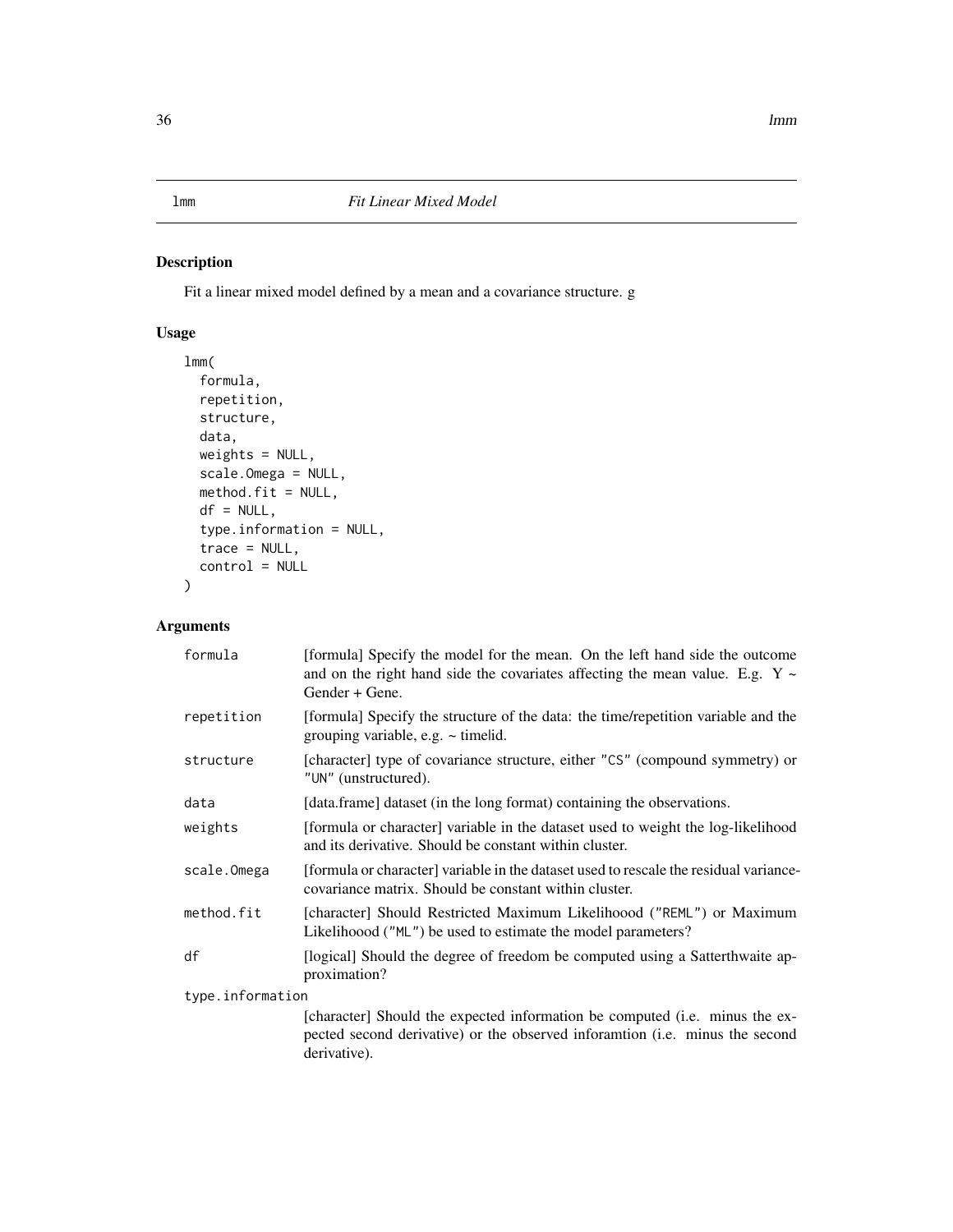<span id="page-36-0"></span>

| trace   | [interger, $>0$ ] Show the progress of the execution of the function.                                                                                            |
|---------|------------------------------------------------------------------------------------------------------------------------------------------------------------------|
| control | [list] Control values for the optimization method. The element optimizer in-<br>dicates which optimizer to use and additional argument will be pass to the opti- |
|         | mizer.                                                                                                                                                           |

#### Details

Computation time the lmm has not been developped to be a fast function as, by default, it uses REML estimation with the observed information matrix and uses a Satterthwaite approximation to compute degrees of freedom (this require to compute the third derivative of the log-likelihood which is done by numerical differentiation). The computation time can be substantially reduced by using ML estimation with the expected information matrix and no calculation of degrees of freedom: arguments method.fit="ML", type.information="expected", df=FALSE. This will, however, lead to less accurate p-values and confidence intervals in small samples.

By default, the estimation of the model parameters will be made using the  $n = 1$ : gls function. See argument optimizer in [LMMstar.options](#page-38-0)

Argument control: when using the optimizer "FS", the following elements can be used

- init: starting values for the model parameters.
- n.iter: maximum number of interations of the optimization algorithm.
- tol.score: score value below which convergence has been reached.
- tol.param: difference in estimated parameters from two successive iterations below which convergence has been reached.
- trace: display progress of the optimization procedure.

#### Value

an object of class lmm containing the estimated parameter values, the residuals, and relevant derivatives of the likelihood.

#### See Also

summary.  $lmm$  for a summary of the model fit. [model.tables.lmm](#page-43-0) for a data.frame containing estimates with their uncertainty. [plot.lmm](#page-46-0) for a graphical display of the model fit or diagnostic plots. [levels.lmm](#page-34-0) to display the reference level. [anova.lmm](#page-5-0) for testing linear combinations of coefficients (F-test, multiple Wald tests) [getVarCov.lmm](#page-29-0) for extracting estimated residual variance-covariance matrices. [residuals.lmm](#page-52-0) for extracting residuals or creating residual plots (e.g. qqplots). [predict.lmm](#page-49-0) for evaluating mean and variance of the outcome conditional on covariates or other outcome values.

# Examples

```
#### 1- simulate data in the long format ####
set.seed(10)
dL \leq - sampleRem(100, n.times = 3, format = "long")
dL$X1 <- as.factor(dL$X1)
```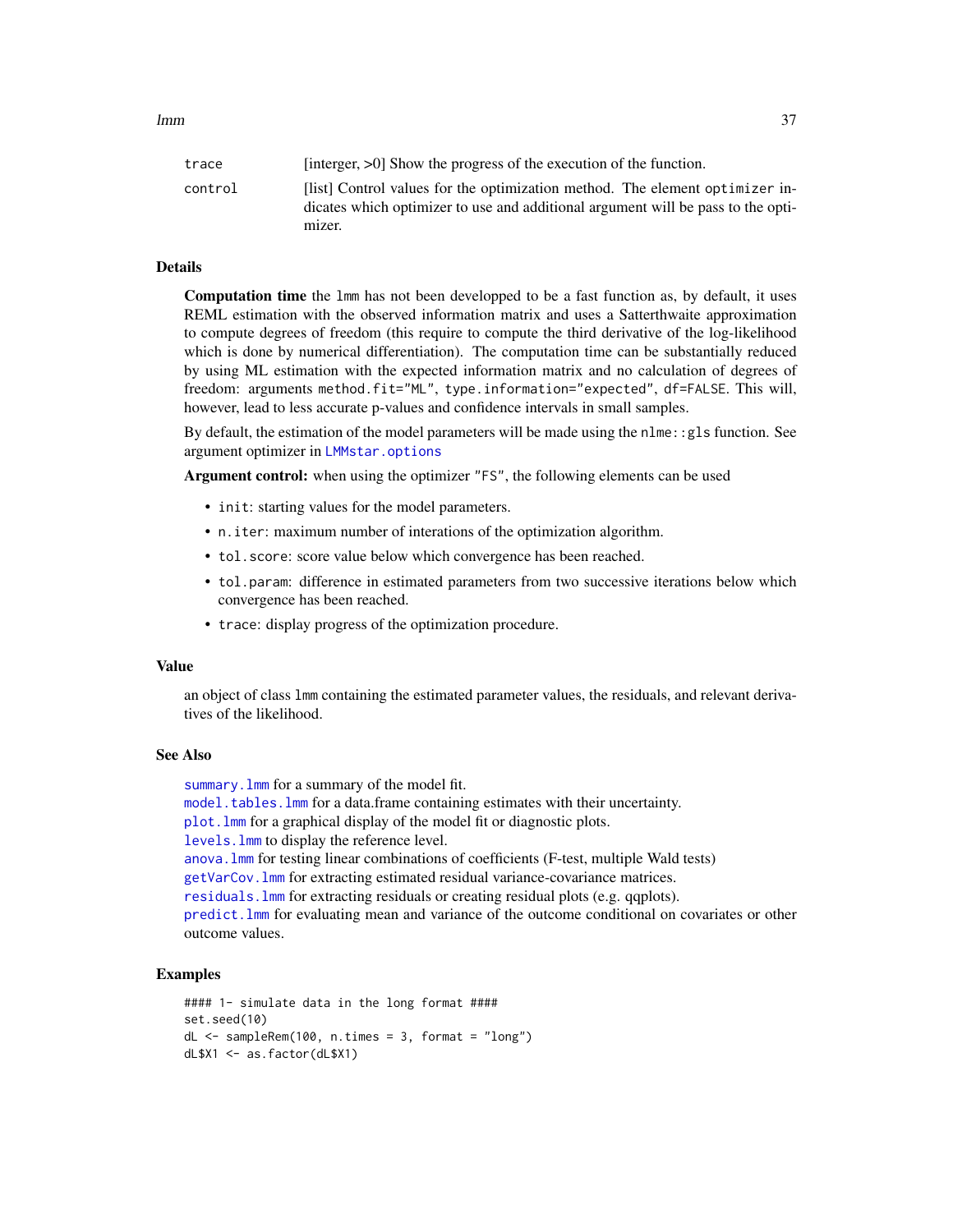```
dL$X2 <- as.factor(dL$X2)
#### 2- fit Linear Mixed Model ####
eCS.lmm <- lmm(Y \sim X1 \times X2 + X5, repetition = \sim visit|id, structure = "CS", data = dL)
logLik(eCS.lmm) ## -670.9439
summary(eCS.lmm)
#### 3- estimates ####
## reference level
levels(eCS.lmm)$reference
## mean parameters
coef(eCS.lmm)
model.tables(eCS.lmm)
confint(eCS.lmm)
if(require(emmeans)){
  dummy.coef(eCS.lmm)
}
## all parameters
coef(eCS.lmm, effects = "all")
model.tables(eCS.lmm, effects = "all")
confint(eCS.lmm, effects = "all")
## variance-covariance structure
sigma(eCS.lmm)
#### 4- diagnostic plots ####
quantile(residuals(eCS.lmm))
quantile(residuals(eCS.lmm, type = "normalized"))
## Not run:
if(require(ggplot2)){
  ## investigate misspecification of the mean structure
  plot(eCS.lmm, type = "scatterplot")
  ## investigate misspecification of the variance structure
  plot(eCS.lmm, type = "scatterplot2")
  ## investigate misspecification of the correlation structure
  plot(eCS.lmm, type = "correlation")
  ## investigate misspecification of the residual distribution
  plot(eCS.lmm, type = "qqplot")
}
## End(Not run)
#### 5- statistical inference ####
anova(eCS.lmm) ## effect of each variable
anova(eCS.lmm, effects = "X11-X21=0") ## test specific coefficient
## test several hypothese with adjustment for multiple comparisons
summary(anova(eCS.lmm, effects = c("X11=0","X21=0")))
```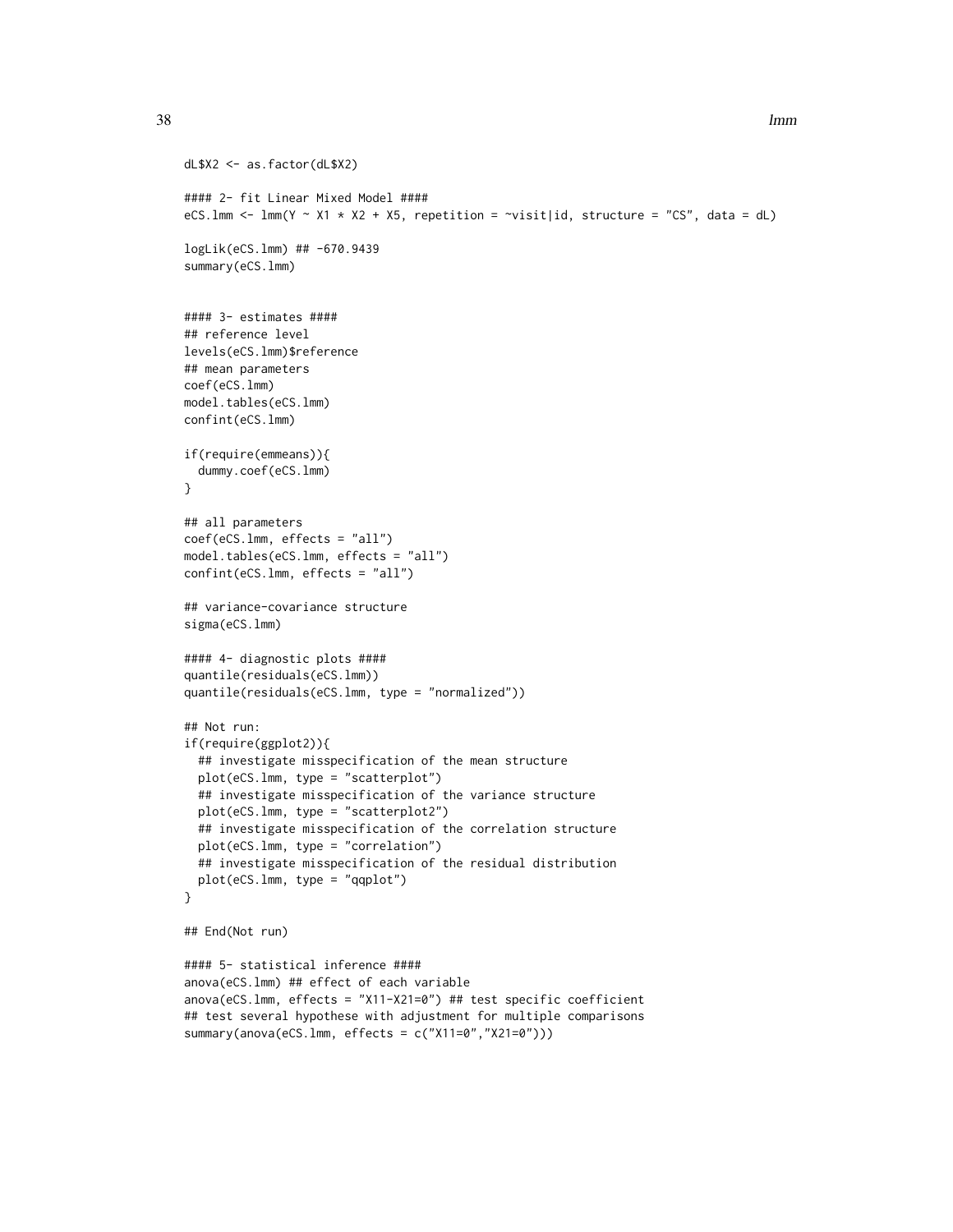# <span id="page-38-1"></span>LMMstar.options 39

```
#### 6- prediction ####
## conditional on covariates
newd \leftarrow dL[1:3, ]predict(eCS.lmm, newdata = newd, keep.newdata = TRUE)
## conditional on covariates and outcome
newd \leftarrow dL[1:3, ]newd$Y[3] <- NA
predict(eCS.lmm, newdata = newd, type = "dynamic", keep.newdata = TRUE)
#### EXTRA ####
if(require(mvtnorm)){
## model for the average over m replicates
## (only works with independent replicates)
Sigma1 <- diag(1,1,1); Sigma5 <- diag(1,5,5)
n < - 100dfW \leftarrow rbind(data.frame(id = 1:n, rep = 5, Y = rowMeans(rmvnorm(n, sigma = Sigma5))),
             data.frame(id = (n+1):(2*n), rep = 1, Y = rmvnorm(n, sigma = Sigma1)))
e.lmmW <- lmm(Y~1, data = dfW, scale.Omega=~rep, control = list(optimizer = "FS"))
e.lmm0 <- lmm(Y<sup>1</sup>), data = dfW, control = list(optimizer = "FS"))
model.tables(e.lmmW, effects = "all")
model.tables(e.lmm0, effects = "all")
## TRUE standard error is 1
}
```
<span id="page-38-0"></span>LMMstar.options *Global options for LMMstar package*

### Description

Update or select global options for the LMMstar package.

#### Usage

```
LMMstar.options(..., reinitialise = FALSE)
```
#### Arguments

| $\cdots$     | options to be selected or updated                              |
|--------------|----------------------------------------------------------------|
| reinitialise | should all the global parameters be set to their default value |

# Details

The options are:

• backtransform.confint [logical]: should variance/covariance/correlation estimates be backtransformed when they are transformed on the log or atanh scale. Used by confint.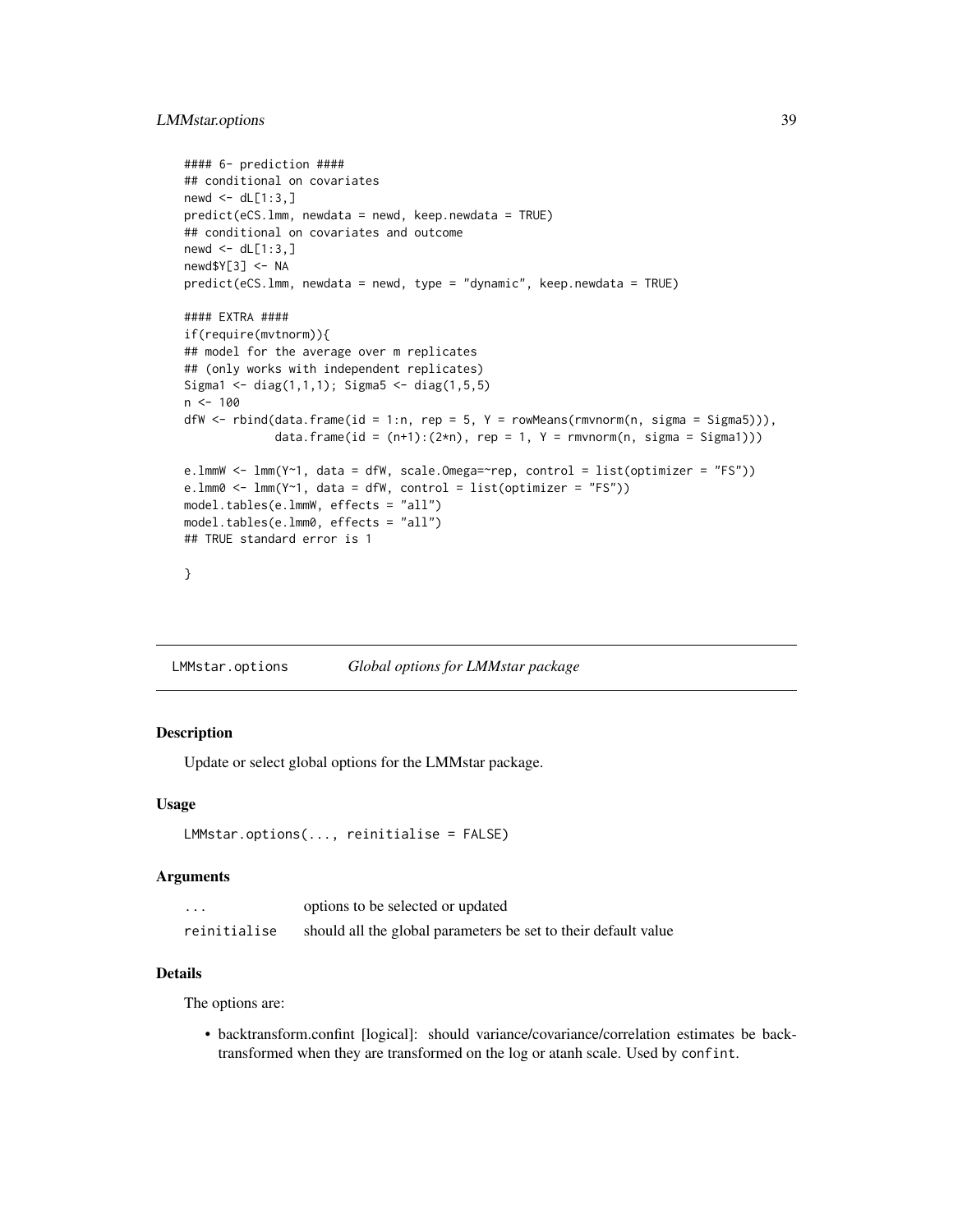- columns.anova [character vector]: columns to ouput when using anova with argument ci=TRUE.
- columns.confint [character vector]: columns to ouput when using confint.
- columns.summary [character vector]: columns to ouput when displaying the model coefficients using summary.
- df [logical]: should approximate degrees of freedom be computed for Wald and F-tests. Used by lmm, anova, predict, and confint.
- drop.X [logical]: should columns causing non-identifiability of the model coefficients be dropped from the design matrix. Used by lmm.
- effects [character]: parameters relative to which estimates, score, information should be output.
- min.df [integer]: minimum possible degree of freedom. Used by confint.
- method.fit [character]: objective function when fitting the Linear Mixed Model (REML or ML). Used by lmm.
- method.numDeriv [character]: type used to approximate the third derivative of the log-likelihood (when computing the degrees of freedom). Can be "simple" or "Richardson". See numDeriv::jacobian for more details. Used by lmm.
- n.sampleCopula [integer]: number of samples used to compute confidence intervals and pvalues adjusted for multiple comparisons via "single-step2". Used by confint.anova\_lmm.
- optimizer [character]: method used to estimate the model parameters: can the nlme::gls ("gls") or an algorithm combine fisher scoring for the variance parameters and generalized least squares for the mean parameters ("FS").
- param.optimizer [numeric vector]: default option for the FS optimization routine: maximum number of gradient descent iterations (n. iter), maximum acceptable score value (tol.score), maximum acceptable change in parameter value (tol.param).
- precompute.moments [logical]: Should the cross terms between the residuals and design matrix be pre-computed. Useful when the number of subject is substantially larger than the number of mean paramters.
- trace [logical]: Should the progress of the execution of the lmm function be displayed?
- tranform.sigma, tranform.k, tranform.rho: transformation used to compute the confidence intervals/p-values for the variance and correlation parameters. See the detail section of the coef function for more information. Used by lmm, anova and confint.
- type.information [character]: Should the expected or observed information ("expected" or "observed") be used to perform statistical inference? Used by lmm, anova and confint.

# Value

A list containing the default options.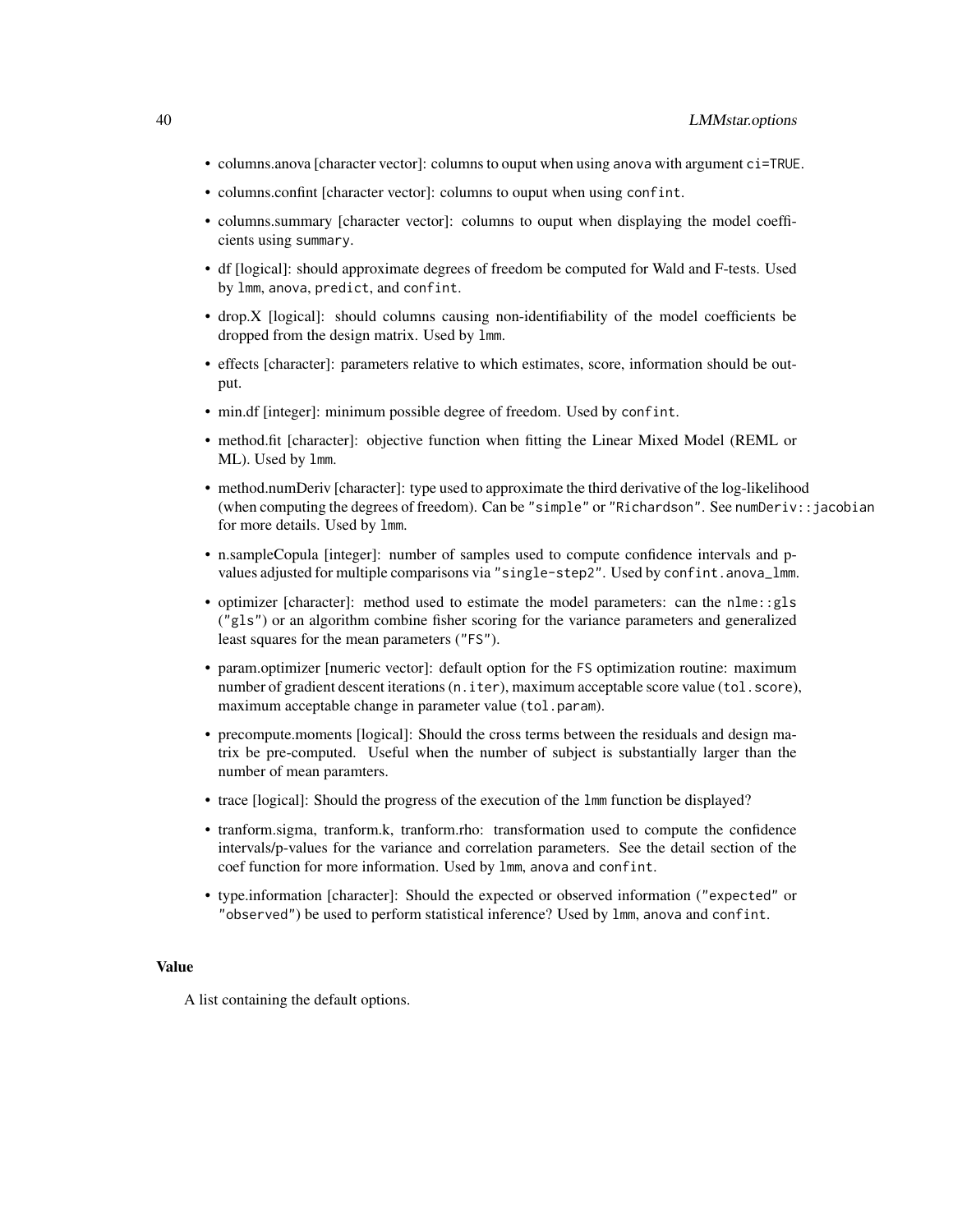# <span id="page-40-0"></span>Description

Link to emmeans package. Not meant for direct use.

#### Usage

```
## S3 method for class 'lmm'
recover_data(object, ...)
## S3 method for class 'lmm'
emm_basis(object, trms, xlev, grid, ...)
```
# Arguments

| object | a 1mm object.                                        |
|--------|------------------------------------------------------|
|        | Not used. For compatibility with the generic method. |
| trms   | see emmeans:: emm_basis documentation                |
| xlev   | see emmeans:: emm_basis documentation                |
| grid   | see emmeans:: emm_basis documentation                |

### Value

dataset or list used by the emmeans package.

logLik *Extract The Log-Likelihood From a Linear Mixed Model*

# Description

Extract or compute the log-likelihood of a linear mixed model.

```
## S3 method for class 'lmm'
logLik(object, data = NULL, p = NULL, indiv = FALSE, ...)
```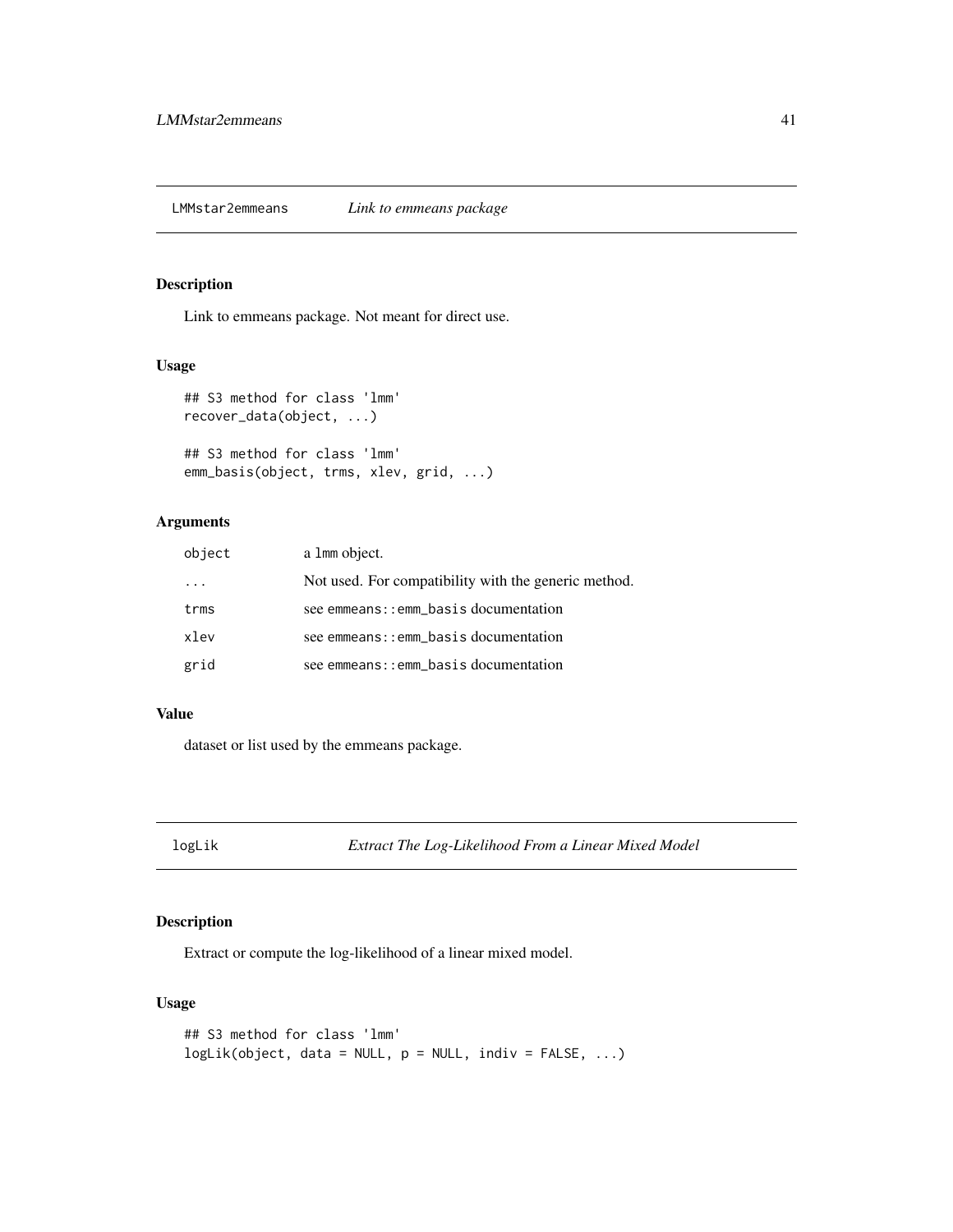#### <span id="page-41-0"></span>Arguments

| object    | a 1mm object.                                                                                                                                      |
|-----------|----------------------------------------------------------------------------------------------------------------------------------------------------|
| data      | [data.frame] dataset relative to which the log-likelihood should be computed.<br>Only relevant if differs from the dataset used to fit the model.  |
| p         | [numeric vector] value of the model coefficients at which to evaluate the log-<br>likelihood. Only relevant if differs from the fitted values.     |
| indiv     | [logical] Should the contribution of each cluster to the log-likelihood be output?<br>Otherwise output the sum of all clusters of the derivatives. |
| $\ddotsc$ | Not used. For compatibility with the generic method.                                                                                               |

# Details

# transform:

- 0 means no transformation i.e. ouput stanrdard error, ratio of standard errors, and correlations.
- 1 means log/atanh transformation i.e. ouput log(stanrdard error), log(ratio of standard errors), and atanh(correlations).
- 2 ouput variance coefficients and correlations.

indiv: only relevant when using maximum likelihood. Must be FALSE when using restricted maximum likelihood.

### Value

A numeric value (total logLikelihood) or a vector of numeric values, one for each cluster (cluster specific logLikelihood).

mlmm *Fit Multiple Linear Mixed Model*

# Description

Fit several linear mixed models, extract relevant coefficients, and combine them into a single table.

```
mlmm(..., data, by, effects = NULL, robust = FALSE, df = TRUE, ci = TRUE)
```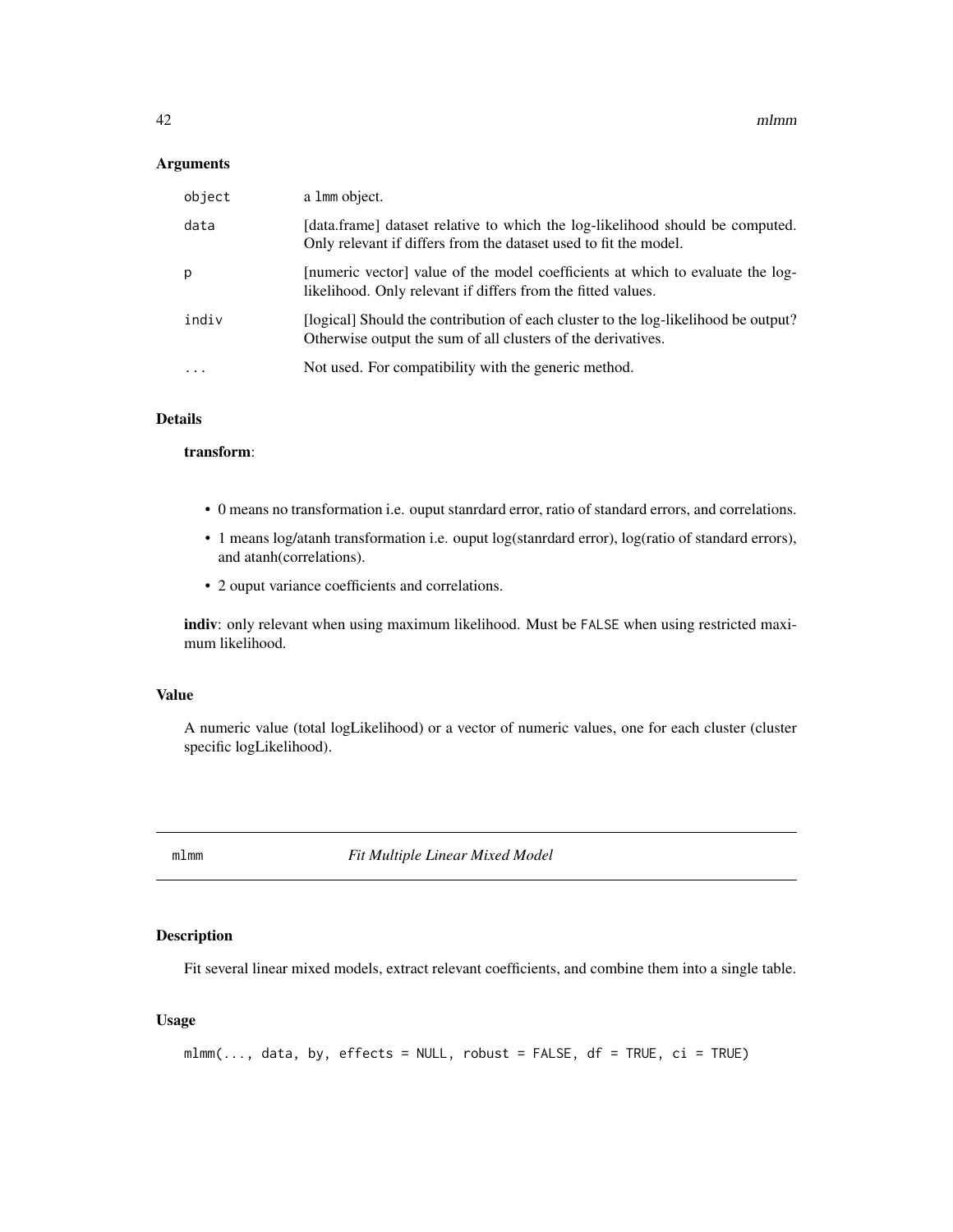#### <span id="page-42-0"></span> $mlmm$  and  $43$

#### Arguments

| $\cdots$ | arguments passed to 1mm.                                                                                                                                   |
|----------|------------------------------------------------------------------------------------------------------------------------------------------------------------|
| data     | [data.frame] dataset (in the long format) containing the observations.                                                                                     |
| by       | [character] variable used to split the dataset. On each split a seperate linear<br>mixed model is fit.                                                     |
| effects  | [character] Linear combinations of coefficients relative to which Wald test should<br>be computed.                                                         |
| robust   | [logical] Should robust standard errors (aka sandwich estimator) be output in-<br>stead of the model-based standard errors. Argument passed to anova. 1mm. |
| df       | [logical] Should the degree of freedom be computed using a Satterthwaite ap-<br>proximation?                                                               |
| сi       | [logical] Should a confidence interval be output for each hypothesis?                                                                                      |
|          |                                                                                                                                                            |

# Examples

```
#### univariate regression ####
if(require(lava)){
library(LMMstar)
library(lava)
set.seed(10)
d1 <- cbind(sim(lvm(Y~0.5*X1), 25), group = "A")
d2 <- cbind(sim(lvm(Y~0.1*X1), 100), group = "B")
d3 <- cbind(sim(lvm(Y~0.01*X1), 1000), group = "C")
d1$id <- 1:NROW(d1)
d2$id \leftarrow 1:NROW(d2)
d3$id <- 1:NROW(d3)
d \leftarrow \text{rbind}(d1, d2, d3)e.mlmm <- mlmm(Y~X1, data = d, by = "group", effects = "X1=0")
summary(e.mlmm, method = "single-step")
summary(e.mlmm, method = "bonferroni")
summary(e.mlmm, method = "single-step2")
## summary(e.mlmm)
}
#### multivariate regression ####
set.seed(10)
dL <- sampleRem(250, n.times = 3, format = "long")
e.mlmm <- mlmm(Y~X1+X2+X6, repetition = \simvisit|id, data = dL,
               by = "X4", structure = "CS")
summary(e.mlmm, method = "none")
confint(e.mlmm, method = "none")
e.mlmmX1 <- mlmm(Y~X1+X2+X6, repetition = ~visit|id, data = dL,
               by = "X4", effects = "X1=0", structure = "CS")
```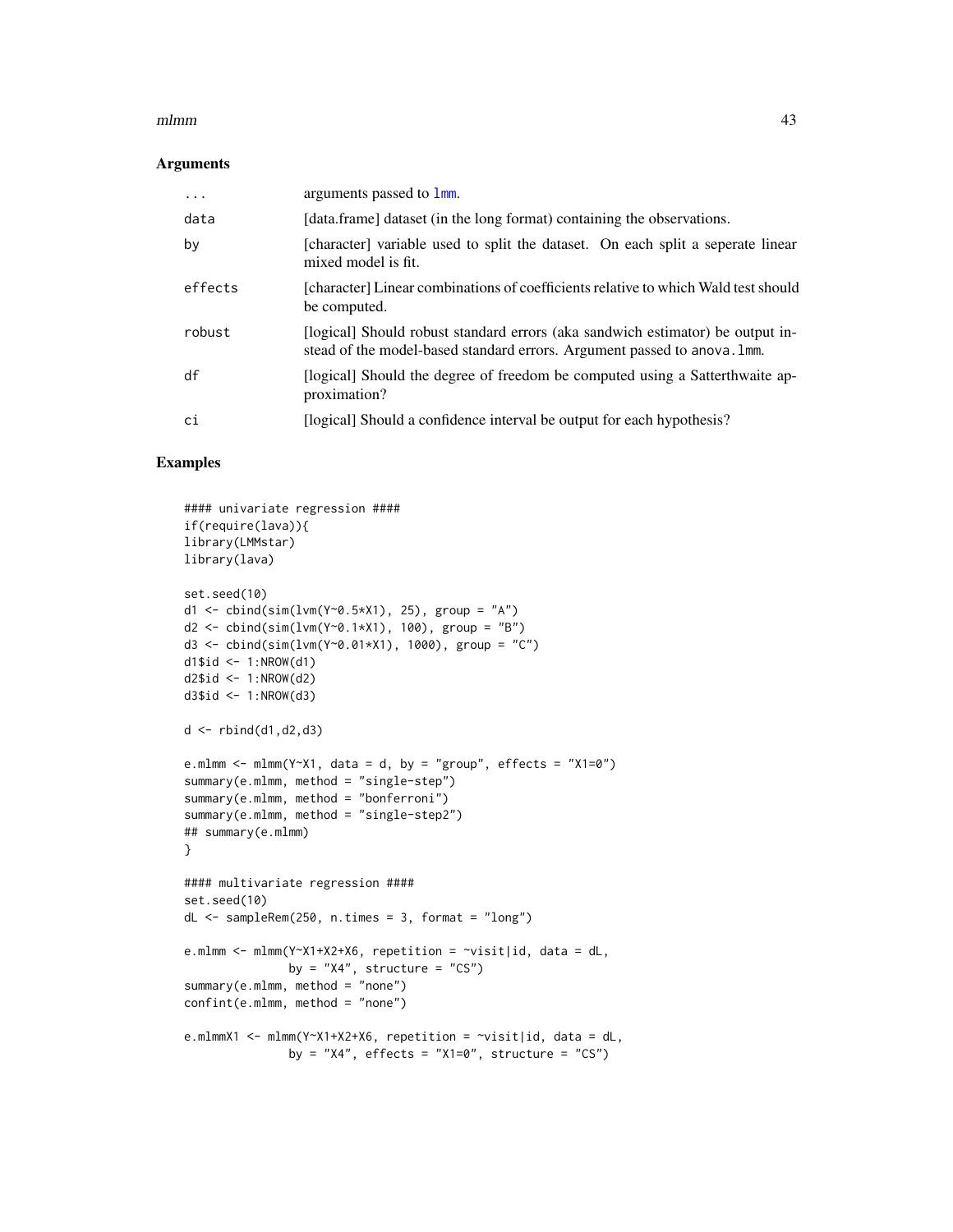```
summary(e.mlmmX1)
summary(e.mlmmX1, method = "single-step")
```
model.tables *Statistical Inference for Linear Mixed Model*

### <span id="page-43-0"></span>Description

Export estimates, standard errors, degrees of freedom, confidence intervals (CIs) and p-values for the mean coefficients of a linear mixed model.

#### Usage

## S3 method for class 'lmm' model.tables(x, ...)

#### Arguments

| X | a 1 mm object.                                                                           |
|---|------------------------------------------------------------------------------------------|
| . | arguments to be passed to the confint method. Should not contain the argument<br>column. |

# Details

This function simply calls [confint](#page-17-0) with a specific value for the argument column.

ncgsL *Data From National Cooperative Gallstone Study (Long Format)*

#### Description

Data from the National Cooperative Gallstone Study (NCGS), a randomized study where the level of serum cholesterol was measured at baseline and after intake of high-dose chenondiol (750mg/day) or placebo. This dataset is in the long format (i.e. one line per measurement).

- group Treatment group: highdose or placebo.
- id Patient identifier
- visit visit index.
- cholest cholesterol measurement.
- time time after the start of the study at which the measurement has been done (in month). Treatment is given at 0+.

<span id="page-43-1"></span>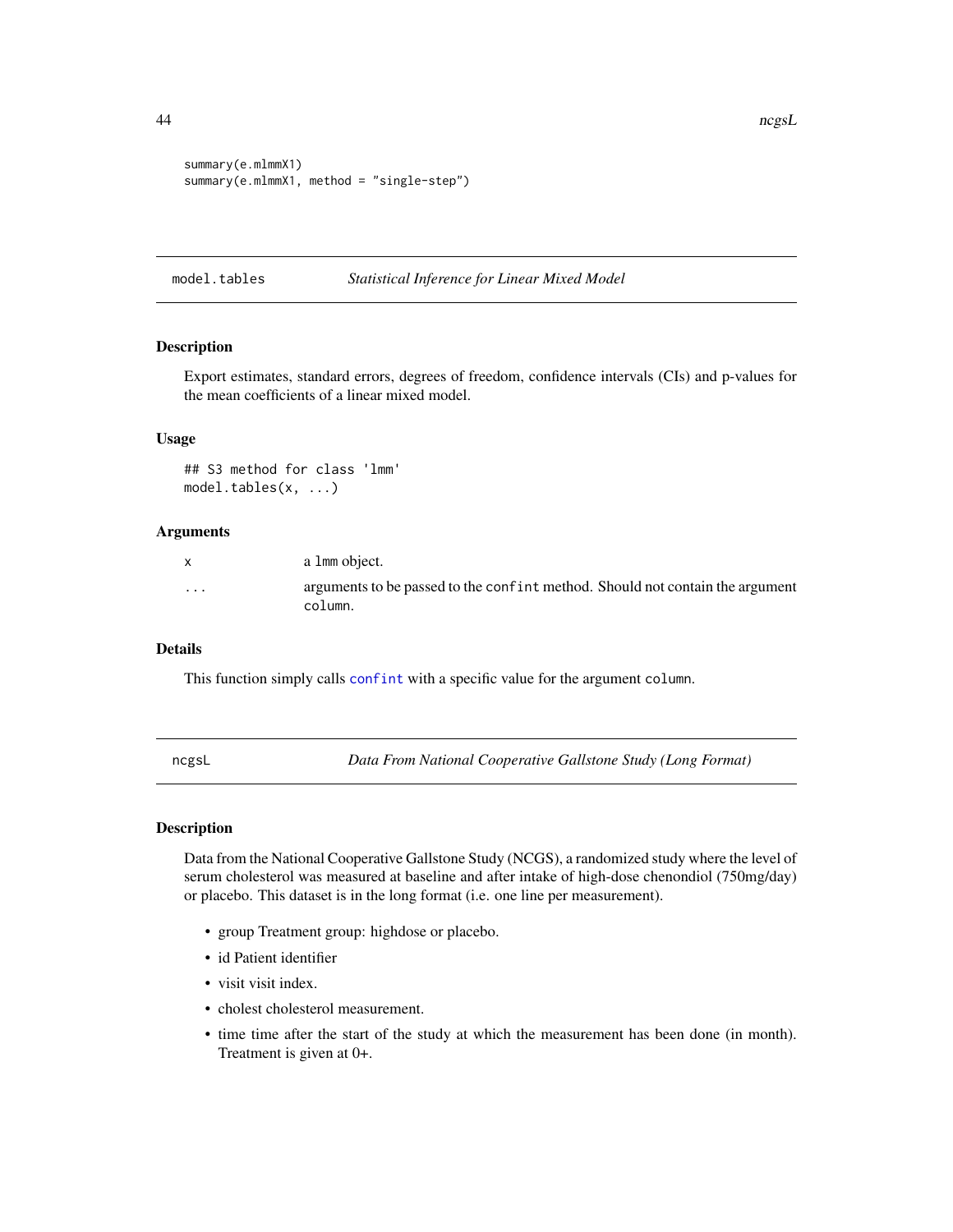#### <span id="page-44-0"></span> $\log W$  45

#### Usage

data(ncgsL)

# References

Grundy SM, Lan SP, Lachin J. The effects of chenodiol on biliary lipids and their association with gallstone dissolution in the National Cooperative Gallstone Study (NCGS). J Clin Invest. 1984 Apr;73(4):1156-66. doi: 10.1172/JCI111301.

ncgsW *Data From National Cooperative Gallstone Study (Wide Format)*

# Description

Data from the National Cooperative Gallstone Study (NCGS), a randomized study where the level of serum cholesterol was measured at baseline and after intake of high-dose chenondiol (750mg/day) or placebo. This dataset is in the wide format (i.e. one line per patient).

- group Treatment group: highdose or placebo.
- id Patient identifier
- cholest1 cholesterol measurement at baseline (before treatment).
- cholest2 cholesterol measurement at 6 months (after treatment).
- cholest3 cholesterol measurement at 12 months (after treatment).
- cholest4 cholesterol measurement at 20 months (after treatment).
- cholest5 cholesterol measurement at 24 months (after treatment).

#### Usage

data(ncgsW)

#### References

Grundy SM, Lan SP, Lachin J. The effects of chenodiol on biliary lipids and their association with gallstone dissolution in the National Cooperative Gallstone Study (NCGS). J Clin Invest. 1984 Apr;73(4):1156-66. doi: 10.1172/JCI111301.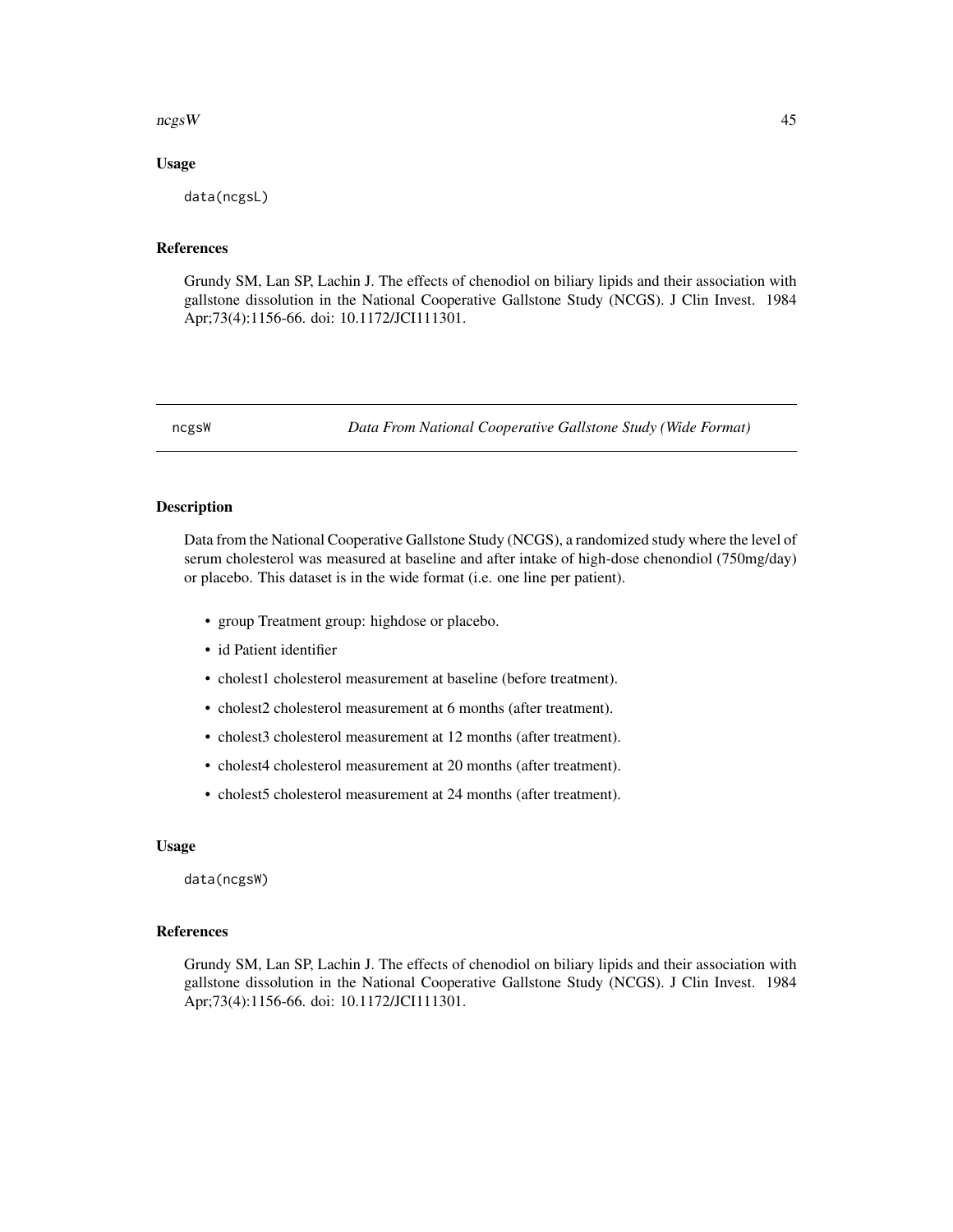<span id="page-45-0"></span>

# Description

Estimate the partial correlation between two variables where the adjustment set may differ between variables.

#### Usage

partialCor(formula, data, repetition)

#### Arguments

| formula    | a formula with in the left hand side the variables for which the correlation should                                          |
|------------|------------------------------------------------------------------------------------------------------------------------------|
|            | be computed and on the right hand side the adjustment set. Can also be a list of                                             |
|            | formula for outcome-specific adjustment set.                                                                                 |
| data       | [data.frame] dataset containing the variables.                                                                               |
| repetition | [formula] Specify the structure of the data: the time/repetition variable and the<br>grouping variable, e.g. $\sim$ timelid. |

# Details

Fit a mixed model to estimate the partial correlation which can be time consuming.

# Examples

```
#### bivariate (no repetition) ####
## example from ppcor::pcor
y.data <- data.frame(
 hl=c(7,15,19,15,21,22,57,15,20,18),
 disp=c(0.000,0.964,0.000,0.000,0.921,0.000,0.000,1.006,0.000,1.011),
 deg=c(9,2,3,4,1,3,1,3,6,1),
 BC=c(1.78e-02,1.05e-06,1.37e-05,7.18e-03,0.00e+00,0.00e+00,0.00e+00
  , 4.48e-03,2.10e-06,0.00e+00)
)
## ppcor::pcor(y.data)
## estimate
## hl disp deg BC
## hl 1.0000000 -0.6720863 -0.6161163 0.1148459
## disp -0.6720863 1.0000000 -0.7215522 0.2855420
## deg -0.6161163 -0.7215522 1.0000000 0.6940953
## BC 0.1148459 0.2855420 0.6940953 1.0000000
## $p.value
## hl disp deg BC
## hl 0.00000000 0.06789202 0.10383620 0.78654997
## disp 0.06789202 0.00000000 0.04332869 0.49299871
```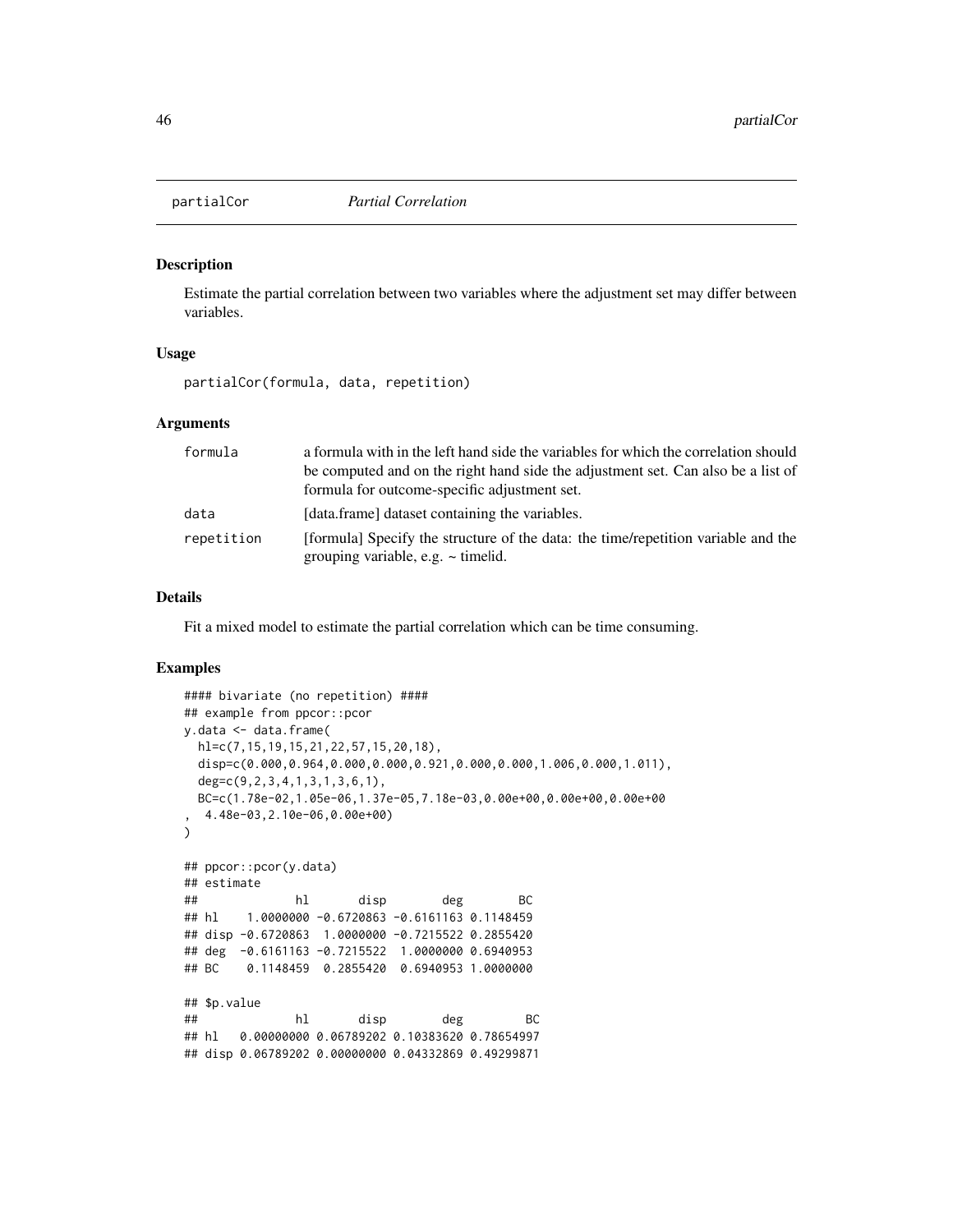```
## deg 0.10383620 0.04332869 0.00000000 0.05615021
## BC 0.78654997 0.49299871 0.05615021 0.00000000
set.seed(10)
y.data$gender <- factor(rbinom(10, size = 1, prob = 0.5), labels = c("F", "M"))
partialCor(c(hl,disp)~BC+deg, data = y.data)
partialCor(hl + disp~BC+deg, data = y.data)
partialCor(list(hl~BC+deg, disp~BC), data = y.data)
partialCor(list(hl~BC+deg+gender, disp~1), data = y.data)
#### bivariate (with repetition) ####
data(gastricbypassL, package = "LMMstar")
partialCor(weight+glucagonAUC~time, data = gastricbypassL)
partialCor(weight+glucagonAUC~time, repetition =~time|id, data = gastricbypassL)
```
#### plot *Graphical Display For Linear Mixed Models*

#### <span id="page-46-0"></span>Description

Display fitted values or residual plot for the mean, variance, and correlation structure. Can also display quantile-quantile plot relative to the normal distribution.

#### Usage

```
## S3 method for class 'lmm'
plot(
  x,
  type = "fit",type.residual = "normalized",
  by.time = TRUE,
 ci = TRUE,plot = TRUE,
  ci.alpha = 0.2,mean.size = c(3, 1),
  size.text = 16,
  ...
)
```
#### Arguments

|      | a 1mm object.                                                                                              |
|------|------------------------------------------------------------------------------------------------------------|
| type | [character] the type of plot: "fit", "gqplot", "correlation", "scatterplot",<br>"scatterplot2", "partial". |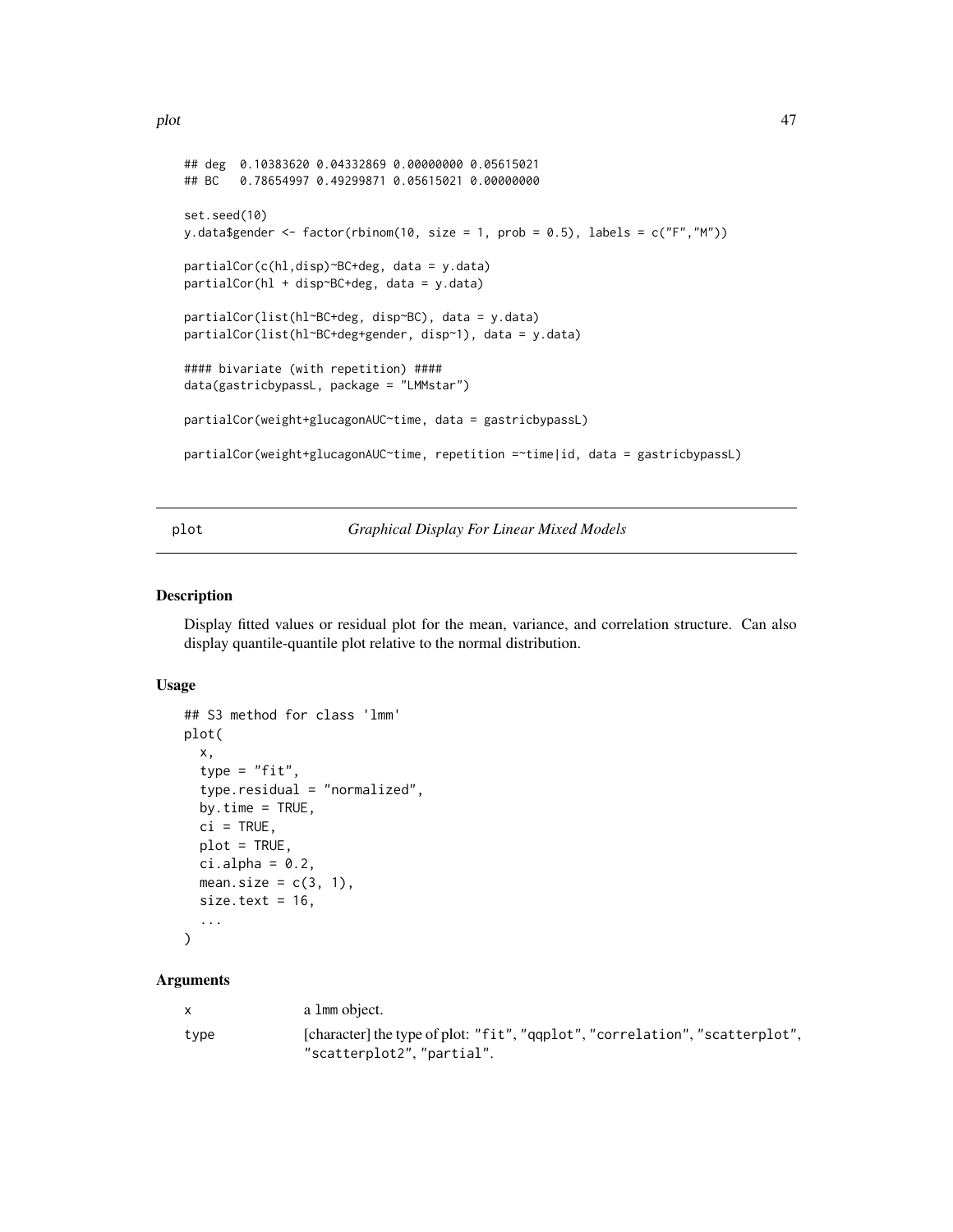<span id="page-47-0"></span>

| type.residual | [character] the type of residual to be used. Not relevant for type="fit". By<br>default, normalized residuals are used except when requesting a partial residual<br>plot.                      |
|---------------|------------------------------------------------------------------------------------------------------------------------------------------------------------------------------------------------|
| by.time       | [logical] should a separate plot be made at each repetition or a single plot over all<br>repetitions be used? Only relevant for type="qqplot", type="scatterplot",<br>and type="scatterplot2". |
| ci            | [logical] should confidence intervals be displayed?                                                                                                                                            |
| plot          | [logical] should the plot be displayed?                                                                                                                                                        |
| ci.alpha      | [numeric, 0-1] Transparency parameter used to display the confidence intervals.                                                                                                                |
| mean.size     | [numeric vector of length 2] size of the point and line for the mean trajectory.                                                                                                               |
| size.text     | [numeric, $>0$ ] size of the font used to displayed text when using ggplot2.                                                                                                                   |
| $\cdot$       | additional argument passed to residuals. Imm or autoplot. Imm.                                                                                                                                 |

# Details

Call autoplot. Imm when codetype=="fit" and residuals. Imm for the other types.

# Value

A list with two elements

- data: data used to create the graphical display.
- plot: ggplot object.

| potassiumRepeatedL | Data From The Potassium Intake Study (Long Format with intermedi- |
|--------------------|-------------------------------------------------------------------|
|                    | <i>ate measurements</i> )                                         |

# Description

Data from the potassium intake study, a randomized placebo-controlled crossover study where the effect of potassium supplement (90 mmol/day) on the renin-angiostensin-aldosteron system (RAAS) was assessed. This dataset is in the long format (i.e. one line per measurement) and contains measurement over 6 timepoints for each time period.

- id Patient identifier
- sequence Treatment group to which the patient has been randomized.
- period Time period.
- treatment Treatment during the time period
- time Time within each period
- aldo ??

```
data(potassiumRepeatedL)
```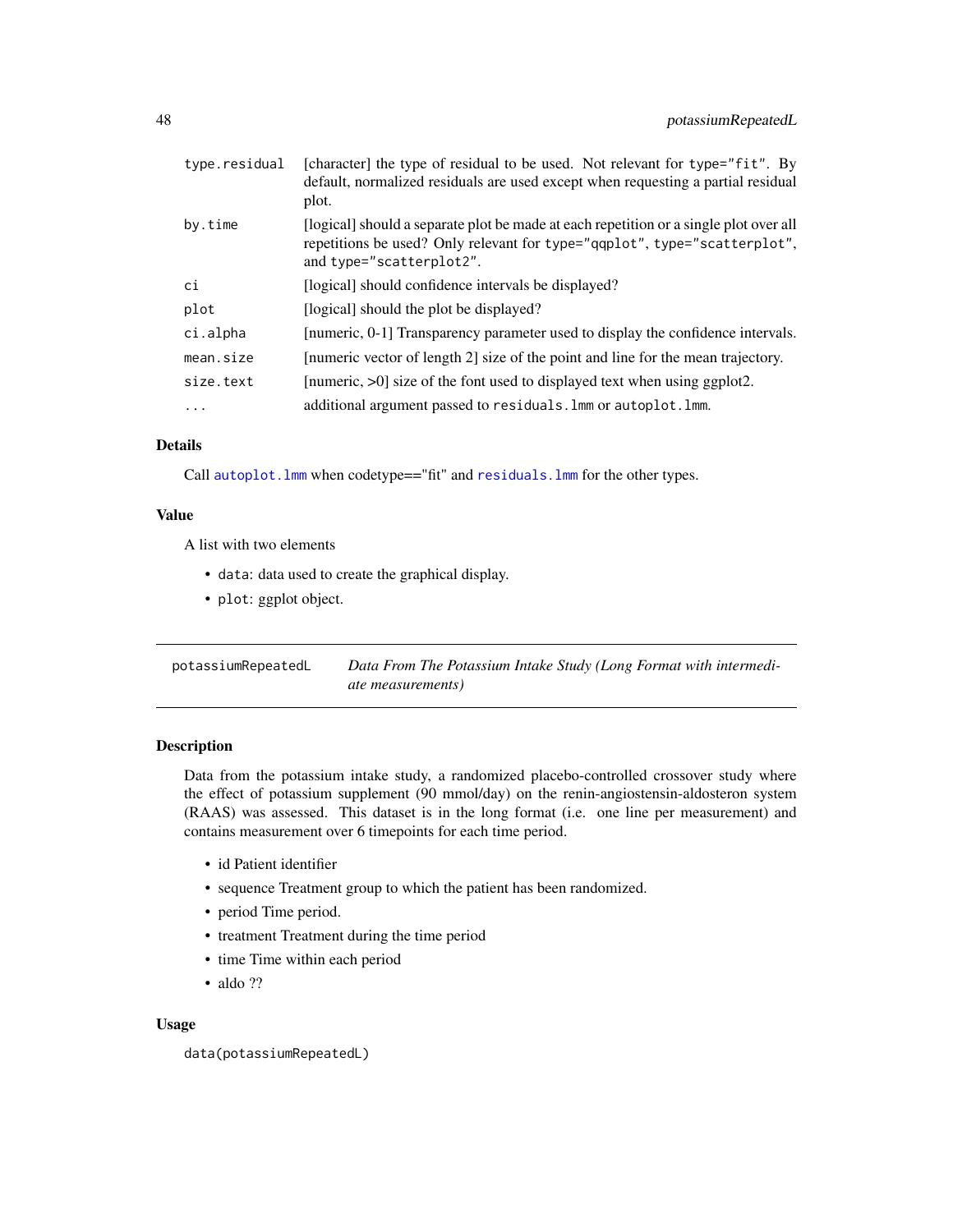# <span id="page-48-0"></span>potassiumSingleL 49

# References

Dreier et al. Effect of increased potassium intake on the reninangiotensinaldosterone system and subcutaneous resistance arteries: a randomized crossover study, Nephrol Dial Transplant (2020) 110. doi: 10.1093/ndt/gfaa114

potassiumSingleL *Data From The Potassium Intake Study (Long Format)*

# **Description**

Data from the potassium intake study, a randomized placebo-controlled crossover study where the effect of potassium supplement (90 mmol/day) on the renin-angiostensin-aldosteron system (RAAS) was assessed. This dataset is in the long format (i.e. one line per measurement).

- id Patient identifier
- sequence Treatment group to which the patient has been randomized.
- period Time period.
- treatment Treatment during the time period
- auc Area under the curve of ?? during the time period
- bsauc ??
- aldo ??

#### Usage

```
data(potassiumSingleL)
```
# References

Dreier et al. Effect of increased potassium intake on the reninangiotensinaldosterone system and subcutaneous resistance arteries: a randomized crossover study, Nephrol Dial Transplant (2020) 110. doi: 10.1093/ndt/gfaa114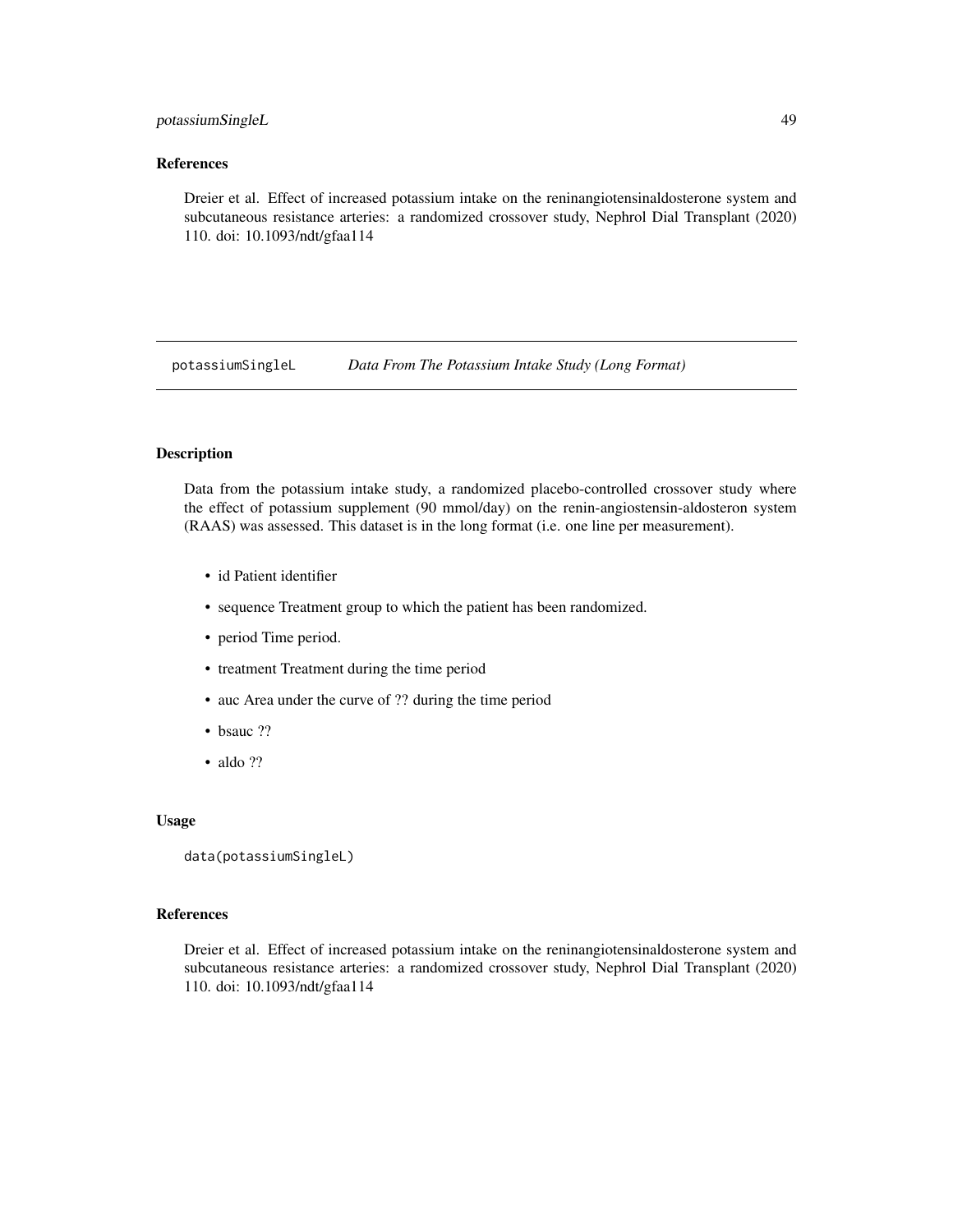<span id="page-49-1"></span>

#### Description

Data from the potassium intake study, a randomized placebo-controlled crossover study where the effect of potassium supplement (90 mmol/day) on the renin-angiostensin-aldosteron system (RAAS) was assessed. This dataset is in the wide format (i.e. one line per patient).

- id Patient identifier
- sequence Treatment group to which the patient has been randomized.
- treatment1 Treatment during the first time period.
- treatment2 Treatment during the second time period
- auc1 Area under the curve of ?? during the first time period
- auc2 Area under the curve of ?? during the second time period
- bsauc1 ??
- aldo1 ??
- aldo2 ??

#### Usage

```
data(potassiumSingleW)
```
#### References

Dreier et al. Effect of increased potassium intake on the reninangiotensinaldosterone system and subcutaneous resistance arteries: a randomized crossover study, Nephrol Dial Transplant (2020) 110. doi: 10.1093/ndt/gfaa114

<span id="page-49-0"></span>predict.lmm *Predicted Mean Value With Uncertainty For Linear Mixed Model*

# Description

Predicted mean value conditional on covariates or on covariates and other outcome values.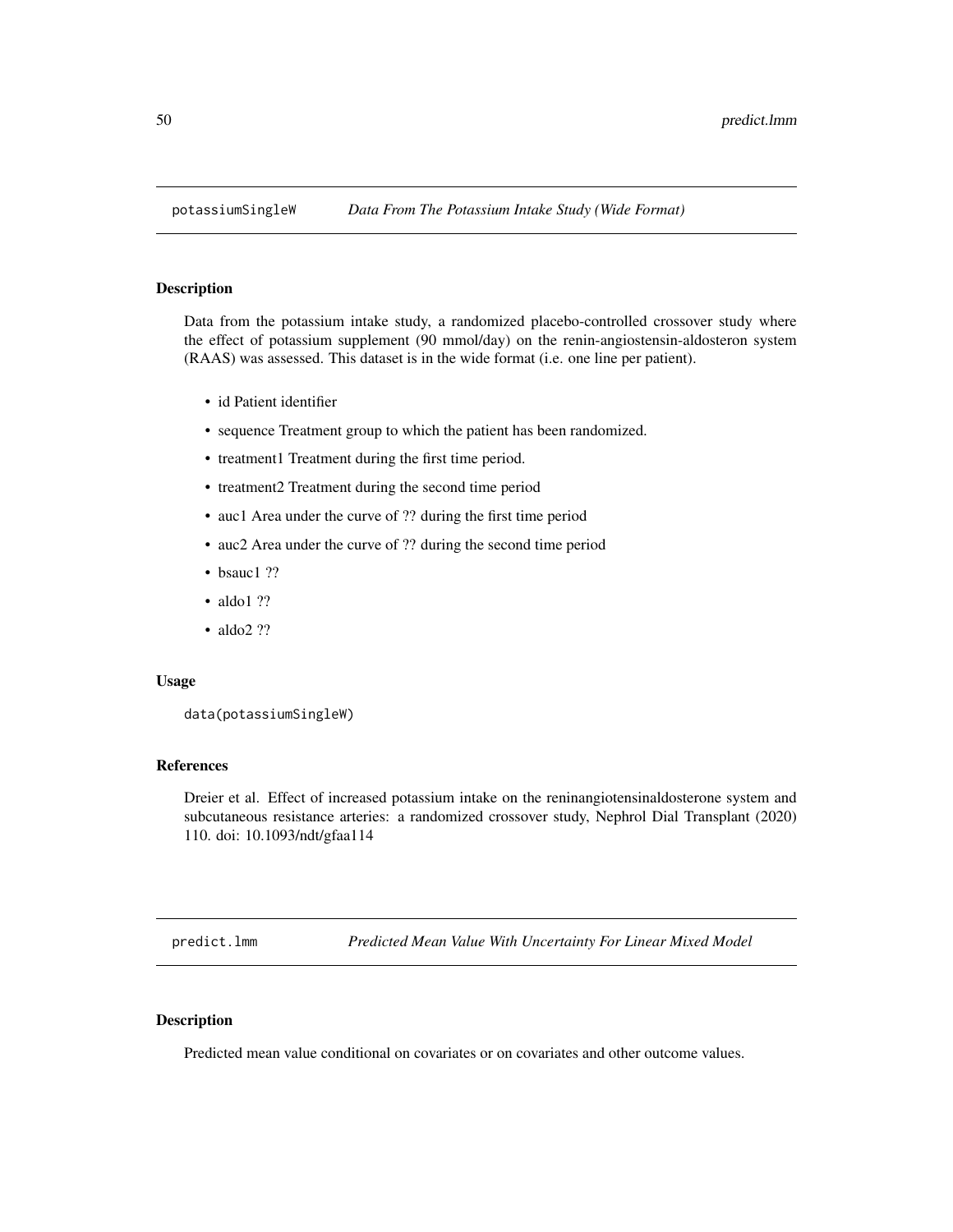# predict.lmm 51

#### Usage

```
## S3 method for class 'lmm'
predict(
 object,
  newdata,
  se = "estimation",
  df = !is.null(object$df),
  type = "static",
  level = 0.95,keep.newdata = FALSE,
  se.fit,
  ...
```
# )

# Arguments

| object       | a 1mm object.                                                                                                                                                                                                                                                  |
|--------------|----------------------------------------------------------------------------------------------------------------------------------------------------------------------------------------------------------------------------------------------------------------|
| newdata      | [data.frame] the covariate values for each cluster.                                                                                                                                                                                                            |
| se           | [character] Type of uncertainty to be accounted for: estimation of the regression<br>parameters ("estimation"), residual variance ("residual"), or both ("total").<br>Can also be NULL to not compute standard error, p-values, and confidence inter-<br>vals. |
| df           | [logical] Should a Student's t-distribution be used to model the distribution of<br>the predicted mean. Otherwise a normal distribution is used.                                                                                                               |
| type         | [character] Should prediction be made conditional on the covariates only ("static")<br>or also on outcome values at other time points ("dynamic"). Can also output the<br>model term ("terms", similarly to stats::predict.lm.                                 |
| level        | [numeric,0-1] the confidence level of the confidence intervals.                                                                                                                                                                                                |
| keep.newdata | [logical] Should the argument newdata be output along side the predicted val-<br>ues?                                                                                                                                                                          |
| se.fit       | For internal use. When not missing mimic the output of predict. se. Overwrite<br>argument se.                                                                                                                                                                  |
| $\cdots$     | Not used. For compatibility with the generic method.                                                                                                                                                                                                           |

### Details

Static prediction are made using the linear predictor  $X\beta$  while dynamic prediction uses the conditional normal distribution of the missing outcome given the observed outcomes. So if outcome 1 is observed but not 2, prediction for outcome 2 is obtain by  $X_2\beta + \sigma_{21}\sigma_{22}^{-1}(Y_1 - X_1\beta)$ . In that case, the uncertainty is computed as the sum of the conditional variance  $\sigma_{22} - \sigma_{21}\sigma_{22}^{-1}\sigma_{12}$  plus the uncertainty about the estimated conditional mean (obtained via delta method using numerical derivatives).

The model terms are computing by centering the design matrix around the mean value of the covariates used to fit the model. Then the centered design matrix is multiplied by the mean coefficients and columns assigned to the same variable (e.g. three level factor variable) are summed together.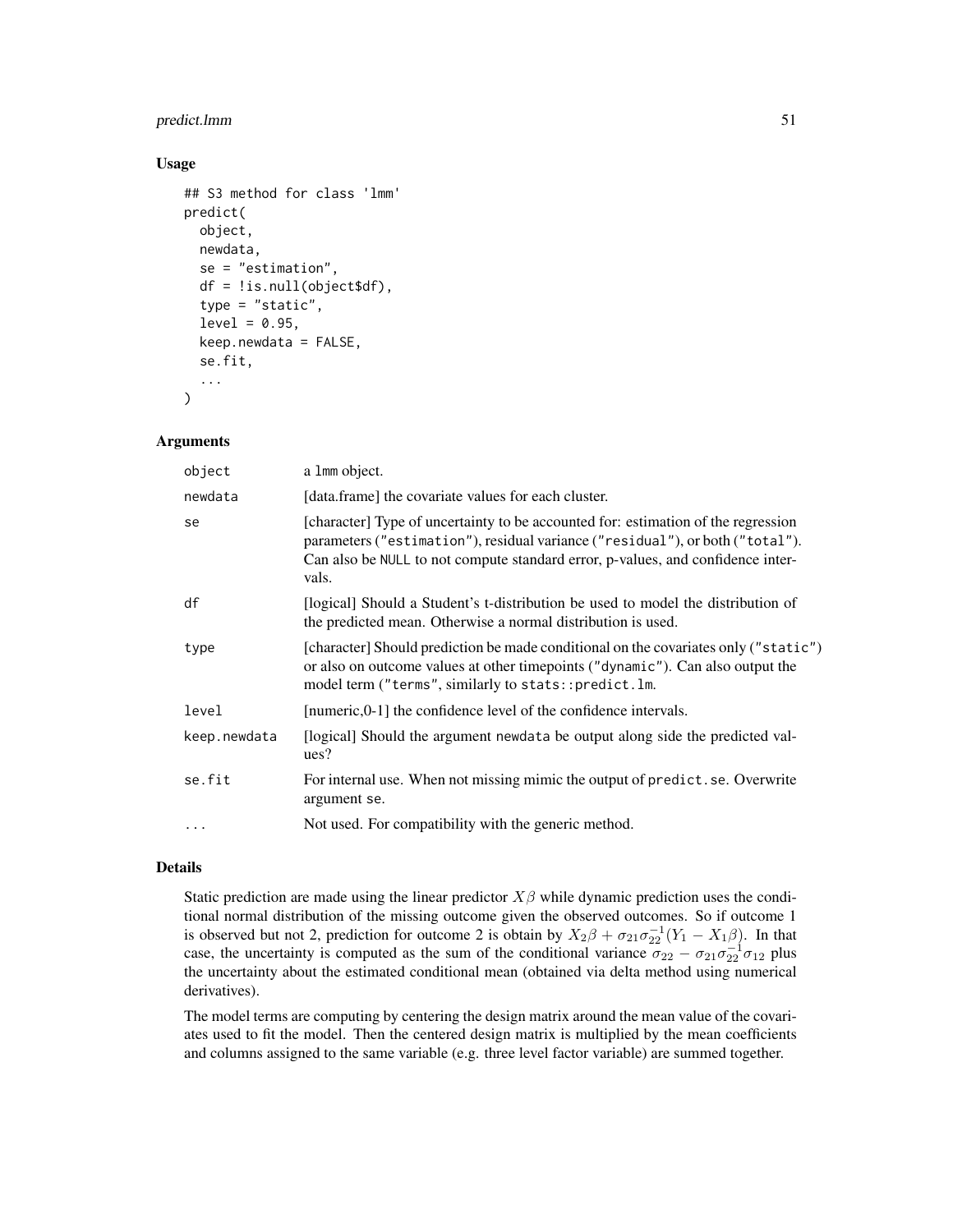# Value

A data.frame with 5 columns:

- estimate: predicted mean.
- se: uncertainty about the predicted mean.
- df: degree of freedom
- lower: lower bound of the confidence interval of the predicted mean
- upper: upper bound of the confidence interval of the predicted mean

except when the argument se.fit is specified (see predict.lm for the output format).

#### Examples

```
## simulate data in the long format
set.seed(10)
dL <- sampleRem(100, n.times = 3, format = "long")
## fit Linear Mixed Model
eUN.lmm <- lmm(Y \sim visit + X1 + X2 + X5,repetition = \simvisit|id, structure = "UN", data = dL)
## prediction
newd <- data.frame(X1 = 1, X2 = 2, X5 = 3, visit = factor(1:3, levels = 1:3))
predict(eUN.lmm, newdata = newd)
predict(eUN.lmm, newdata = newd, keep.newdata = TRUE)
predict(eUN.lmm, newdata = newd, keep.newdata = TRUE, se = "total")
## dynamic prediction
newd.d1 \le cbind(newd, Y = c(NA, NA, NA))
predict(eUN.lmm, newdata = newd.d1, keep.newdata = TRUE, type = "dynamic")
newd.d2 \leq \text{cbind(newd, Y = c(6.61, NA, NA)})predict(eUN.lmm, newdata = newd.d2, keep.newdata = TRUE, type = "dynamic")
newd.d3 <- cbind(newd, Y = c(1, NA, NA))
predict(eUN.lmm, newdata = newd.d3, keep.newdata = TRUE, type = "dynamic")
newd.d4 \le cbind(newd, Y = c(1,1,NA))
predict(eUN.lmm, newdata = newd.d4, keep.newdata = TRUE, type = "dynamic")
```
rbind.anova\_lmm *Linear Hypothesis Testing Across Linear Mixed Models*

#### **Description**

Linear hypothesis testing accross linear mixed model.

```
## S3 method for class 'anova_lmm'
rbind(model, ..., name = NULL, sep = ": ")
```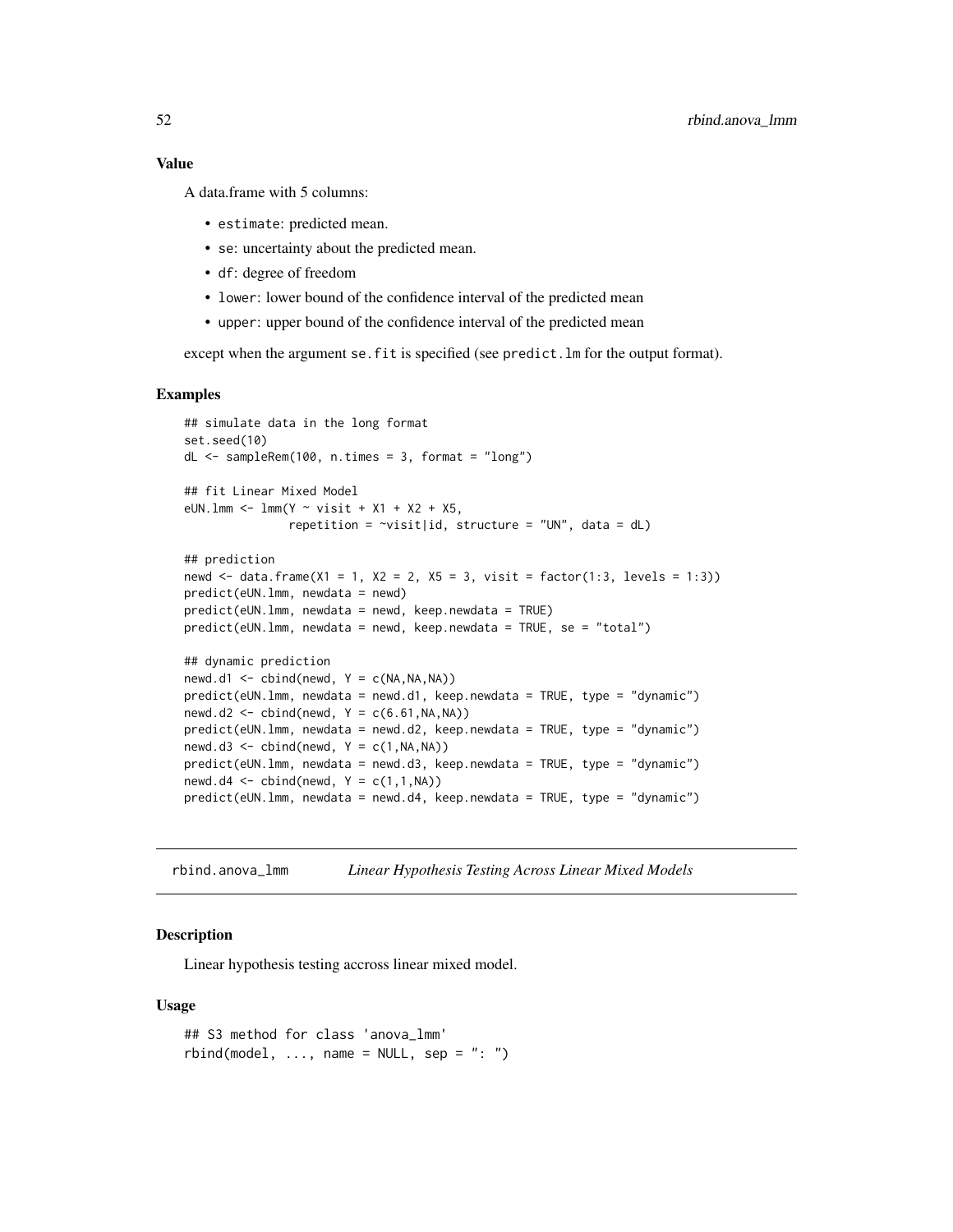#### residuals 53

#### Arguments

| model    | a anova_1mm object (output of anova applied to a 1mm object)                                                                             |
|----------|------------------------------------------------------------------------------------------------------------------------------------------|
| $\ddots$ | possibly other anova_1mm objects                                                                                                         |
| name     | [character vector or NULL] character used to identify each model in the output.<br>By default, use the name of the outcome of the model. |
| sep      | [character] character used to separate the outcome and the covariate when nam-<br>ing the tests.                                         |

# Examples

```
## simulate data
set.seed(10)
dL <- sampleRem(1e2, n.times = 3, format = "long")
## estimate mixed models
e. lmm1 < - lmm(Y \sim X1+X2+X3, repetition = \sim visit|id, data = dL,structure = "CS", df = FALSE)
e.lmm2 <- lmm(Y ~ X1+X8+X9, repetition = ~visit|id, data = dL,
              structure = "CS", df = FALSE)
## select null hypotheses
AAA <- anova(e.lmm1, ci = TRUE, effect = c("X1|X2,X3"="X1=0","X2|X1,X3"="X2=0"))
BBB <- anova(e.lmm2, ci = TRUE, effect = c("X1|X8,X9"="X1=0"))
## combine
ZZZ <- rbind(AAA,BBB)
summary(ZZZ)
```
residuals *Extract The Residuals From a Linear Mixed Model*

# <span id="page-52-0"></span>Description

Extract or compute the residuals of a linear mixed model.

```
## S3 method for class 'lmm'
residuals(
 object,
  type = "response",
  format = "long",data = NULL,
 p = NULL,
 keep.data = FALSE,
  var = NULL,
 plot = "none",
```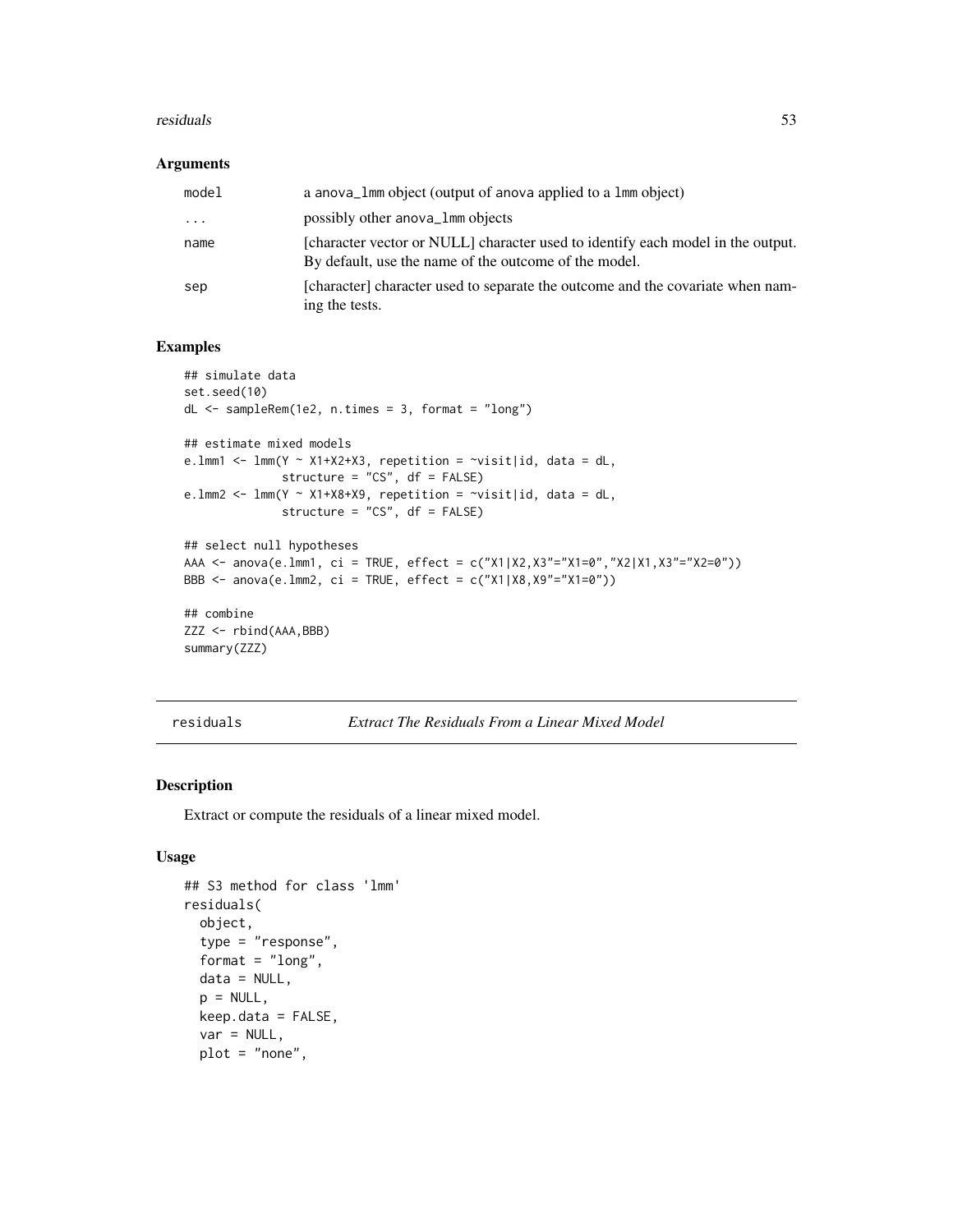```
engine.qqplot = "ggplot2",
 add.smooth = TRUE,
 digit.cor = 2,
 size.text = 16,
 scales = "free",...
)
```
# Arguments

| a 1mm object.                                                                                                                                                                                                                                                                                                  |
|----------------------------------------------------------------------------------------------------------------------------------------------------------------------------------------------------------------------------------------------------------------------------------------------------------------|
| [character] type of residual to output: raw residuals ("response"), Pearson<br>residuals ("pearson"), normalized residuals ("normalized", scaled residual<br>"scaled"), or partial residuals ("partial" or "partial-center"). Can also<br>be "all" to output all except partial residuals. See detail section. |
| [character] Should the residuals be output relative as a vector ("long"), or as a<br>matrix with in row the clusters and in columns the outcomes ("wide").                                                                                                                                                     |
| [data.frame] dataset relative to which the residuals should be computed. Only<br>relevant if differs from the dataset used to fit the model.                                                                                                                                                                   |
| [numeric vector] value of the model coefficients at which to evaluate the residu-<br>als. Only relevant if differs from the fitted values.                                                                                                                                                                     |
| [logical] Should the argument data be output along side the residuals? Only<br>possible in the long format.                                                                                                                                                                                                    |
| [character vector] name of the variable relative to which the partial residuals<br>should be computed.                                                                                                                                                                                                         |
| [character] Should a qqplot ("qqplot"), or a heatmap of the correlation between<br>residuals ("correlation", require wide format), or a plot of residuals along the<br>fitted values ("scatterplot", require long format) be displayed?                                                                        |
| [character] Should ggplot2 or qqtest be used to display quantile-quantile plots?<br>Only used when argument plot is "qqplot".                                                                                                                                                                                  |
| [logical] should a local smoother be used to display the mean of the residual<br>values across the fitted values. Only relevant for plot="scatterplot".                                                                                                                                                        |
| [integer, >0] Number of digit used to display the correlation coefficients? No<br>correlation coefficient is displayed when set to 0. Only used when argument<br>plot is "correlation".                                                                                                                        |
| [numeric, >0] Size of the font used to displayed text when using ggplot2.                                                                                                                                                                                                                                      |
| [character] Passed to ggplot2::facet_wrap.                                                                                                                                                                                                                                                                     |
| Not used. For compatibility with the generic method.                                                                                                                                                                                                                                                           |
|                                                                                                                                                                                                                                                                                                                |

# Details

The argument type defines how the residuals are computed:

- "fitted": fitted value  $X_{ij}\hat{\beta}$ .
- "raw": observed outcome minus fitted value  $\varepsilon_{ij} = Y_{ij} X_{ij} \hat{\beta}$ .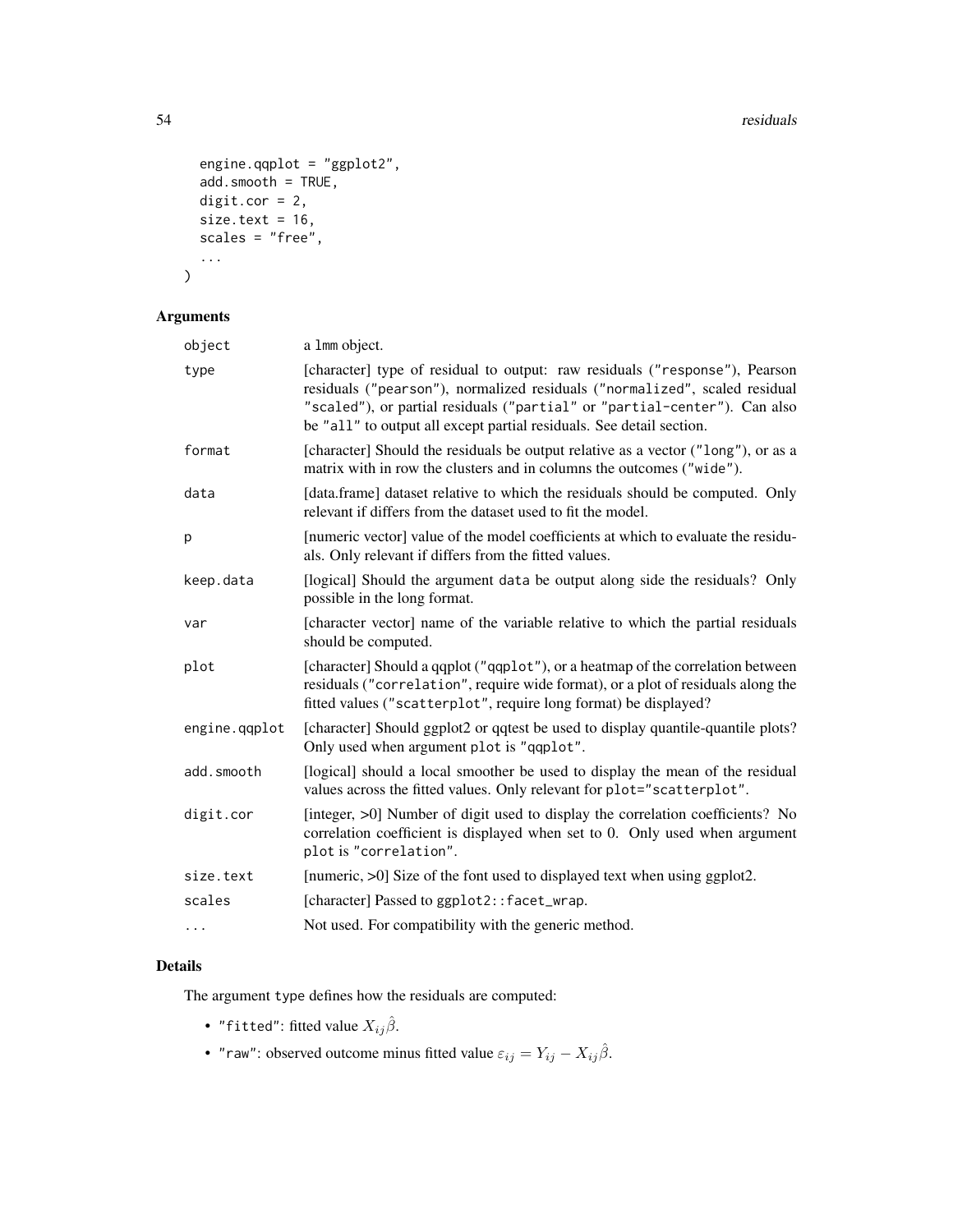#### residuals 55

- "pearson": each raw residual is divided by its modeled standard deviation  $\varepsilon_{ij} = \frac{Y_{ij} X_{ij}\hat{\beta}}{\sqrt{\hat{\omega}_{ij}}}$ .
- "studentized": same as "pearson" but excluding the contribution of the cluster in the modeled standard deviation  $\varepsilon_{ij} = \frac{Y_{ij} - X_{ij}\hat{\beta}}{\sqrt{\hat{\omega}_{ij} - \hat{q}_{ij}}}$ .
- "normalized": raw residuals are multiplied, within clusters, by the inverse of the (lower) Cholesky factor of the modeled residual variance covariance matrix  $\varepsilon_{ij} = (Y_i - X_i \hat{\beta}) \hat{C}^{-1}$ .
- "normalized2": same as "normalized" but excluding the contribution of the cluster in the modeled residual variance covariance matrix  $\varepsilon_{ij} = (Y_i - X_i \hat{\beta}) \hat{D}_i^{-1}$ .
- "scaled": scaled residuals (see PROC MIXED in SAS).
- "partial": partial residuals ( $\gamma E + \hat{\varepsilon}$ ). A reference level can be also be specified via the attribute "reference" to change the absolute level of the partial residuals. "partial-center": partial residuals with centered covariates ( $\gamma E + \hat{\varepsilon}$  where E has been centered, i.e., has 0-mean)

where

- $X = (E, W)$  the design matrix. For partial residuals, it is split according to the variable(s) in argument var  $(E)$  and the rest  $(W)$ .
- *Y* the outcome
- $\hat{\beta} = (\hat{\gamma}, \hat{\delta})$  the estimated mean coefficients relative to  $X = (E, W)$
- $\hat{\Omega}$  the modeled variance-covariance of the residuals and  $\hat{\omega}$  its diagonal elements
- $\hat{C}$  the lower Cholesky factor of  $\hat{\Omega}$ , i.e.  $\hat{C}\hat{C}^t = \hat{\Omega}$
- $\hat{Q}_i = X_i (X^t \hat{\Omega} X)^{-1} X_i^t$  a cluster specific correction factor, approximating the contribution of cluster i to  $\hat{\Omega}$ . Its diagonal elements are denoted  $\hat{q}_i$ .
- $\hat{D}_i$  the lower Cholesky factor of  $\hat{\Omega} \hat{Q}_i$

#### Value

When argument format is "long" and type.oobject is "lmm", a vector containing the value of the residual realtive to each observation. It is a matrix if the argument type contains several values. When argument format is "wide" and type.oobject is "lmm", a data.frame with the value of the residual relative to each cluster (in rows) at each timepoint (in columns).

#### Examples

```
#### simulate data in the long format ####
set.seed(10)
dL \leq - sampleRem(100, n.times = 3, format = "long")
#### Linear Model ####
e.lm <- lm(N \sim visit + X1 + X2 + X5, data = dL)
## partial residuals
residuals(e.lm, type = "partial", var = "X1")
## residuals(e.lm) + dL$X1 * coef(e.lm)["X1"]
residuals(e.lm, type = "partial", var = "X1", keep.data = TRUE)
```
## partial residuals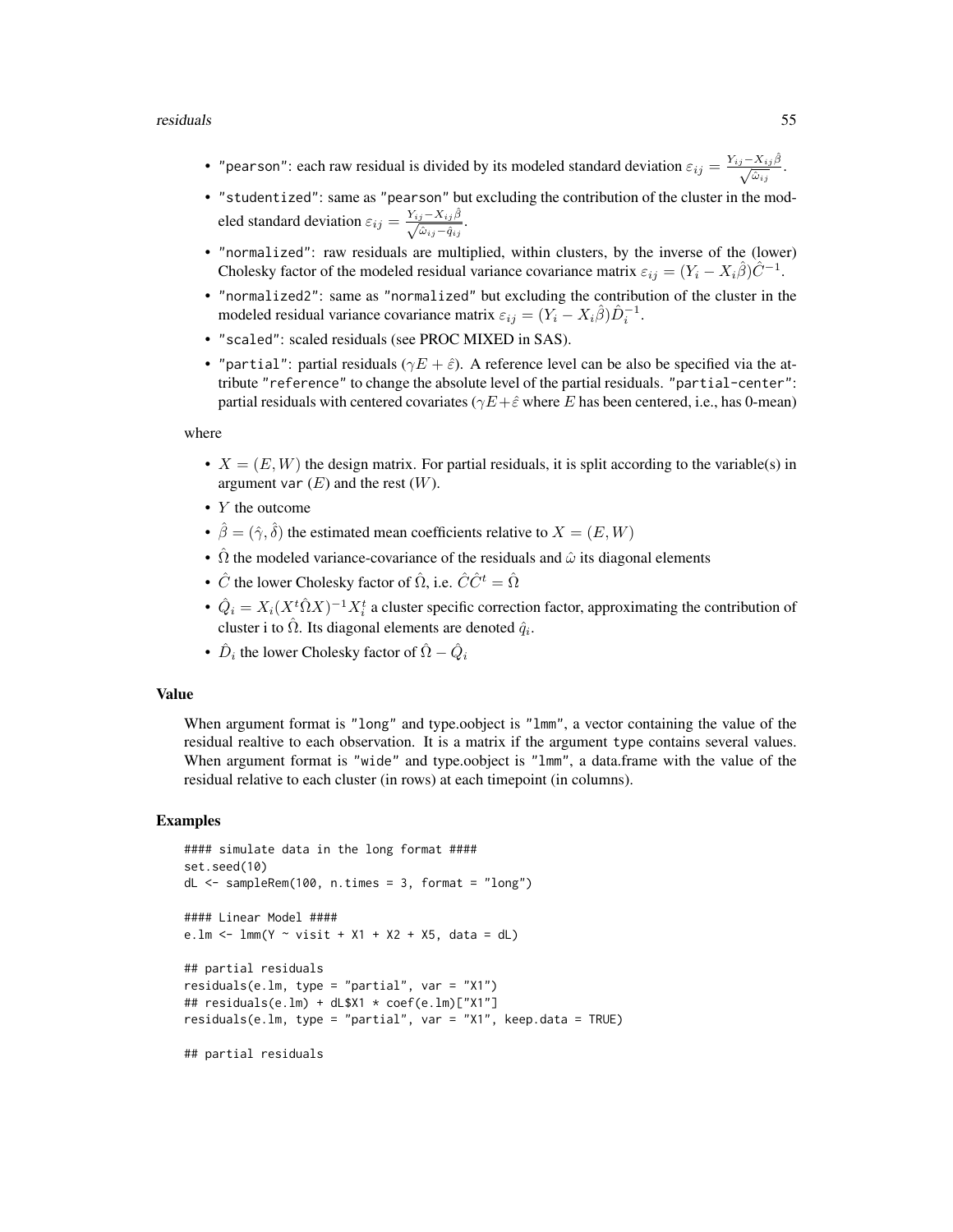```
type <- "partial"
attr(type,"reference") <- data.frame(visit=factor(2,1:3),X2=0,X5=0)
residuals(e.lm, type = type, var = "X1")
## residuals(e.lm) + dL$X1 * coef(e.lm)["X1"] + coef(e.lm)["visit2"]
## partial residuals with centered covariates
residuals(e.lm, type = "partial-center", var = "X1")
## residuals(e.lm) + (dL$X1-mean(dL$X1)) * coef(e.lm)["X1"]
#### Linear Mixed Model ####
eUN.lmm <- lmm(Y \sim visit + X1 + X2 + X5 + X6,repetition = \simvisit|id, structure = "UN", data = dL)
## residuals
residuals(eUN.lmm, format = "long", type = c("normalized","pearson"))
residuals(eUN.lmm, format = "wide", plot = "correlation")
residuals(eUN.lmm, format = "wide", type = "normalized")
residuals(eUN.lmm, format = "wide", type = "scaled")
## residuals and predicted values
residuals(eUN.lmm, type = "all")
residuals(eUN.lmm, type = "all", keep.data = TRUE)
## partial residuals
residuals(eUN.lmm, type = "partial", var = c("(Intercept)","X6"), plot = "scatterplot")
residuals(eUN.lmm, type = "partial", var = c("X6"), plot = "scatterplot")
```
sampleRem *Sample Longuitudinal Data*

#### Description

Sample longuitudinal data with covariates

```
sampleRem(
 n,
 n.times,
 mu = 1:n.times,sigma = rep(1, n.times),lambda = rep(1, n.times),
 beta = c(2, 1, 0, 0, 0, 1, 1, 0, 0, 0),
 gamma = matrix(0, nrow = n.time, ncol = 10),
 format = "wide",
  latent = FALSE
)
```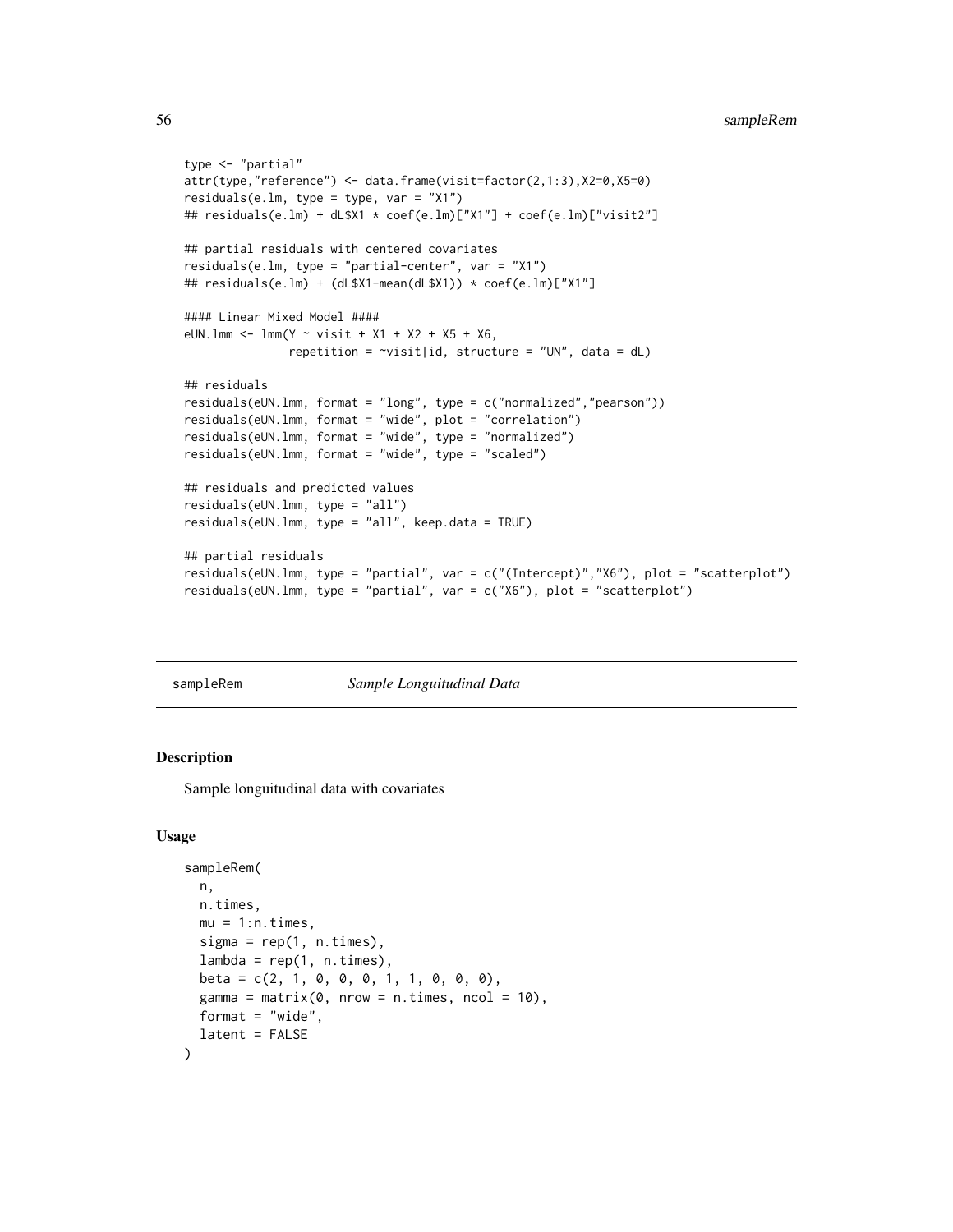# sampleRem 57

# Arguments

| n       | [integer, $>0$ ] sample size                                                                                                             |
|---------|------------------------------------------------------------------------------------------------------------------------------------------|
| n.times | [integer, >0] number of visits (i.e. measurements per individual).                                                                       |
| mu      | [numeric vector] expected measurement value at each visit (when all covariates<br>are fixed to $0$ ). Must have length $n$ . times.      |
| sigma   | [numeric vector,>0] standard error of the measurements at each visit (when all<br>covariates are fixed to 0). Must have length n. times. |
| lambda  | [numeric vector] covariance between the measurement at each visit and the in-<br>dividual latent variable. Must have length n. times.    |
| beta    | [numeric vector of length 10] regression coefficient between the covariates and<br>the latent variable.                                  |
| gamma   | [numeric matrix with n.times rows and 10 columns] regression coefficient spe-<br>cific to each timepoint (i.e. interaction with time).   |
| format  | [character] Return the data in the wide format ("wide") or long format ("long")                                                          |
| latent  | [logical] Should the latent variable be output?                                                                                          |

# Details

The generative model is a latent variable model where each outcome  $(Y_j)$  load on the latent variable  $(\eta)$  with a coefficient lambda:

$$
Y_j = \mu_j + \lambda_j * \eta + \sigma_j \epsilon_j
$$

The latent variable is related to the covariates  $(X_1, \ldots, X_(10))$ :

$$
\eta = \alpha + \beta_1 X_1 + \dots + \beta_{10} X_{10} + \xi
$$

 $\epsilon_j$  and  $\xi$  are independent random variables with standard normal distribution.

# Value

a data.frame

# Examples

```
set.seed(10)
dW <- sampleRem(100, n.times = 3, format = "wide")
set.seed(10)
dL <- sampleRem(100, n.times = 3, format = "long")
```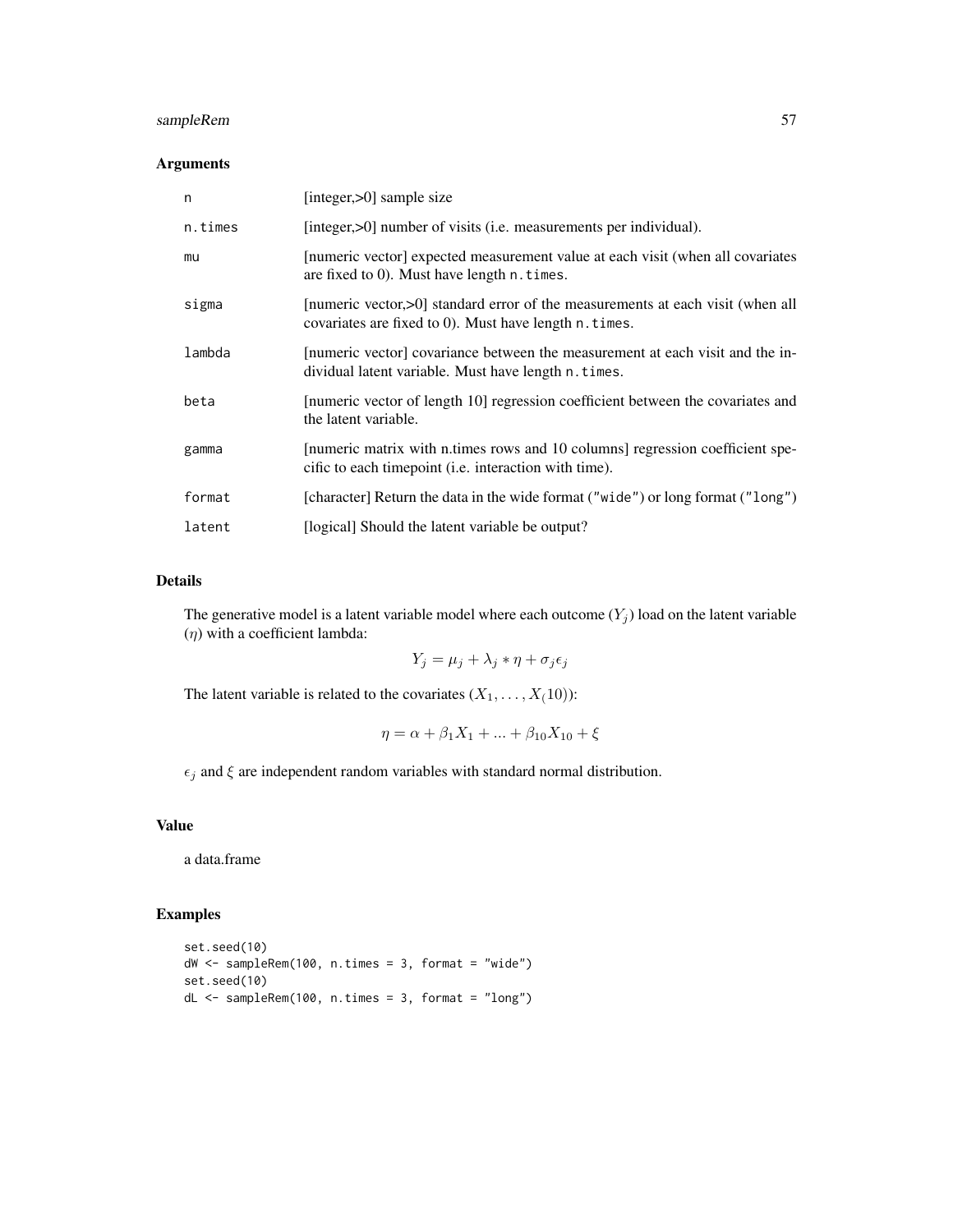<span id="page-57-0"></span>

# Description

Simulated data a nested structure: Student/Class/School and one outcome.

- school
- class
- student
- outcome

#### Usage

data(schoolL)

# score *Extract The Score From a Linear Mixed Model*

### Description

Extract or compute the first derivative of the log-likelihood of a linear mixed model.

```
## S3 method for class 'lmm'
score(
 x,
  effects = "mean",
 data = NULL,
 p = NULL,indiv = FALSE,
  transform.sigma = NULL,
  transform.k = NULL,
  transform.rho = NULL,
  transform.names = TRUE,
  ...
)
```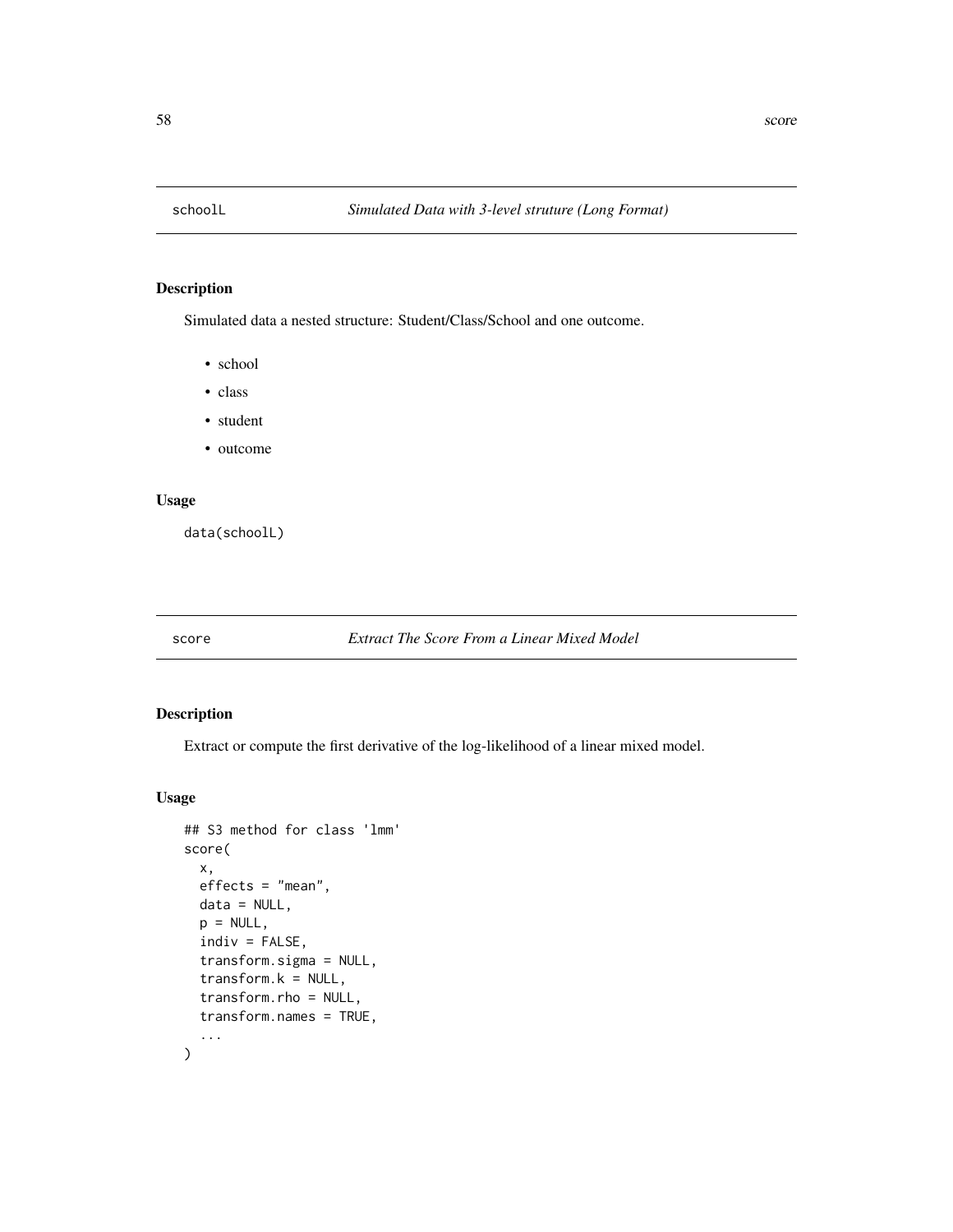#### <span id="page-58-0"></span>sigma 59 and 59 and 59 and 59 and 59 and 59 and 59 and 59 and 59 and 59 and 59 and 59 and 59 and 59 and 59 and 59 and 59 and 59 and 59 and 59 and 59 and 59 and 59 and 59 and 59 and 59 and 59 and 59 and 59 and 59 and 59 and

# Arguments

| X               | a 1mm object.                                                                                                                                                                                                                                              |  |
|-----------------|------------------------------------------------------------------------------------------------------------------------------------------------------------------------------------------------------------------------------------------------------------|--|
| effects         | [character] Should the score relative to all coefficients be output ("all"), or only<br>coefficients relative to the mean ("mean" or "fixed"), or only coefficients rela-<br>tive to the variance and correlation structure ("variance" or "correlation"). |  |
| data            | [data.frame] dataset relative to which the score should be computed. Only rele-<br>vant if differs from the dataset used to fit the model.                                                                                                                 |  |
| p               | [numeric vector] value of the model coefficients at which to evaluate the score.<br>Only relevant if differs from the fitted values.                                                                                                                       |  |
| indiv           | [logical] Should the contribution of each cluster to the score be output? Other-<br>wise output the sum of all clusters of the derivatives.                                                                                                                |  |
| transform.sigma |                                                                                                                                                                                                                                                            |  |
|                 | [character] Transformation used on the variance coefficient for the reference<br>level. One of "none", "log", "square", "logsquare" - see details.                                                                                                         |  |
| transform.k     | [character] Transformation used on the variance coefficients relative to the other<br>levels. One of "none", "log", "square", "logsquare", "sd", "logsd", "var",<br>"logvar" - see details.                                                                |  |
| transform.rho   | [character] Transformation used on the correlation coefficients. One of "none",<br>"atanh", "cov" - see details.                                                                                                                                           |  |
| transform.names |                                                                                                                                                                                                                                                            |  |
|                 | [logical] Should the name of the coefficients be updated to reflect the transfor-<br>mation that has been used?                                                                                                                                            |  |
| $\cdots$        | Not used. For compatibility with the generic method.                                                                                                                                                                                                       |  |

# Details

For details about the arguments transform.sigma, transform.k, transform.rho, see the documentation of the [coef](#page-15-0) function.

#### Value

When argument indiv is FALSE, a vector with the value of the score relative to each coefficient. When argument indiv is TRUE, a matrix with the value of the score relative to each coefficient (in columns) and each cluster (in rows).

sigma *Extract The Residuals Variance-Covariance Matrix From a Linear Mixed Model*

# Description

Extract the unique set of residuals variance-covariance matrices or the one relative to specific clusters.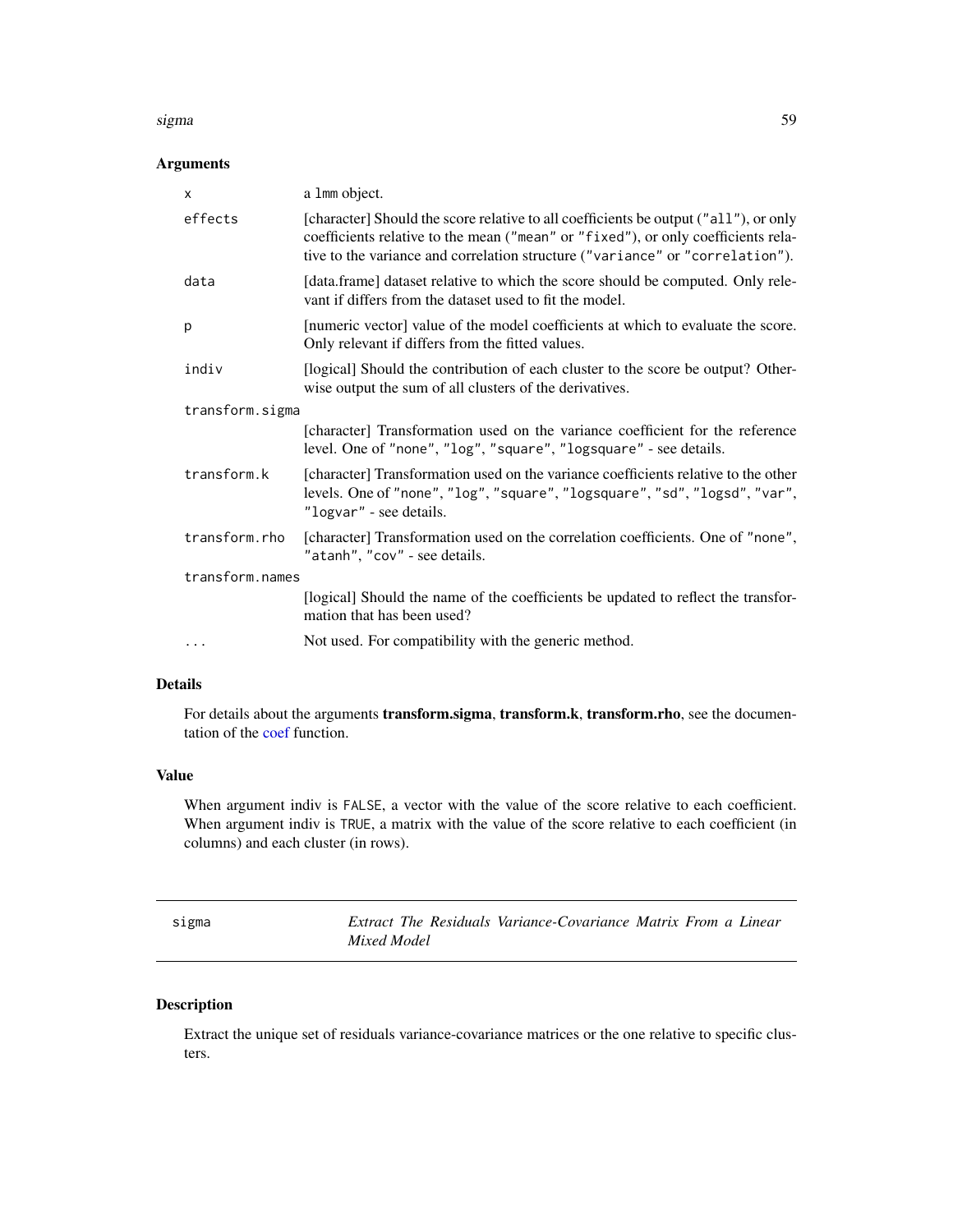60 sigma

# Usage

```
## S3 method for class 'lmm'
sigma(
  object,
  cluster = NULL,
 p = NULL,inverse = FALSE,
  simplifies = TRUE,
  ...
)
```
# Arguments

| object     | a 1mm object.                                                                                                                                                                                                                                                                                                                                   |
|------------|-------------------------------------------------------------------------------------------------------------------------------------------------------------------------------------------------------------------------------------------------------------------------------------------------------------------------------------------------|
| cluster    | [character, data.frame, NULL] identifier of the cluster(s) for which to extract the<br>residual variance-covariance matrix. For new clusters, a dataset containing the<br>information (cluster, time, strata, ) to be used to generate the residual variance-<br>covariance matrices. When NULL, will output complete data covariance patterns. |
| р          | [numeric vector] value of the model coefficients at which to evaluate the residual<br>variance-covariance matrix. Only relevant if differs from the fitted values.                                                                                                                                                                              |
| inverse    | [logical] Output the matrix inverse of the variance-covariance matrix.                                                                                                                                                                                                                                                                          |
| simplifies | [logical] When there is only one variance-covariance matrix, output a matrix<br>instead of a list of matrices.                                                                                                                                                                                                                                  |
|            | Not used. For compatibility with the generic method.                                                                                                                                                                                                                                                                                            |

# Value

A list where each element contains a residual variance-covariance matrix. Can also be directly a matrix when argument is simplifies=TRUE and there is a single residual variance-covariance matrix.

# Examples

```
## simulate data in the long format
set.seed(10)
dL <- sampleRem(100, n.times = 3, format = "long")
dL$id.fac <- paste0("id",dL$id)
## fit Linear Mixed Model
eUN.lmm <- lmm(Y \sim X1 + X2 + X5, repetition = \simvisit|id.fac,
              structure = "UN", data = dL, df = FALSE)
## extract residuals variance covariance matrix
sigma(eUN.lmm) ## unique patterns
sigma(eUN.lmm, cluster = c("id1","id5")) ## existing clusters
sigma(eUN.lmm, cluster = dL[1:7,,drop=FALSE]) ## new clusters
```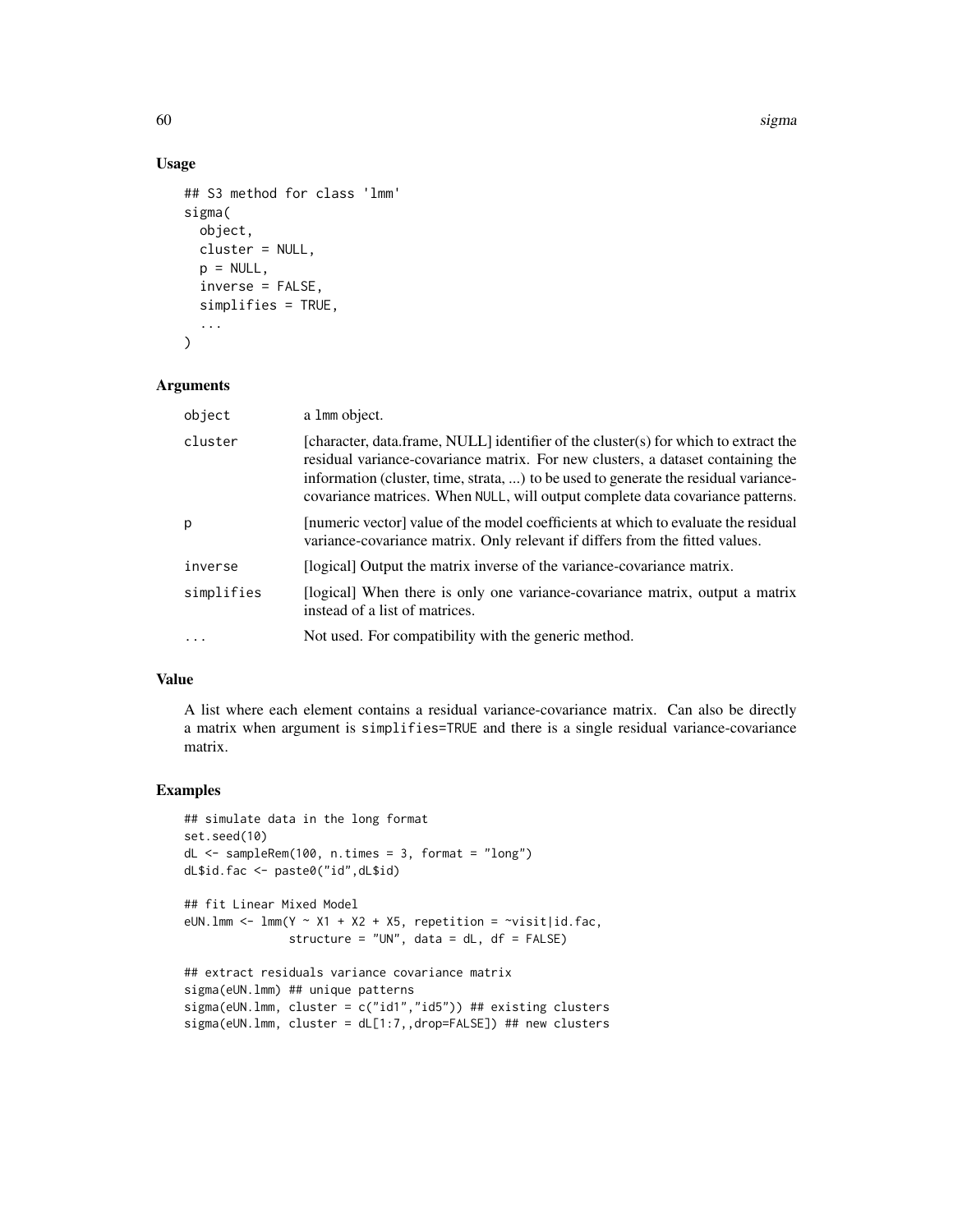# Description

Compute summary statistics (similar to the SAS macro procmean). This is essentially an interface to the stats::aggregate function.

#### Usage

```
summarize(
 formula,
 data,
 na.action = stats::na.pass,
 na.rm = FALSE,
 level = 0.95,which = c("observed", "missing", "mean", "sd", "min", "median", "max", "correlation"),
  skip.reference = TRUE
)
```
# Arguments

| formula   | [formula] on the left hand side the outcome(s) and on the right hand side the<br>grouping variables. E.g. $Y1+Y2$ ~ Gender + Gene will compute for each gender<br>and gene the summary statistics for Y1 and for Y2. Passed to the stats: : aggregate<br>function.                                                                               |
|-----------|--------------------------------------------------------------------------------------------------------------------------------------------------------------------------------------------------------------------------------------------------------------------------------------------------------------------------------------------------|
| data      | [data.frame] dataset (in the wide format) containing the observations.                                                                                                                                                                                                                                                                           |
| na.action | [function] a function which indicates what should happen when the data contain<br>'NA' values. Passed to the stats::aggregate function.                                                                                                                                                                                                          |
| na.rm     | [logical] Should the summary statistics be computed by omitting the missing<br>values.                                                                                                                                                                                                                                                           |
| level     | [numeric,0-1] the confidence level of the confidence intervals.                                                                                                                                                                                                                                                                                  |
| which     | [character vector] name of the summary statistics to kept in the output. Can be<br>any of, or a combination of: "observed" (number of observations with a mea-<br>surement), "missing" (number of observations with a missing value), "mean",<br>"mean.lower", "mean.upper", "sd", "min", "median", "median.lower", "median.upper",<br>$"max"$ . |
|           | skip.reference [logical] should the summary statistics for the reference level of categorical vari-<br>ables be omitted?                                                                                                                                                                                                                         |

# Details

Confidence intervals for the mean are computed via stats:: t. test and confidence intervals for the median are computed via asht:: medianTest.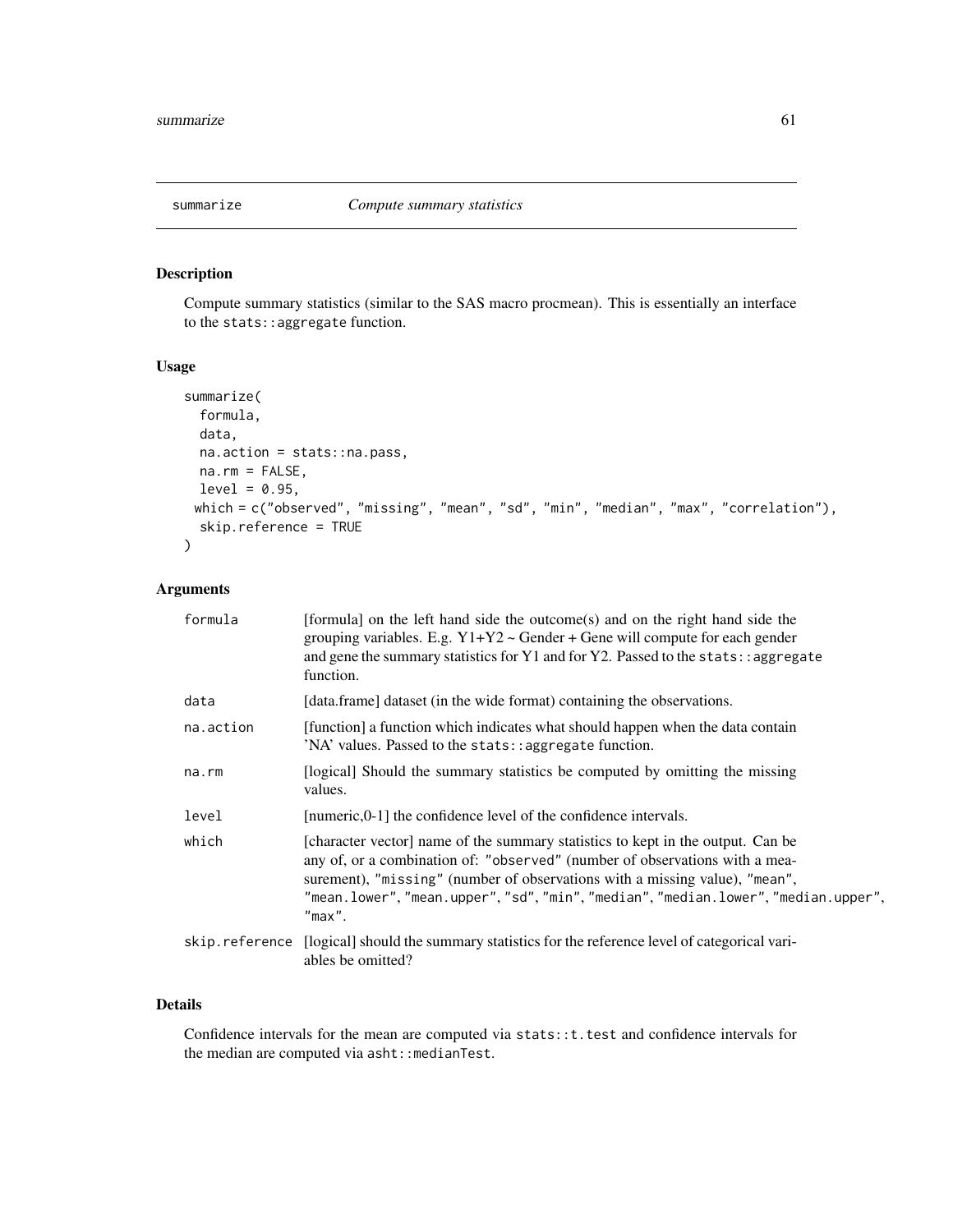#### Value

a data frame containing summary statistics (in columns) for each outcome and value of the grouping variables (rows). It has an attribute "correlation" when it was possible to compute the correlation matrix for each outcome with respect to the grouping variable.

#### Examples

```
## simulate data in the wide format
set.seed(10)
d <- sampleRem(1e2, n.times = 3)
## add a missing value
d2 < -dd2[1,"Y2"] <- NA
## run summarize
summarize(Y1 \sim 1, data = d)
summarize(Y1+Y2 \sim X1, data = d)
summarize(Y1 \sim X1, data = d2)
summarize(Y1+Y2 \sim X1, data = d2, na.rm = TRUE)
## long format
dL \leq - reshape(d, idvar = "id", direction = "long",
             v.names = "Y", varying = c("Y1","Y2","Y3"))
summarize(Y \sim time + X1, data = dL)
## compute correlations (single time variable)
e.S \le summarize(Y \sim time + X1 | id, data = dL, na.rm = TRUE)
e.S
attr(e.S, "correlation")
## compute correlations (composite time variable)
dL$time2 <- dL$time == 2
dL$time3 <- dL$time == 3
e.S \le summarize(Y \sim time2 + time3 + X1 | id, data = dL, na.rm = TRUE)
e.S
attr(e.S, "correlation")
```
summary *Summary Output for a Linear Mixed Model*

# <span id="page-61-0"></span>Description

Summary output for a linear mixed model fitted with lmm. This is a modified version of the nlme::summary.gls function.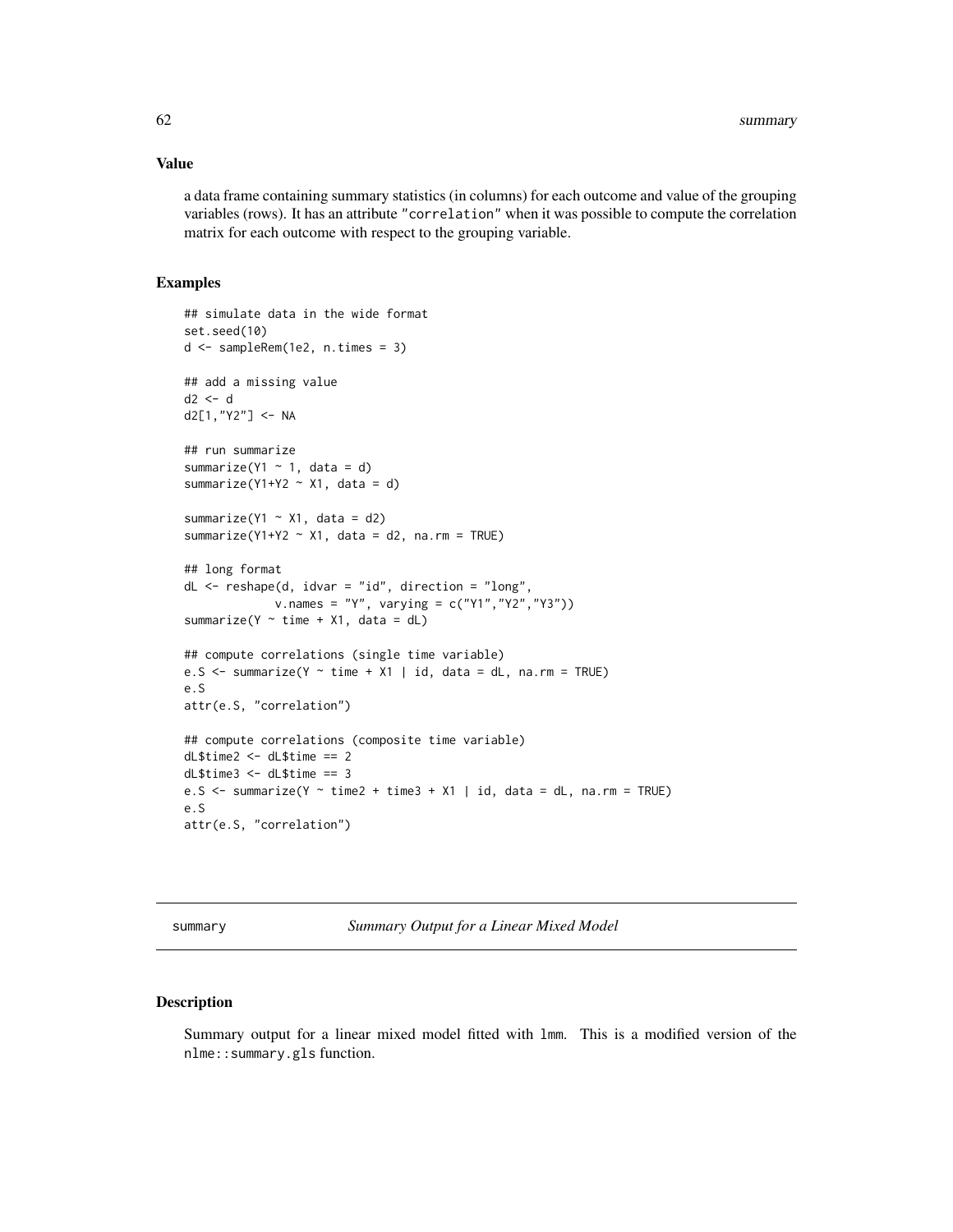#### summary 63

# Usage

```
## S3 method for class 'lmm'
summary(
 object,
 digit = 3,
  level = 0.95,type.cor = NULL,
  robust = FALSE,
 print = TRUE,
 columns = NULL,
 hide.fit = FALSE,
 hide.data = FALSE,
 hide.cor = is.null(object$formula$cor),
 hide.var = TRUE,
 hide.sd = FALSE,hide.mean = FALSE,
  ...
\mathcal{L}
```
# Arguments

| [lmm] output of the 1mm function.                                                                                                                         |
|-----------------------------------------------------------------------------------------------------------------------------------------------------------|
| [integer,>0] number of digit used to display numeric values.                                                                                              |
| [numeric,0-1] confidence level for the confidence intervals.                                                                                              |
| [character] should the correlation matrix be display ("matrix") or the parameter<br>values ("param").                                                     |
| [logical] Should robust standard errors (aka sandwich estimator) be output in-<br>stead of the model-based standard errors.                               |
| [logical] should the output be printed in the console.                                                                                                    |
| [character vector] Columns to be output for the fixed effects. Can be any of<br>"estimate", "se", "statistic", "df", "null", "lower", "upper", "p.value". |
| [logical] should information about the model fit not be printed.                                                                                          |
| [logical] should information about the dataset not be printed.                                                                                            |
| [logical] should information about the correlation structure not be printed.                                                                              |
| [logical] should information about the variance not be printed.                                                                                           |
| [logical] should information about the standard deviation not be printed.                                                                                 |
| [logical] should information about the mean structure not be printed.                                                                                     |
| not used. For compatibility with the generic function.                                                                                                    |
|                                                                                                                                                           |

#### Value

A list containing elements displayed in the summary:

- correlation: the correlation structure.
- variance: the variance structure.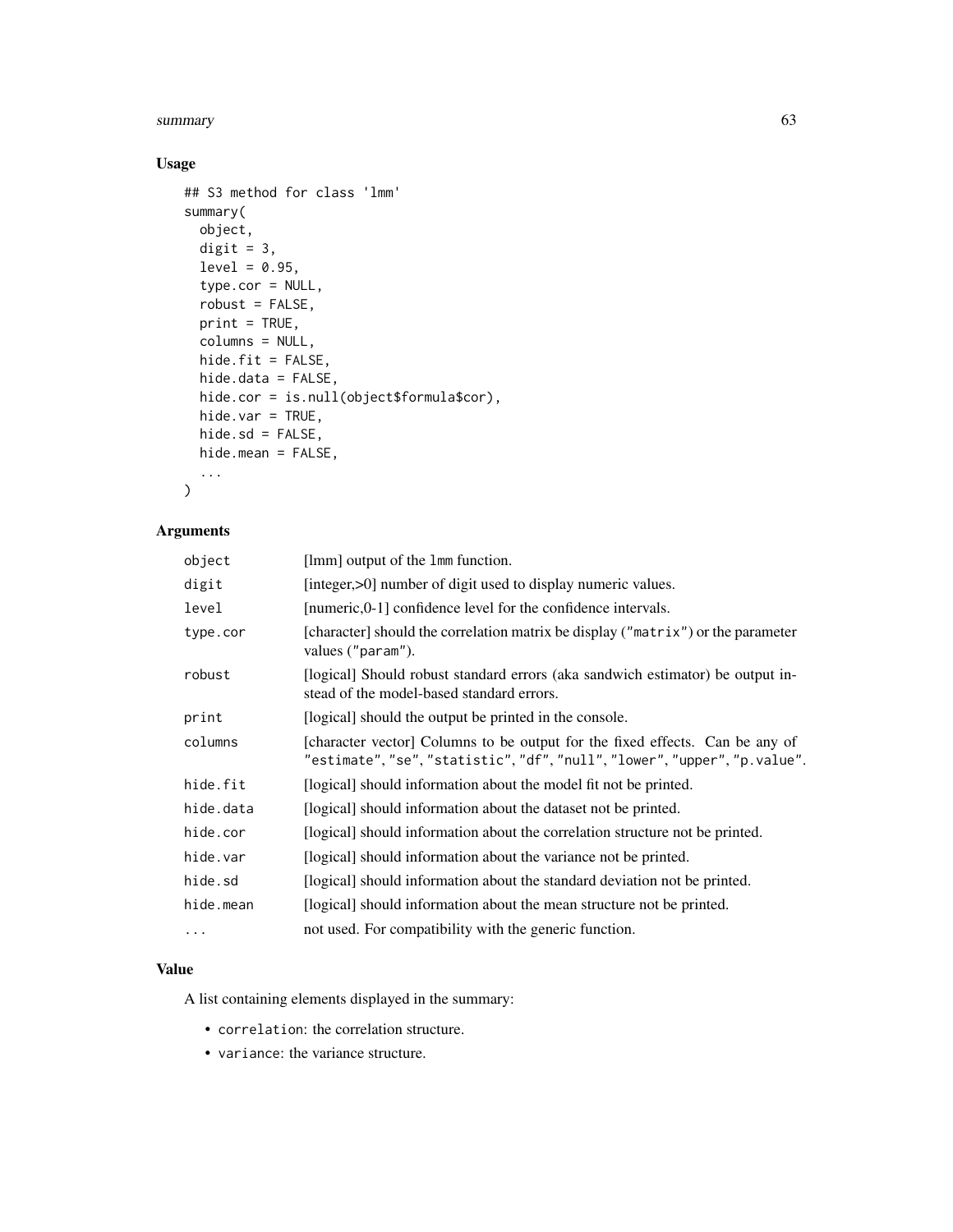- sd: the variance structure expressed in term of standard deviations.
- mean: the mean structure.

summary.anova\_lmm *Summary of Testing for a Linear Mixed Models*

# Description

Estimates, p-values, and confidence intevals for linear hypothesis testing, possibly adjusted for multiple comparisons.

# Usage

```
## S3 method for class 'anova_lmm'
summary(
 object,
 method = NULL,
 transform = NULL,
  level = 0.95,print = TRUE,
  seed = NULL,
  columns = NULL,
  digits = max(3L, getOption("digits") - 2L),
 digits.p.value = max(3L, getOption("digits") - 2L),
  ...
)
```
# Arguments

| object    | an anova_1mm object, output of anova.                                                                                                                                                       |
|-----------|---------------------------------------------------------------------------------------------------------------------------------------------------------------------------------------------|
| method    | [character] type of adjustment for multiple comparisons: one of "none", "bonferroni",<br>"single-step", "single-step2".                                                                     |
| transform | [function] function to backtransform the estimates, standard errors, null hypoth-<br>esis, and the associated confidence intervals (e.g. exp if the outcomes have been<br>log-transformed). |
| level     | [numeric 0-1] level of the confidence intervals.                                                                                                                                            |
| print     | [logical] should the output be printed in the console. Can be a vector of length 2<br>where the first element refer to the global tests and the second to the individual<br>tests.          |
| seed      | [integer] value that will be set before adjustment for multiple comparisons to<br>ensure reproducible results. Can also be NULL: in such a case no seed is set.                             |
| columns   | [character vector] Columns to be displayed for each null hypothesis. Can be<br>any of "estimate", "se", "statistic", "df", "null", "lower", "upper",<br>"p.value".                          |
| digits    | [interger] number of digits used to display estimates.                                                                                                                                      |
|           | digits.p.value [interger] number of digits used to display p-values.                                                                                                                        |
| $\ddots$  | Not used. For compatibility with the generic method.                                                                                                                                        |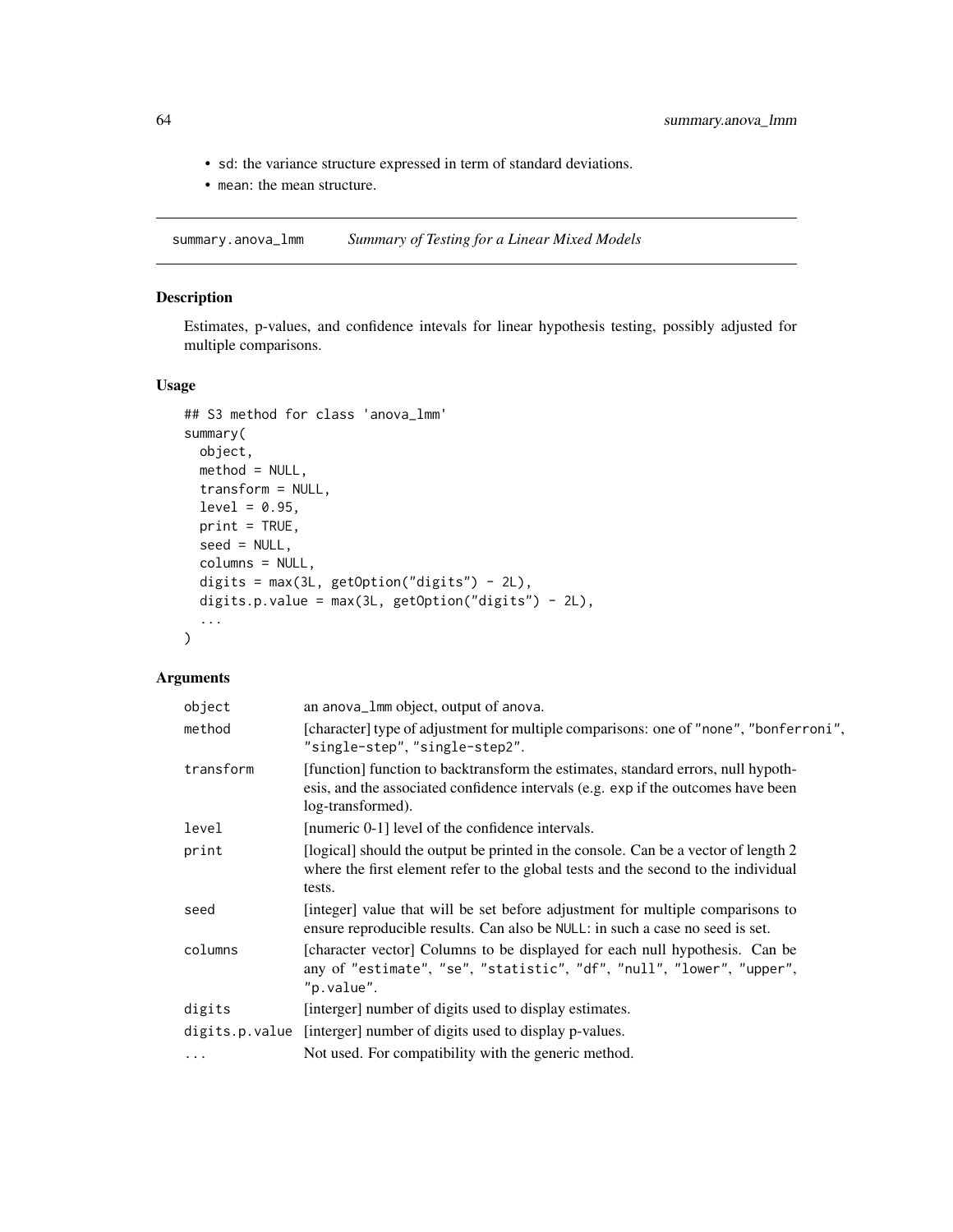<span id="page-64-0"></span>swabsL 65

# Details

By default adjustment for multiple comparisons via a single step max-test adjustment, either using the multcomp package (equal degrees of freedom) or the copula package (unequal degrees of freedom).

swabsL *Data From The SWABS Study (Long Format)*

#### Description

Data from the swabs study, where the pneumococcus was studied in 18 families with different space available for the household. This dataset is in the long format (i.e. one line per measurement).

- crowding Space available in the household.
- family Family serial number
- name Type of family member.
- swabs number of times the swab measurement was positive.

#### Usage

data(swabsL)

#### References

TODO

swabsW *Data From The SWABS Study (Wide Format)*

#### Description

Data from the swabs study, where the pneumococcus was studied in 18 families with different space available for the household. This dataset is in the wide format (i.e. one line per patient).

- crowding Space available in the household.
- family Family serial number
- mother number of times the swab measurement was positive for the mother.
- father number of times the swab measurement was positive for the father.
- child1 number of times the swab measurement was positive for the first child.
- child2 number of times the swab measurement was positive for the second child.
- child3 number of times the swab measurement was positive for the third child.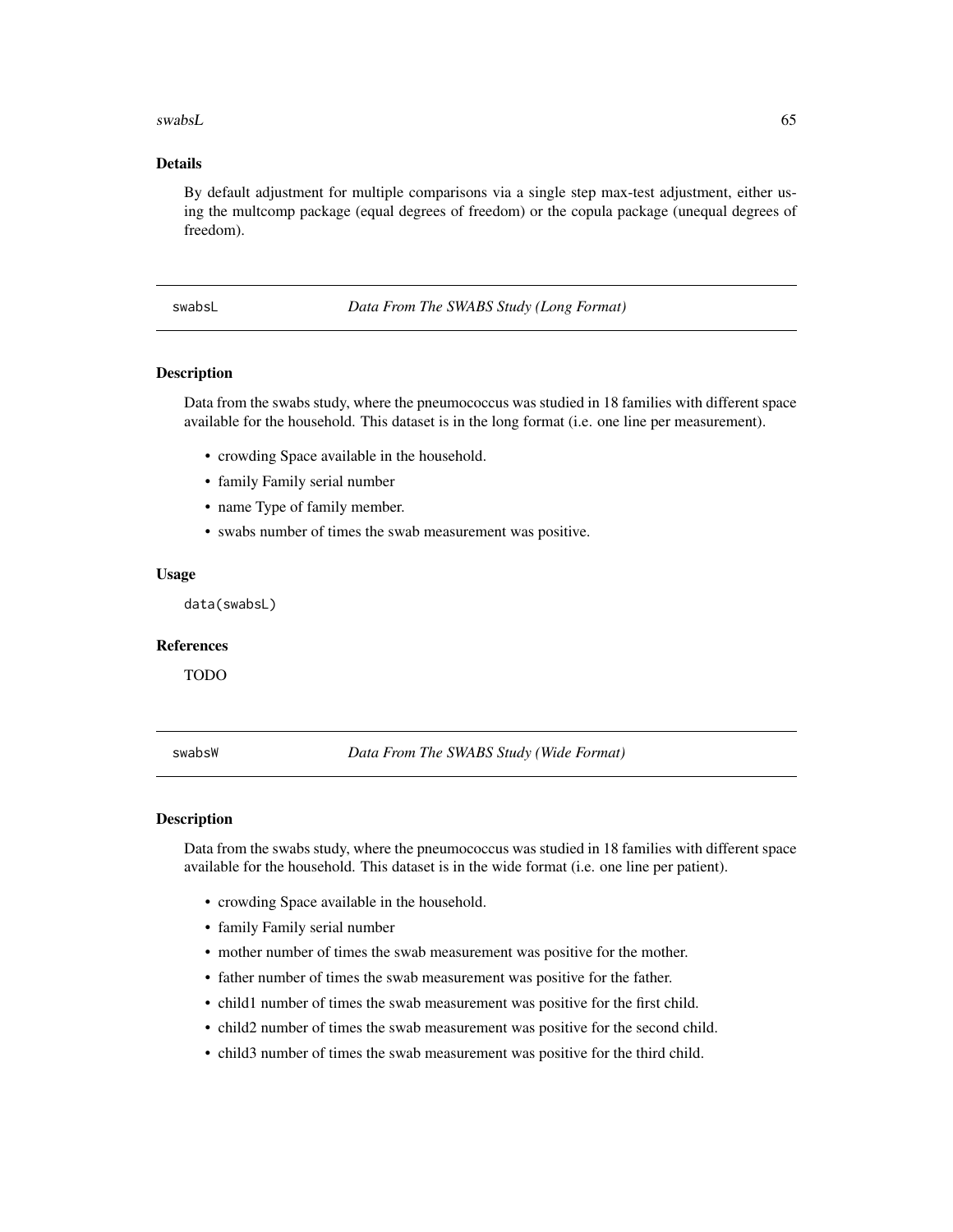#### Usage

data(swabsW)

# References

Grundy SM, Lan SP, Lachin J. The effects of chenodiol on biliary lipids and their association with gallstone dissolution in the National Cooperative Gallstone Study (SWABS). J Clin Invest. 1984 Apr;73(4):1156-66. doi: 10.1172/JCI111301.

terms.lmm *Model Terms For Linear Mixed Models*

# Description

Model terms for linear mixed models. Used by multcomp::glht.

# Usage

## S3 method for class 'lmm' terms $(x, \ldots)$ 

#### Arguments

|   | a 1mm object                                         |
|---|------------------------------------------------------|
| . | not used, for compatibility with the generic method. |

#### Value

An object of class terms giving a symbolic representation of the mean structure.

transformSummaryTable *Apply Transformation to Summary Table*

#### Description

Update summary table according to a transformation, e.g. log-transformtion. P-values are left unchanged but estimates, standard errors, and confidence intervals are updated.

# Usage

transformSummaryTable(object, transform = NULL)

# Arguments

| object    | A data frame with columns estimate, se, lower, upper. |
|-----------|-------------------------------------------------------|
| transform | the name of a transformation or a function.           |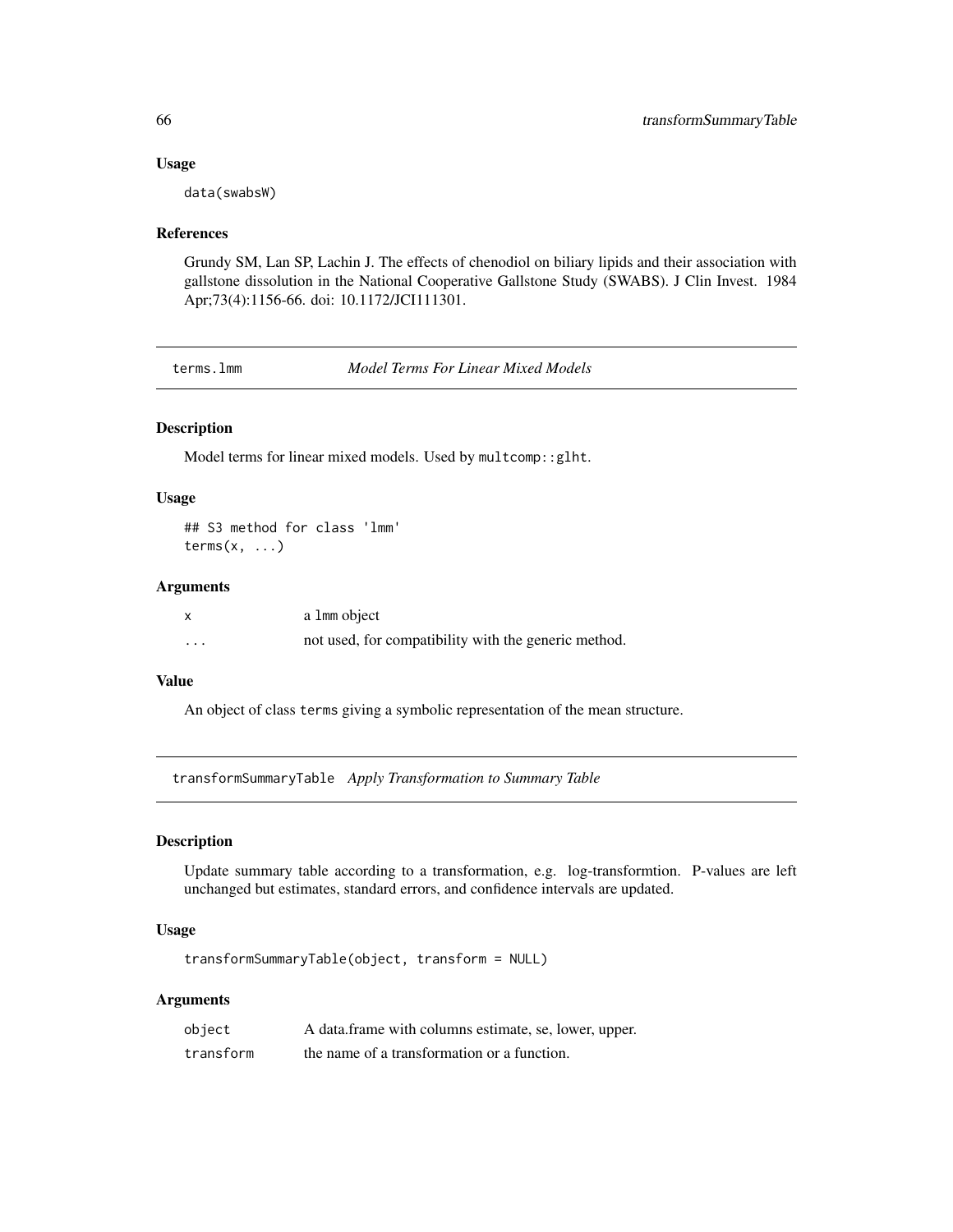#### UN 67

# Value

a data.frame

# UN *Unstructured Structure*

# Description

Variance-covariance structure where the residuals have time-specific variance and correlation. Can be stratified on a categorical variable.

# Usage

UN(formula, var.cluster, var.time, add.time)

# Arguments

| formula     | formula indicating on which variable to stratify the covariance structure. |
|-------------|----------------------------------------------------------------------------|
| var.cluster | [character] cluster variable.                                              |
| var.time    | [character] time variable.                                                 |
| add.time    | Should the default formula ( <i>i.e.</i> when NULL) contain a time effect. |

# Details

A typical formula would be ~1, indicating a time-specific variance parameter and a correlation parameter specific to each pair of times.

# Value

An object of class UN that can be passed to the argument structure of the lmm function.

# Examples

```
UN(NULL, var.cluster = "id", var.time = "time", add.time = TRUE)
UN(~gender, var.cluster = "id", var.time = "time", add.time = TRUE)
```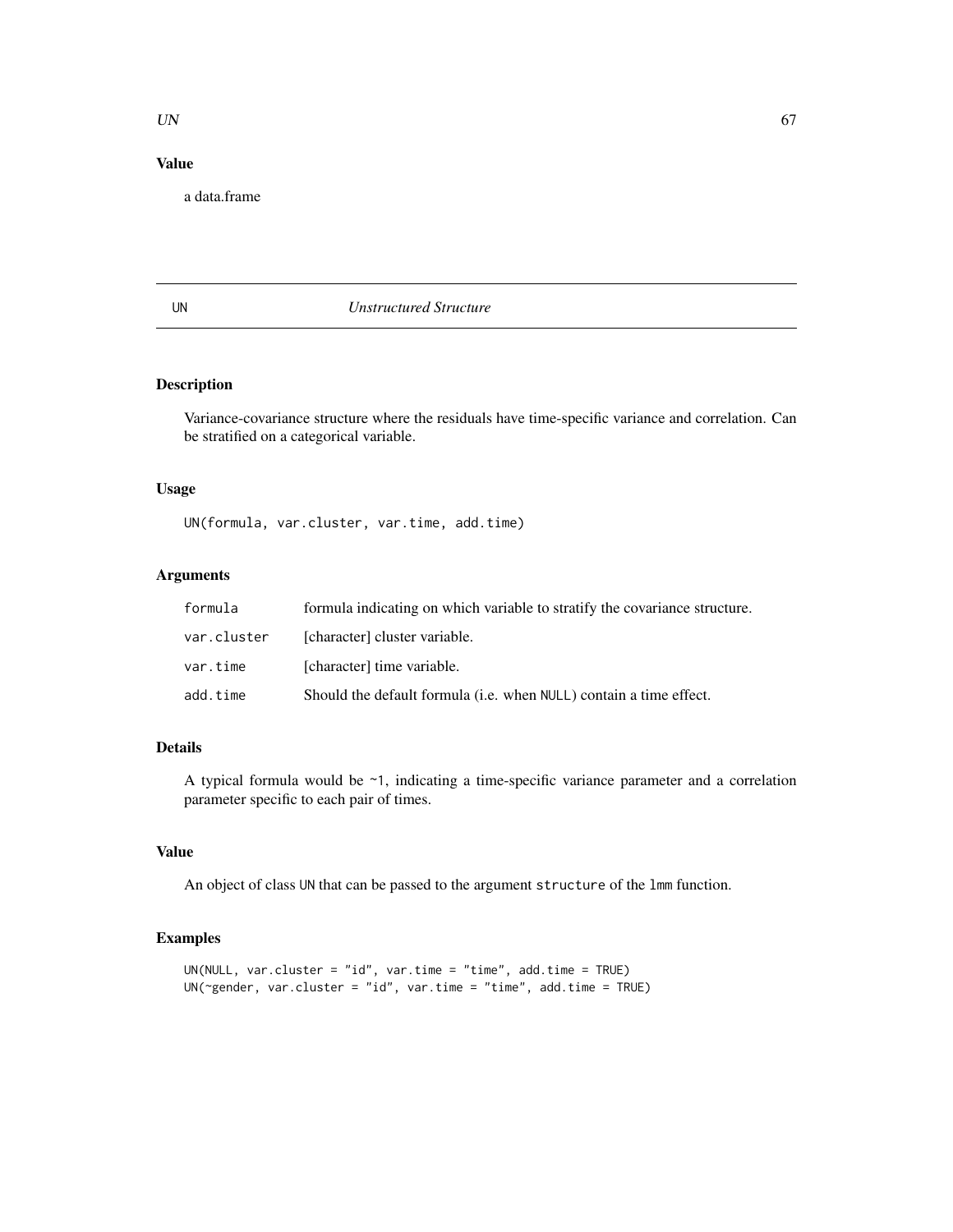#### <span id="page-67-0"></span>Description

Data from the VAS Study, a randomized controlled clinial trial assessing the healing effect of topical zink sulfate on epidermal wound. The study includes 30 heatlhy volunteers with induced wounds on each buttock which where subsequently treated with a different treatment for each wound. Then the VAS-score (pain sensation on a 0-100mm visual analogue scale) was assessed after each treatment application and summarized by area under the curve. This dataset is in the long format (i.e. one line per measurement).

- id Patient identifier.
- group Treatment group to which the patient has been randomized.
- treat.num
- vas VAS-score relative to the wound.
- treatment Treatment used on the wound. A: active treatment (zink shower gel), B: placebo treatment (shower gel without zink), C: control treatment (demineralized water).

#### Usage

data(vasscoresL)

#### References

TODO

vasscoresW *Data From The VAS Study (Wide Format)*

#### Description

Data from the VAS Study, a randomized controlled clinial trial assessing the healing effect of topical zink sulfate on epidermal wound. The study includes 30 heatlhy volunteers with induced wounds on each buttock which where subsequently treated with a different treatment for each wound. Then the VAS-score (pain sensation on a 0-100mm visual analogue scale) was assessed after each treatment application and summarized by area under the curve. This dataset is in the wide format (i.e. one line per patient).

- id Patient identifier.
- group Treatment group to which the patient has been randomized.
- vasA VAS-score when using a zink shower gel.
- vasB VAS-score when using a placebo treatment (shower gel without zink).
- vasC VAS-score when using a control treatment with demineralized water.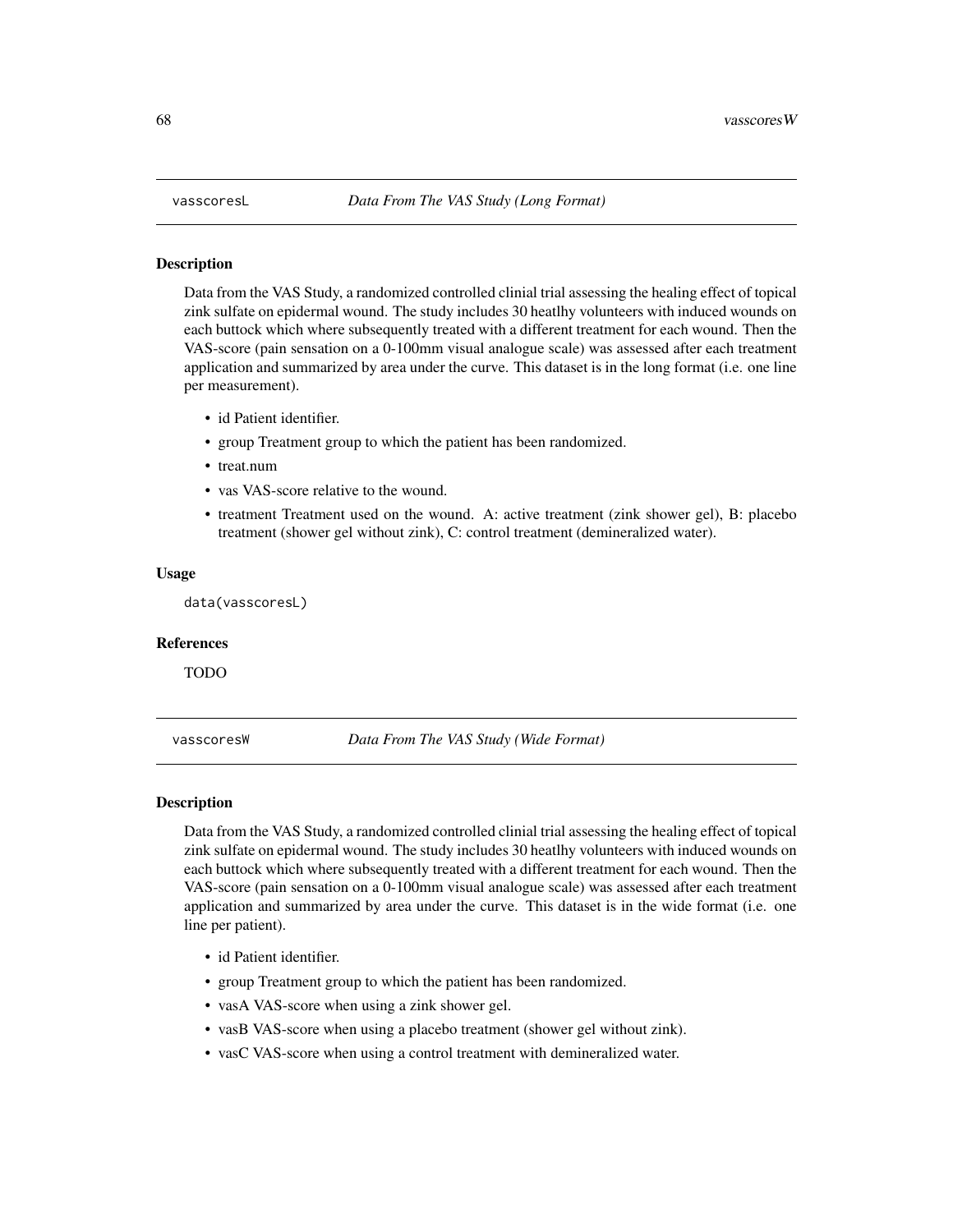vcov  $\sim$  69

# Usage

data(vasscoresW)

# References

TODO

vcov *Extract The Variance-Covariance Matrix From a Linear Mixed Model*

# Description

Extract the variance-covariance matrix of the model coefficients of a linear mixed model.

# Usage

```
## S3 method for class 'lmm'
vcov(
 object,
 effects = "mean",
 robust = FALSE,df = FALSE,strata = NULL,
 data = NULL,p = NULL,type.information = NULL,
  transform.sigma = NULL,
  transform.k = NULL,
  transform.rho = NULL,
  transform.names = TRUE,
  ...
\mathcal{L}
```
# Arguments

| object  | a 1mm object.                                                                                                                                                                                                                                                                                                                   |
|---------|---------------------------------------------------------------------------------------------------------------------------------------------------------------------------------------------------------------------------------------------------------------------------------------------------------------------------------|
| effects | [character] Should the variance-covariance matrix for all coefficients be output<br>("all"), or only for coefficients relative to the mean ("mean" or "fixed"), or<br>only for coefficients relative to the variance structure ("variance"), or only for<br>coefficients relative to the correlation structure ("correlation"). |
| robust  | [logical] Should robust standard errors (aka sandwich estimator) be output in-<br>stead of the model-based standard errors. Not feasible for variance or correlation<br>coefficients estimated by REML.                                                                                                                         |
| df      | [logical] Should degree of freedom, computed using Satterthwaite approxima-<br>tion, for the model parameters be output.                                                                                                                                                                                                        |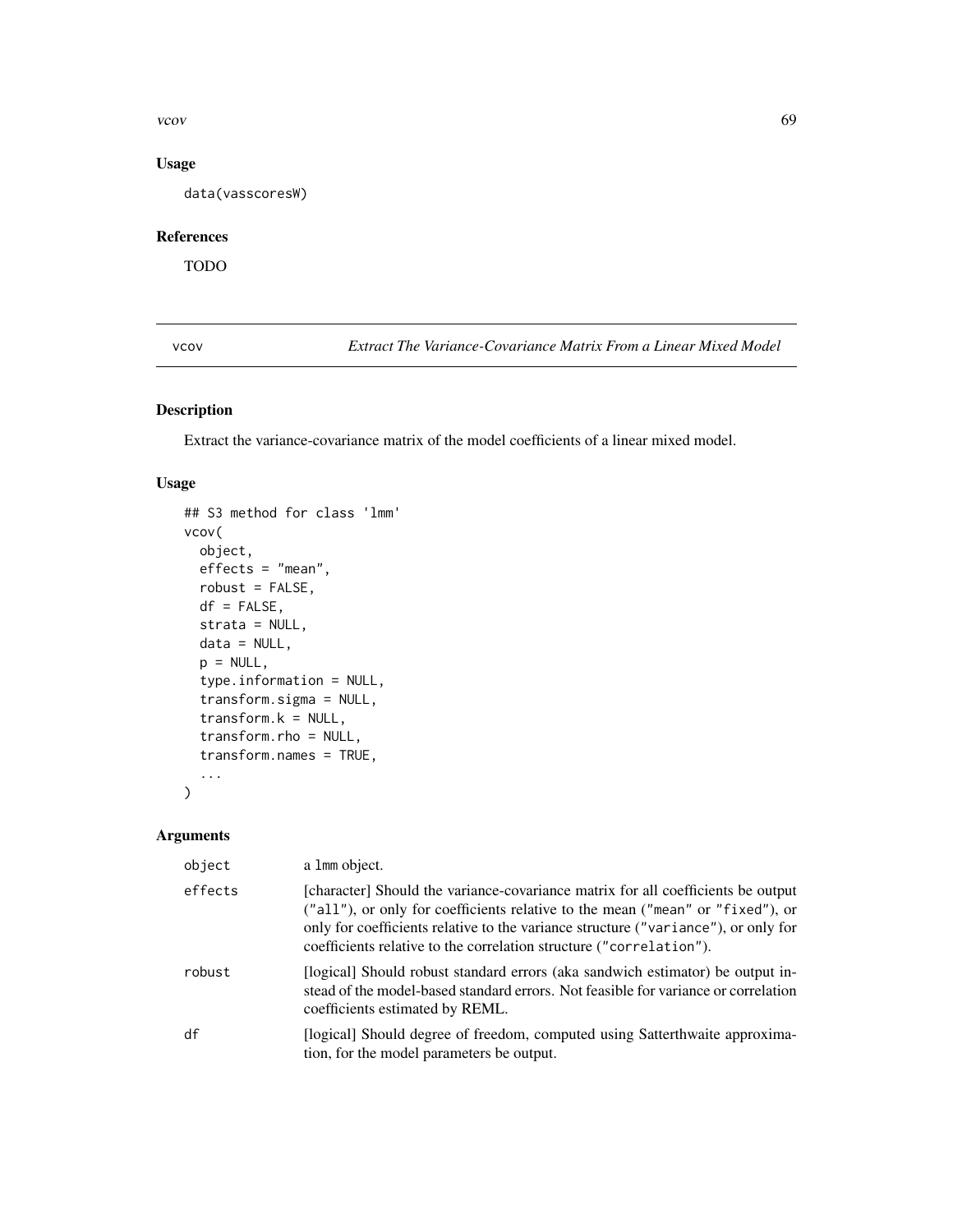<span id="page-69-0"></span>

| strata           | [character vector] When not NULL, only output the variance-covariance matrix<br>for the estimated parameters relative to specific levels of the variable used to<br>stratify the mean and covariance structure. |  |  |
|------------------|-----------------------------------------------------------------------------------------------------------------------------------------------------------------------------------------------------------------|--|--|
| data             | [data.frame] dataset relative to which the information should be computed. Only<br>relevant if differs from the dataset used to fit the model.                                                                  |  |  |
| p                | [numeric vector] value of the model coefficients at which to evaluate the infor-<br>mation. Only relevant if differs from the fitted values.                                                                    |  |  |
| type.information |                                                                                                                                                                                                                 |  |  |
|                  | [character] Should the expected information be used (i.e. minus the expected<br>second derivative) or the observed inforamtion (i.e. minus the second deriva-<br>tive).                                         |  |  |
|                  | transform.sigma                                                                                                                                                                                                 |  |  |
|                  | [character] Transformation used on the variance coefficient for the reference<br>level. One of "none", "log", "square", "logsquare" - see details.                                                              |  |  |
| transform.k      | [character] Transformation used on the variance coefficients relative to the other<br>levels. One of "none", "log", "square", "logsquare", "sd", "logsd", "var",<br>"logvar" - see details.                     |  |  |
| transform.rho    | [character] Transformation used on the correlation coefficients. One of "none",<br>"atanh", "cov" - see details.                                                                                                |  |  |
| transform.names  |                                                                                                                                                                                                                 |  |  |
|                  | [logical] Should the name of the coefficients be updated to reflect the transfor-<br>mation that has been used?                                                                                                 |  |  |
| .                | Not used. For compatibility with the generic method.                                                                                                                                                            |  |  |

# Details

For details about the arguments transform.sigma, transform.k, transform.rho, see the documentation of the [coef](#page-15-0) function.

# Value

A matrix with an attribute "df" when argument df is set to TRUE.

vitaminL *Data From The Vitamin Study (Long Format)*

# Description

Data from the vitamin Study, a randomized study where the growth of guinea pigs was monitored before and after intake of vitamin E/placebo. The weight of each guinea pig was recorded at the end of week 1, 3, 4, 5, 6, and 7. Vitamin E/placebo is given at the beginning of week 5. This dataset is in the long format (i.e. one line per measurement).

- group Treatment group: vitamin or placebo.
- animal Identifier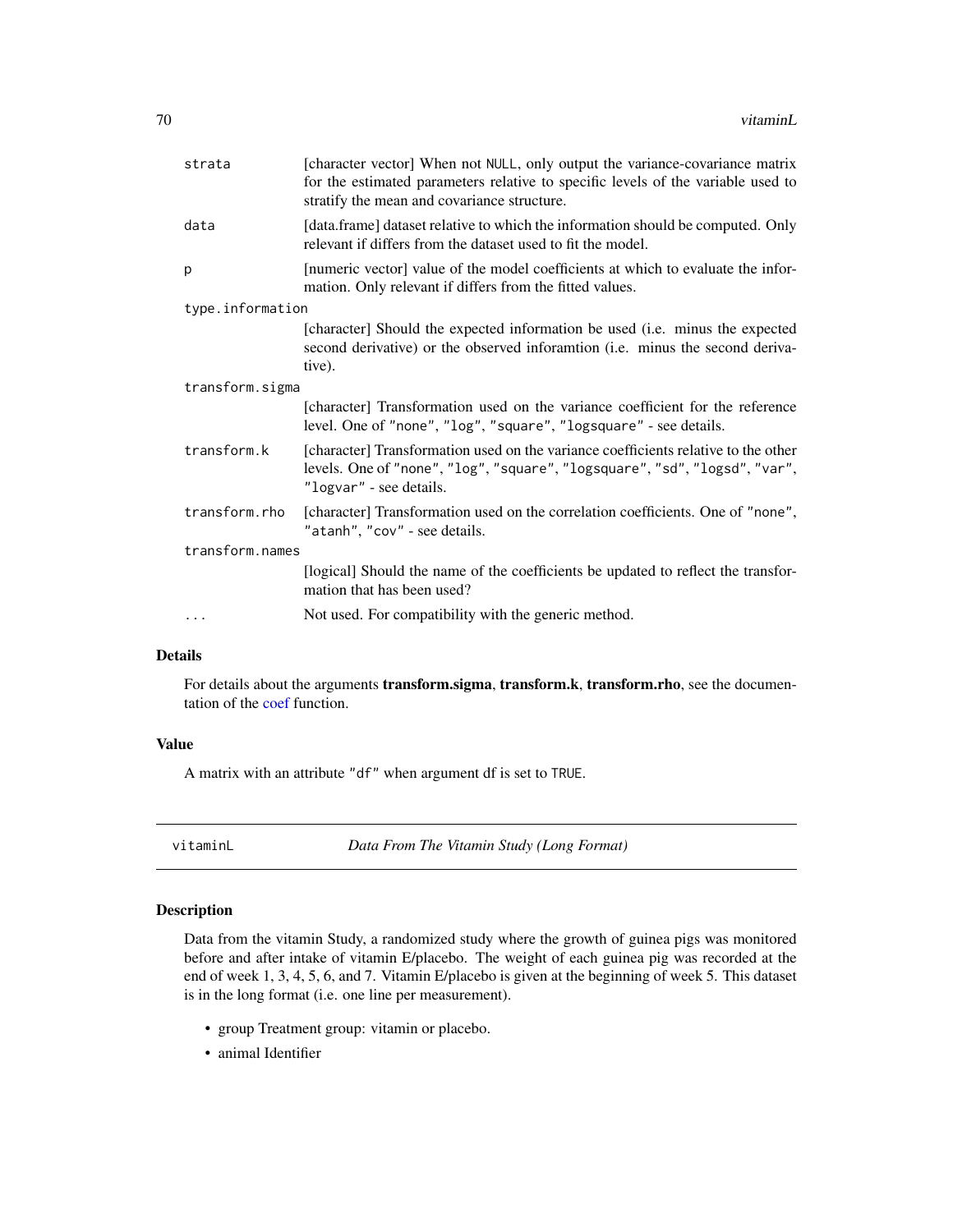#### <span id="page-70-0"></span>vitamin $W$  71

- weight1 weight (in g) of the pig at the end of week 1 (before treatment).
- weight3 weight (in g) of the pig at the end of week 3 (before treatment).
- weight4 weight (in g) of the pig at the end of week 4 (before treatment).
- weight5 weight (in g) of the pig at the end of week 5 (after treatment).
- weight6 weight (in g) of the pig at the end of week 6 (after treatment).
- weight7 weight (in g) of the pig at the end of week 7 (after treatment).

#### Usage

data(vitaminL)

#### References

Crowder and Hand (1990, p. 27) Analysis of Repeated Measures.

vitaminW *Data From The Vitamin Study (Wide Format)*

#### Description

Data from the vitamin Study, a randomized study where the growth of guinea pigs was monitored before and after intake of vitamin E/placebo. The weight of each guinea pig was recorded at the end of week 1, 3, 4, 5, 6, and 7. Vitamin E/placebo is given at the beginning of week 5. This dataset is in the wide format (i.e. one line per patient).

- group Treatment group: vitamin or placebo.
- animal Identifier
- weight1 weight (in g) of the pig at the end of week 1 (before treatment).
- weight3 weight (in g) of the pig at the end of week 3 (before treatment).
- weight4 weight (in g) of the pig at the end of week 4 (before treatment).
- weight5 weight (in g) of the pig at the end of week 5 (after treatment).
- weight6 weight (in g) of the pig at the end of week 6 (after treatment).
- weight7 weight (in g) of the pig at the end of week 7 (after treatment).

#### Usage

data(vitaminW)

# References

TODO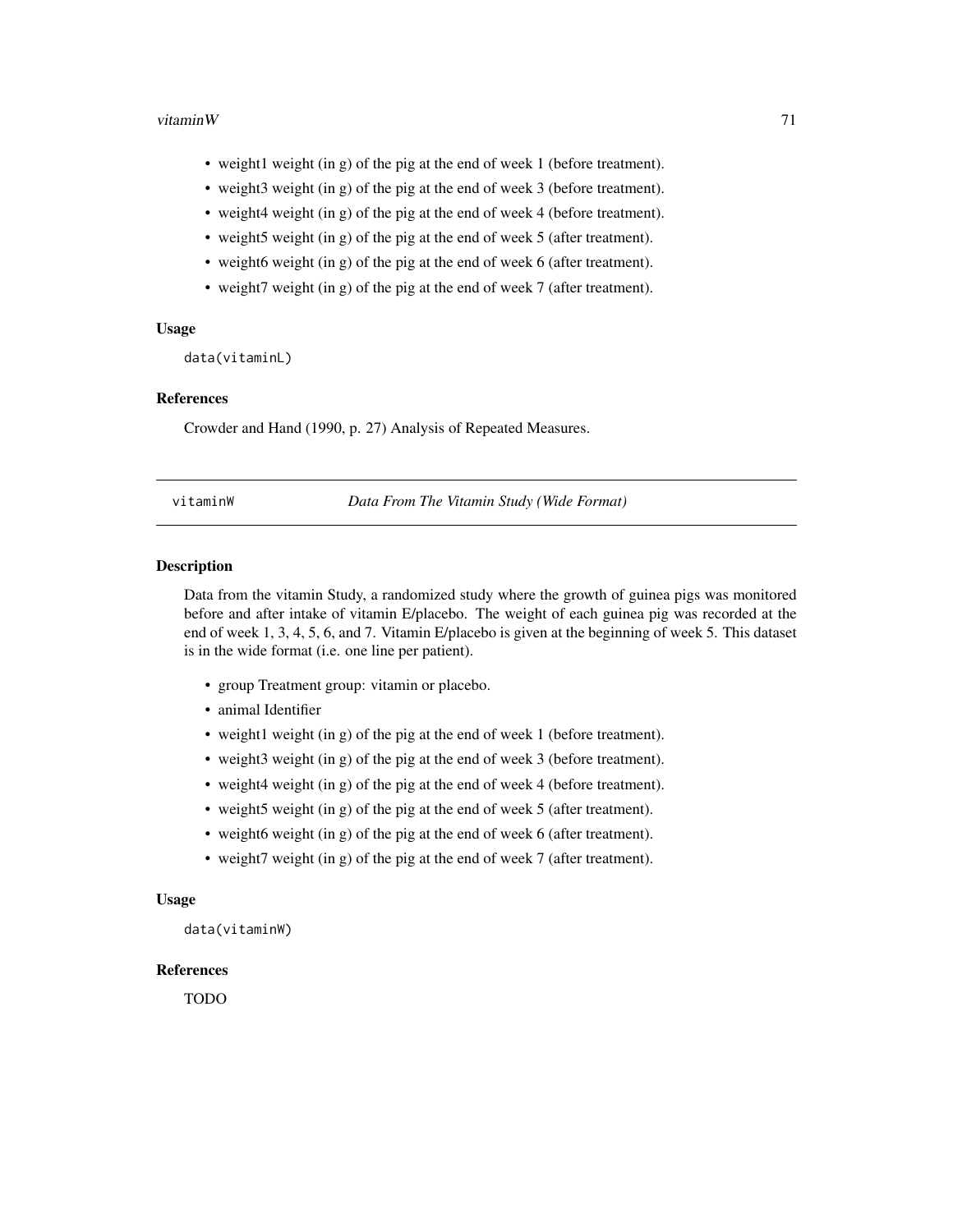# Index

∗ data abetaL, [5](#page-4-0) abetaW, [6](#page-5-1) blandAltmanL, [11](#page-10-0) blandAltmanW, [12](#page-11-0) bloodpressureL, [13](#page-12-0) calciumL, [13](#page-12-0) calciumW, [14](#page-13-0) ckdL, [15](#page-14-0) ckdW, [15](#page-14-0) gastricbypassL, [29](#page-28-0) gastricbypassW, [30](#page-29-1) ncgsL, [44](#page-43-1) ncgsW, [45](#page-44-0) potassiumRepeatedL, [48](#page-47-0) potassiumSingleL, [49](#page-48-0) potassiumSingleW, [50](#page-49-1) schoolL, [58](#page-57-0) swabsL, [65](#page-64-0) swabsW, [65](#page-64-0) vasscoresL, [68](#page-67-0) vasscoresW, [68](#page-67-0) vitaminL, [70](#page-69-0) vitaminW, [71](#page-70-0)

abetaL, [5](#page-4-0) abetaW, [6](#page-5-1) anova, [6](#page-5-1) anova.lmm, *[37](#page-36-0)* autoplot, [9](#page-8-1) autoplot.lmm, *[48](#page-47-0)*

baselineAdjustment, [10](#page-9-0) blandAltmanL, [11](#page-10-0) blandAltmanW, [12](#page-11-0) bloodpressureL, [13](#page-12-0)

calciumL, [13](#page-12-0) calciumW, [14](#page-13-0) ckdL, [15](#page-14-0)

ckdW, [15](#page-14-0) coef, [16,](#page-15-1) *[35](#page-34-1)*, *[59](#page-58-0)*, *[70](#page-69-0)* coef.lmm, *[4](#page-3-0)*, *[7](#page-6-0)*, *[19](#page-18-0)* confint, [18,](#page-17-1) *[44](#page-43-1)* confint.anova\_lmm, [20](#page-19-0) CS, [21](#page-20-0) CUSTOM, [22](#page-21-0) dummy.coef.lmm, [24](#page-23-0) emm\_basis.lmm *(*LMMstar2emmeans*)*, [41](#page-40-0) estfun, [25](#page-24-0) estimate.lmm, [26](#page-25-0) fitted.lmm, [27](#page-26-0) gastricbypassL, [29](#page-28-0) gastricbypassW, [30](#page-29-1) getVarCov.lmm, *[4](#page-3-0)*, [30,](#page-29-1) *[37](#page-36-0)* ID, [31](#page-30-0) iid.lmm, [32](#page-31-0) IND, [33](#page-32-0) information, [34](#page-33-0) levels.lmm, [35,](#page-34-1) *[37](#page-36-0)* lmm, *[4](#page-3-0)*, [36,](#page-35-1) *[43](#page-42-0)* LMMstar-package, [3](#page-2-0) LMMstar.options, *[37](#page-36-0)*, [39](#page-38-1) LMMstar2emmeans, [41](#page-40-0) logLik, [41](#page-40-0) mlmm, [42](#page-41-0) model.tables, [44](#page-43-1) model.tables.lmm, *[37](#page-36-0)* ncgsL, [44](#page-43-1) ncgsW, [45](#page-44-0) partialCor, [46](#page-45-0) plot, [47](#page-46-1)